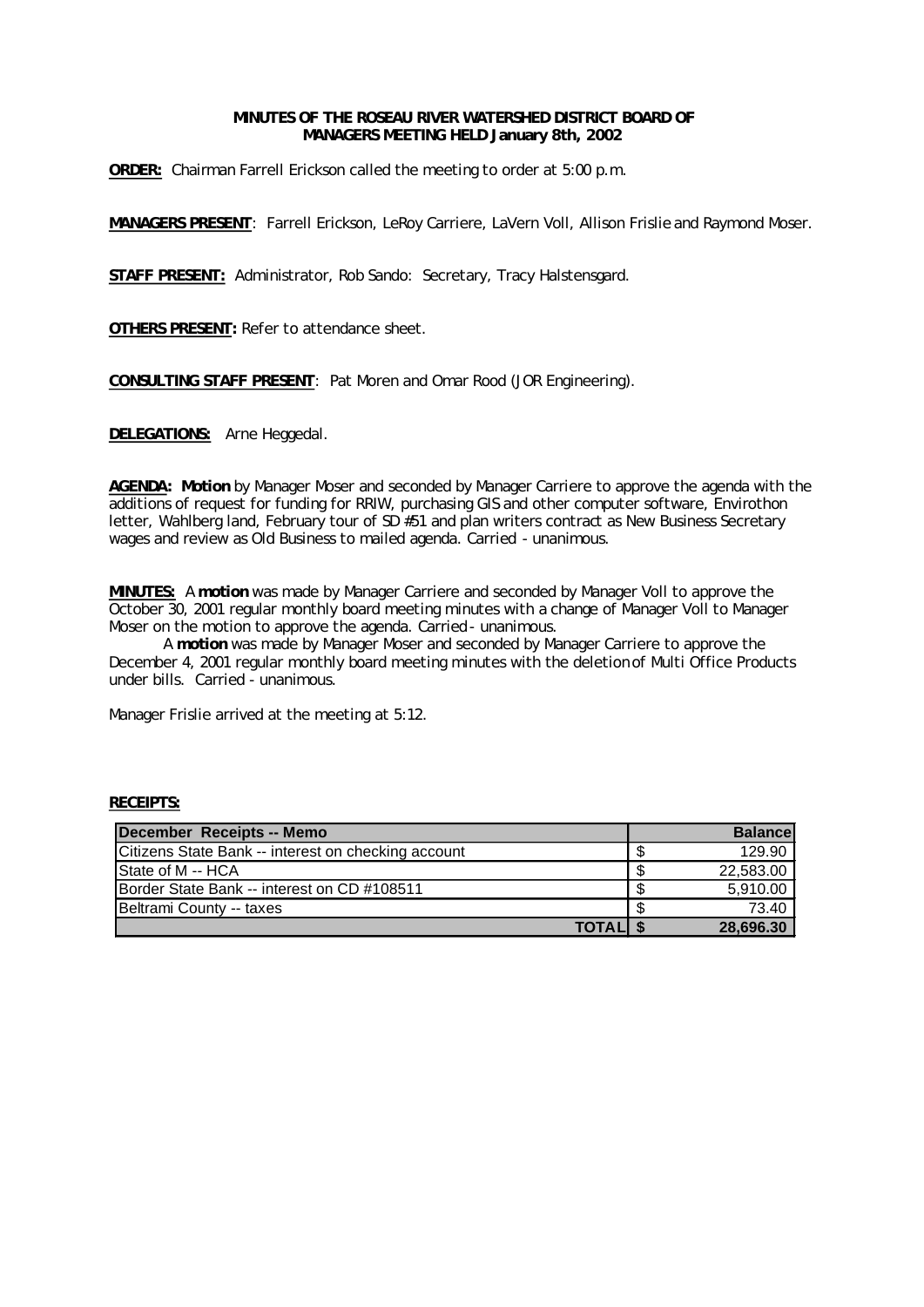**BILLS: Motion** by Manager Moser to pay the following bills, seconded by Manager Carriere. Carried unanimous.

| December Bills -- Memo                                                                   |                           | <b>Amount</b> |
|------------------------------------------------------------------------------------------|---------------------------|---------------|
| Wayne Nelson -- Rent, December                                                           | \$                        | 450.00        |
| Wayne Nelson -- Rent, January                                                            | $\overline{\mathcal{E}}$  | 450.00        |
| Wikstrom Telephone -- internet charge                                                    | $\overline{\mathcal{S}}$  | 13.95         |
| Cell 2000 -- cell phone charge                                                           | $\overline{\mathcal{S}}$  | 28.51         |
| Century Tel -- phone bill                                                                | $\overline{\mathfrak{s}}$ | 271.16        |
| Patrick D. Moren -- legal fees                                                           | \$                        | 562.50        |
| JJOR Engineering -- 11/25/01 to 2/22/01-- General - \$1231.25, Overall Plan - \$ 3340.18 | \$                        | 4,571.43      |
| Farrell Erickson -- meetings, mileage and expenses                                       | \$                        | 364.92        |
| LeRoy Carriere -- meetings, mileage and expenses                                         | $\overline{\$}$           | 101.58        |
| Laverne Voll -- meetings, mileage and expenses                                           | $\overline{\$}$           | 148.64        |
| Raymond Moser -- meetings, mileage and expenses                                          | $\overline{\mathcal{S}}$  | 63.93         |
| Allison Frislie -- meetings, mileage and expenses                                        | $\overline{\mathcal{S}}$  | 172.95        |
| Tracy Halstensgard -- salary                                                             | $\overline{\mathcal{E}}$  | 789.38        |
| Rob Sando -- salary, mileage, insurance and expenses                                     | $\overline{\$}$           | 3,460.40      |
| Tony Dorn Inc. -- staples and copier maintenance                                         | $\overline{\mathcal{E}}$  | 73.86         |
| PERA -- employee and employer share 10/1 - 10/31, 2001)                                  | $\overline{\$}$           | 553.46        |
| Wayne Trangsrud -- CAC                                                                   | $\overline{\$}$           | 29.20         |
| Steve Lee -- CAC                                                                         | $\overline{\mathfrak{s}}$ | 10.22         |
| <b>Wesley Pesek -- CAC</b>                                                               | $\overline{\mathfrak{s}}$ | 43.80         |
| Ken Santl -- CAC                                                                         | $\overline{\mathbb{S}}$   | 10.59         |
| Curtis Amundson -- CAC                                                                   | $\overline{\mathcal{S}}$  | 15.33         |
| Ross True Value -- office supplies                                                       | $\overline{\mathfrak{s}}$ | 7.49          |
| RRWMB -- share of local tax                                                              | $\overline{\mathcal{S}}$  | 7,542.15      |
| Citizens State Bank -- 1st quarter payroll withholdings                                  | $\overline{\mathbf{e}}$   | 1,305.06      |
| West Group -- Law books                                                                  | $\overline{\mathcal{E}}$  | 134.20        |
| Reliable Office Supple -- office supplies                                                | $\overline{\$}$           | 140.95        |
| Don Lunke Construction -- final pmt Przekwas ring dike                                   | $\overline{\mathfrak{s}}$ | 1,870.95      |
| Multi-Office Products -- desk, office supplies                                           | $\overline{\$}$           | 105.51        |
| R & Q Trucking -- dam removal D #8                                                       | $\overline{\mathcal{S}}$  | 383.66        |
| Roseau Times-Region -- advertisement                                                     | $\overline{\mathcal{S}}$  | 4.25          |
| Area 1 Envirothon Committee -- contribution                                              | $\overline{\mathcal{S}}$  | 100.00        |
| Franks TV -- computer network cable                                                      | \$                        | 10.64         |
| <b>BRAC</b> -- Workers comp ins                                                          | $\overline{\mathcal{S}}$  | 417.00        |
| Kofstad Signs -- ouside sign                                                             | $\overline{\mathfrak{s}}$ | 65.00         |
| <b>Deluxe Business Forms</b>                                                             | $\overline{\$}$           | 84.34         |
| Vernon Olafson -- 2nd half land rent                                                     | \$                        | 665.00        |
| <b>TOTAL</b>                                                                             | $\overline{\mathbf{S}}$   | 25,022.01     |

# **DELEGATIONS:**

Arne Heggedal presented the board with information on his wetland-banking project. He stated that with the design they are using, no water would back up onto any neighboring farmland. The project intent is to return the land to a more natural state.

A **motion** was made by Manager Moser and seconded by Manager Carriere to amend a previous motion to approve the Permit upon Mr. Heggedal's presentation and findings. Carried - unanimous.

Arne Heggedal left the meeting at 5:35 p.m. Mark Foldesi arrived at the meeting at 5:40 p.m.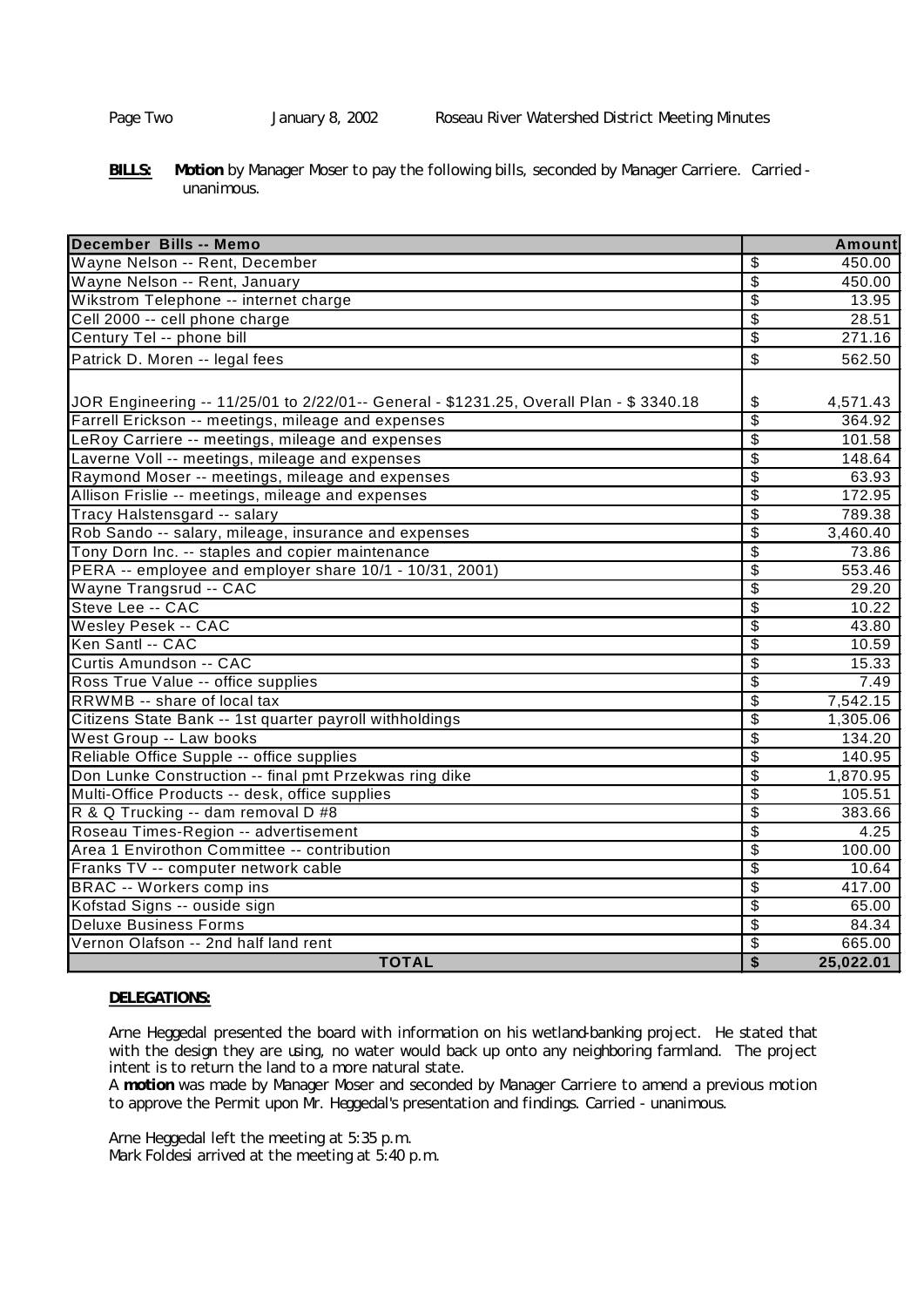# **Election of Officers:**

Pat Moren chaired the following election of officers:

A **motion** was made by Manager Carriere and seconded by Manager Moser to nominate Manager Erickson as Chairperson. The **Motion** to cease nominations and cast a unanimous ballot for Manager Erickson was made by Manager Carriere and seconded by Manager Voll. Carried - unanimous

Pat Moren then turned the meeting back over to Chairperson Erickson.

A **motion** was made by Manager Voll and seconded by Manager Frislie to nominate Manager Moser as Vice Chairperson. The **motion** to cease nominations and cast a unanimous ballot for Manager Moser was made by Manager Carrier and seconded by Manager Frislie. Carried - unanimous.

A **motion** was made by Manager Frislie and seconded by Manager Voll to nominate Manager Carriere as Secretary/Treasurer. The **motion** to cease nominations and cast a unanimous ballot for Manager Carriere was made by Manager Moser and seconded by Manager Voll. Carried - unanimous.

A **motion** was made by Manager Voll and seconded by Manager Carriere to keep everything the same as in 2001 as stated below. Carried - unanimous.

- 1. Citizens State Bank and Border State Bank official depositories.
- 2. JOR Engineering engineering and consultant on fee basis
- 3. Farrell Erickson delegate to RRWMB and representative to the MPCA
- 4. Roseau Times-Region official newspaper
- 5. Pat Moren attorney on fee basis

Managers oath administer by Pat Moren to Manager Voll.

## **Engineer's Report:**

Engineer Rood from JOR Engineering informed the board that he has been working on the rankings for the overall plan.

#### **RRWMB Report:**

Manager Erickson discussed the need for a PCA to be signed for the Haycreek Project. Currently, the board is waiting for the Army CORPS of Engineers to complete the PCA. Manager Erickson referred to a letter from Tom Raster. There was discussion on certain points in the letter. Manager Erickson stated that there were concerns raised at the last RRWMB meeting that PWT members represent the entire watershed, not just certain interests.

## **Administrator's Report:**

Administrator Sando discussed county board meeting attendance. Manager Frislie state that is was the wish of this Watershed board that Administrator Sando attend all county board meetings. Administrator Sando discussed information presented at the meeting about the Ross Impoundment project. An attempt has been made to contact Bert Bergeron, but he has not returned the call. The culverts that were in question at last months meeting in Moose Township will be fixed soon.

## **RRIW Report:**

Manager Erickson also informed the board that the MOU has been signed. The RRIW is continuing their work on the overall plan. Manager Frislie states the news from Canada shows and increased interest in watershed issues. There was discussion on the costs of operation of the RRIW. The board discussed funding for the RRIW. A **motion** to fund RRIW in the amount of \$5000.00 for six months, upon demand, was made by Manager Frislie and seconded by Manager Voll. Carried - unanimous.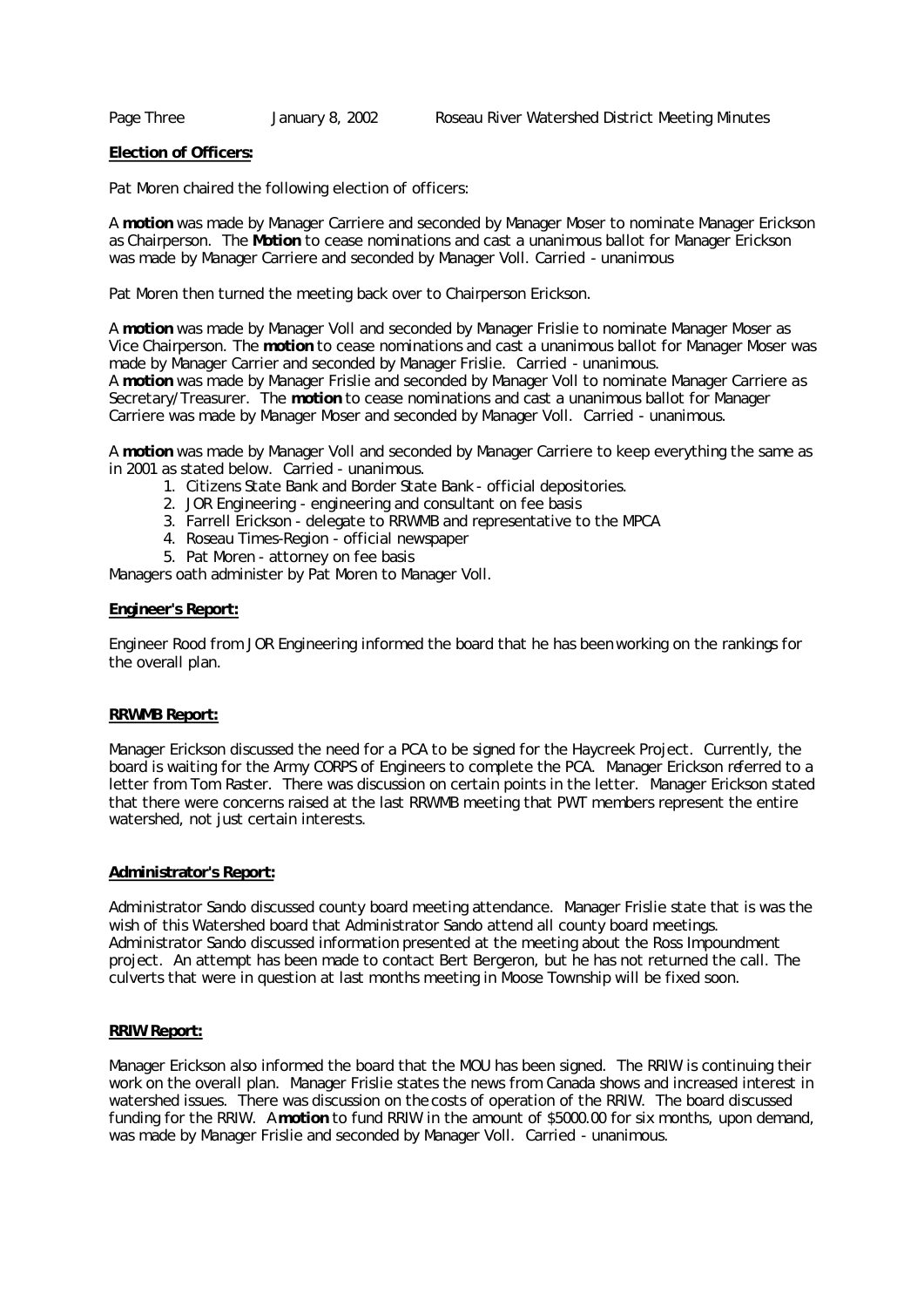#### **OLD BUSINESS:**

A **motion** was made by Manager Voll and seconded by Manager Carriere to move Administrator Sando from hourly wages to salary with a 3.5% increase, with an increase to \$275 a month for insurance, two weeks of vacation a year, and a payout of accumulated comp time over the next two months as discussed at a personnel meeting. Carried - unanimous.

A **motion** was made by Manager Carriere and seconded by Manager Moser to increase the secretary wages to \$9.00 hourly. Carried - unanimous.

Administrator Sando discussed the Haycreek grant extension. A **motion** was made Manager Frislie and seconded by Manager Carriere to sign and send in the Haycreek grant extension letter. Carried unanimous.

## **NEW BUSINESS:**

Administrator Sando discussed a letter received from the accounting firm of Coutts Keaveny and Rinde regarding the Watersheds annual audit. A **motion** was made by Manager Voll and seconded by Manager Moser to sign and return the authorization letter. Carried - unanimous.

A **motion** was made by Manager Frislie and seconded by Manager Moser to pay the second half land rent to Vernon Olafson. Carried - unanimous.

A **motion** was made by Manager Frislie and seconded by Manager Voll to sign and return the FEMA extension letter. Carried - unanimous.

After discussion on a letter from the law firm of Rinke Noonan, a **motion** was made by Manager Frislie and seconded by Manager Carriere to pay the firm \$2500.00 toward the appeal of a FEMA decision. Carried - unanimous.

After extensive discussion on the need to update the Watershed rules book, the decision was made to set a different date to discuss and go over the rules.

Administrator Sando told the board of the need to update the QuickBooks program on the computer. A **motion** was made by Manager Frislie and seconded by Manager Carriere to purchase the updated software. Carried - unanimous.

A **motion** was made by Manager Frislie and seconded by Manager Moser to pay Don Lunke Construction the final payment for the Prezekwas ring dike. Carried - unanimous.

A **motion** was made by Manager Moser and seconded by Manager Voll to pay Don Lunke Construction final payment on the Magnusson ring dike with the stipulation that work stated in contract is completed. Carried - unanimous.

After discussion on the long-term benefits of GIS software, a **motion** was made by Manager Voll and seconded by Manager Moser to purchase the software. Carried - unanimous.

Administrator Sando discussed a letter received regarding the Envirothon to be held at Lake Bronson State Park. The letter requested a donation of \$100.00. A **motion** was made by Manager Moser and Seconded by Manager Voll to contribute \$100.00 to the Envirothon. Carried - Managers Voll, Carriere and Moser in favor; Manager Frislie opposed.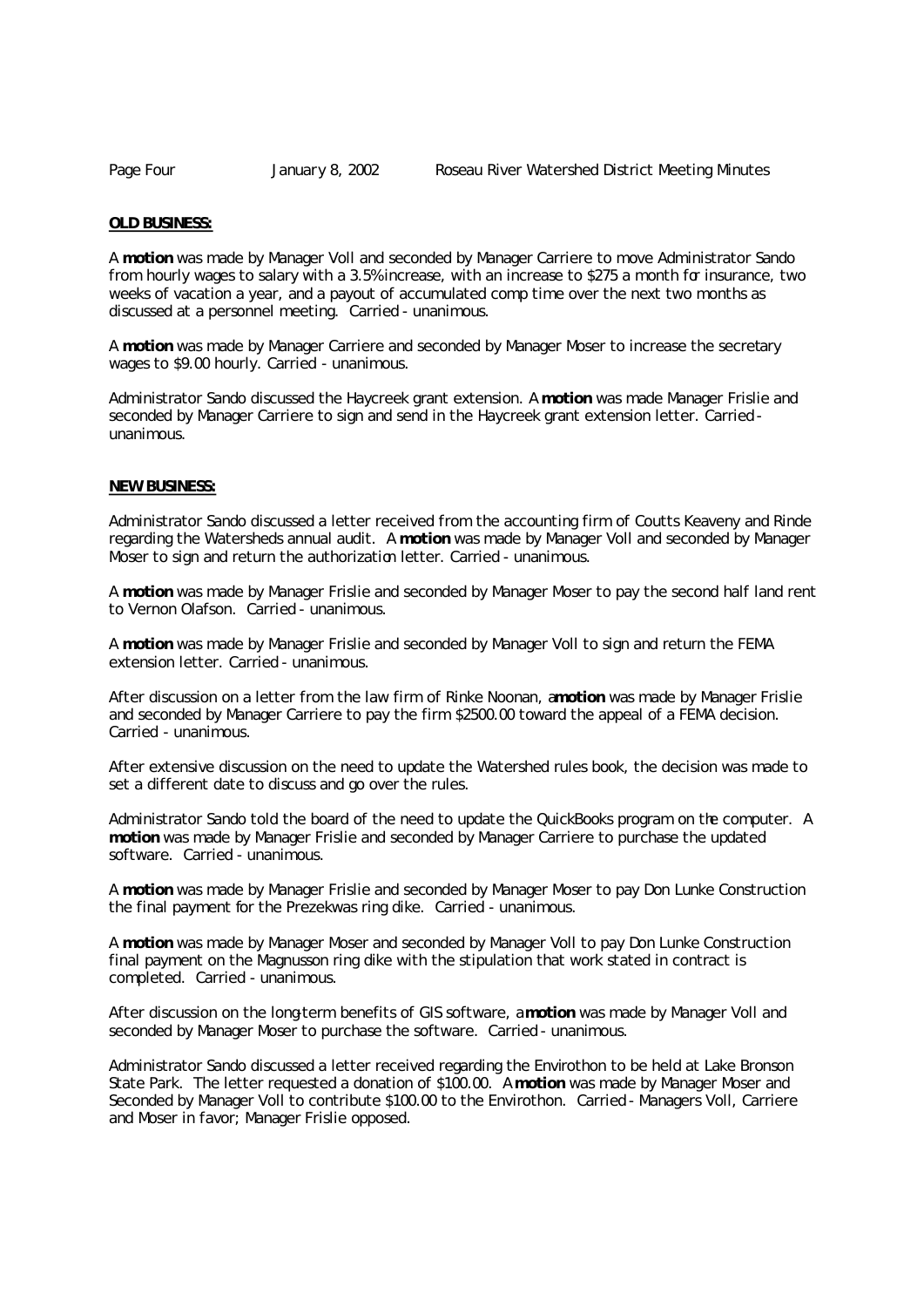Page Five January 8, 2002 Roseau River Watershed District meeting minutes

The meeting was adjourned at 7:47 p.m.

Respectfully submitted,

Allison Frislie, Secretary/Treasurer Tracy Halstensgard, Secretary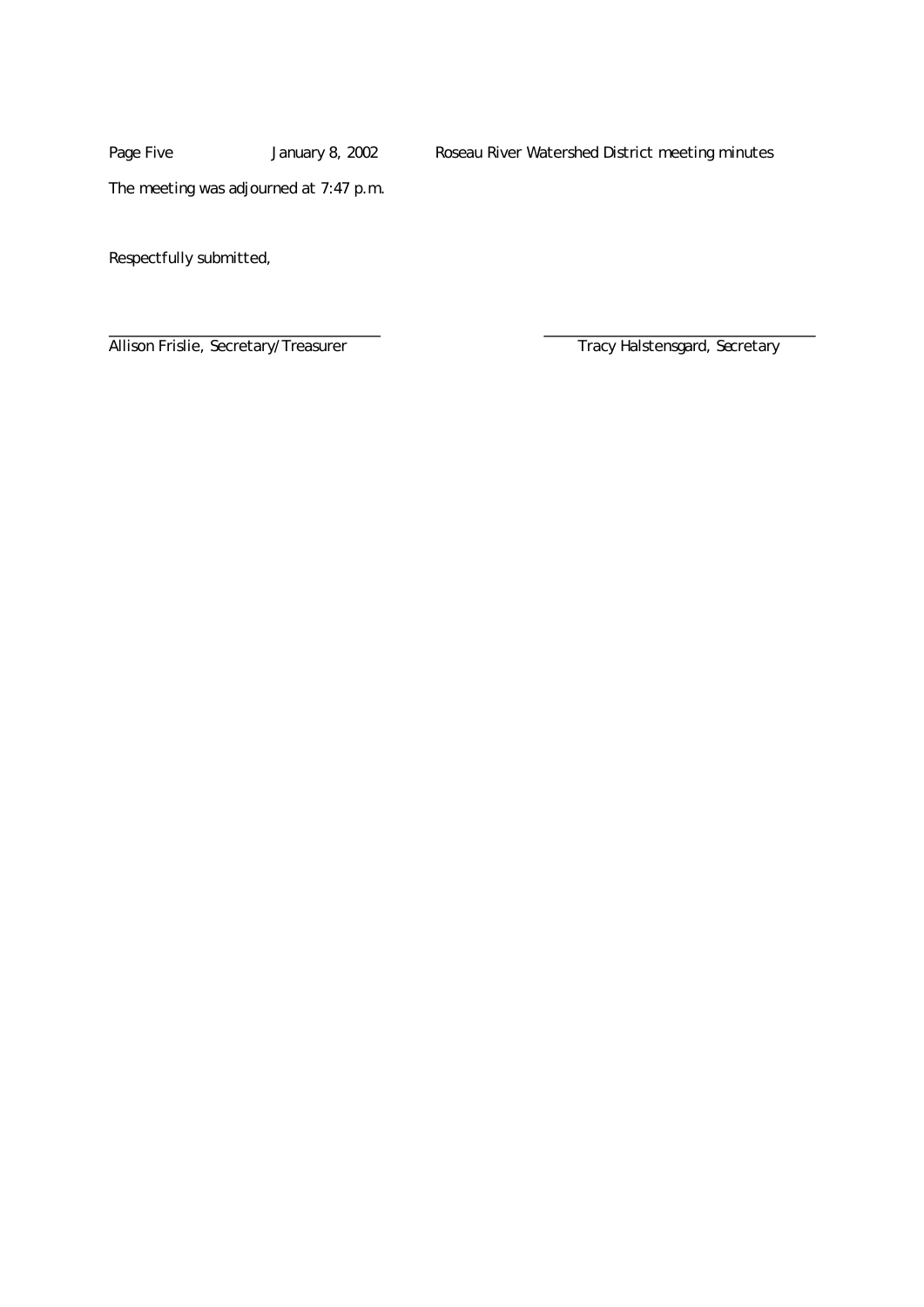# **MINUTES OF THE ROSEAU RIVER WATERSHED DISTRICT BOARD OF MANAGERS MEETING HELD February 5, 2002**

**ORDER:** Chairman Farrell Erickson called the meeting to order at 5:00 p.m.

**MANAGERS PRESENT**: Farrell Erickson, LeRoy Carriere and Raymond Moser.

**STAFF PRESENT:** Administrator, Rob Sando; Secretary, Tracy Halstensgard

**OTHERS PRESENT:** Refer to attendance sheet.

**CONSULTING STAFF PRESENT**: Pat Moren and Omar Rood.

**DELEGATIONS:** Tom Raster, Army Corps of Engineers

AGENDA: Motion by Manager Carriere and seonded by Manager Moser to approve the agenda with the additions of Permit number 02-01, Robert Bashford under permits, Rinke Noonan appeal update under Old Business and forwarded letter from Stan Woods, an alternate for the Red Board, RRWMB insurance infand o office computer under New Business. Carried- unanimous.

**MINUTES:** A motion was made by Manager Carriere and seconded by Manager Meer to approve the January 8, 2002 regular monthly board meeting minutes with the addition of one week personnel leaver the Administrator under old business. Carried - unanimous.

| January Receipts -- Memo                                  |    | <b>Balance</b> |
|-----------------------------------------------------------|----|----------------|
| Citizens State Bank -- interest on CD #43274              | \$ | 740.47         |
| Citizens State Bank -- interest on CD #43275              | S. | 740.47         |
| Citizens State Bank -- interest on CD #43276              | S  | 1,480.93       |
| Roseau County -- SD#51, WD#3, CD#8, DT16 and Jan.2002 SMT | \$ | 8,453.99       |
| Citizens State Bank -- interest on CD #43240              | \$ | 6,060.71       |
| MN DNR -- cost share on ring dikes                        | \$ | 6,753.35       |
| Kittson County -- SD #51 and current and delg. Taxes      | \$ | 125.43         |
| RRWMB -- RRWMB's share of cost on ring dikes              | \$ | 3,376.68       |
| LOW County -- SD#51 and current taxes                     |    | 3.88           |
| Citizens State Bank -- interest on checking account       |    | 143.14         |
|                                                           |    | 27,879.05      |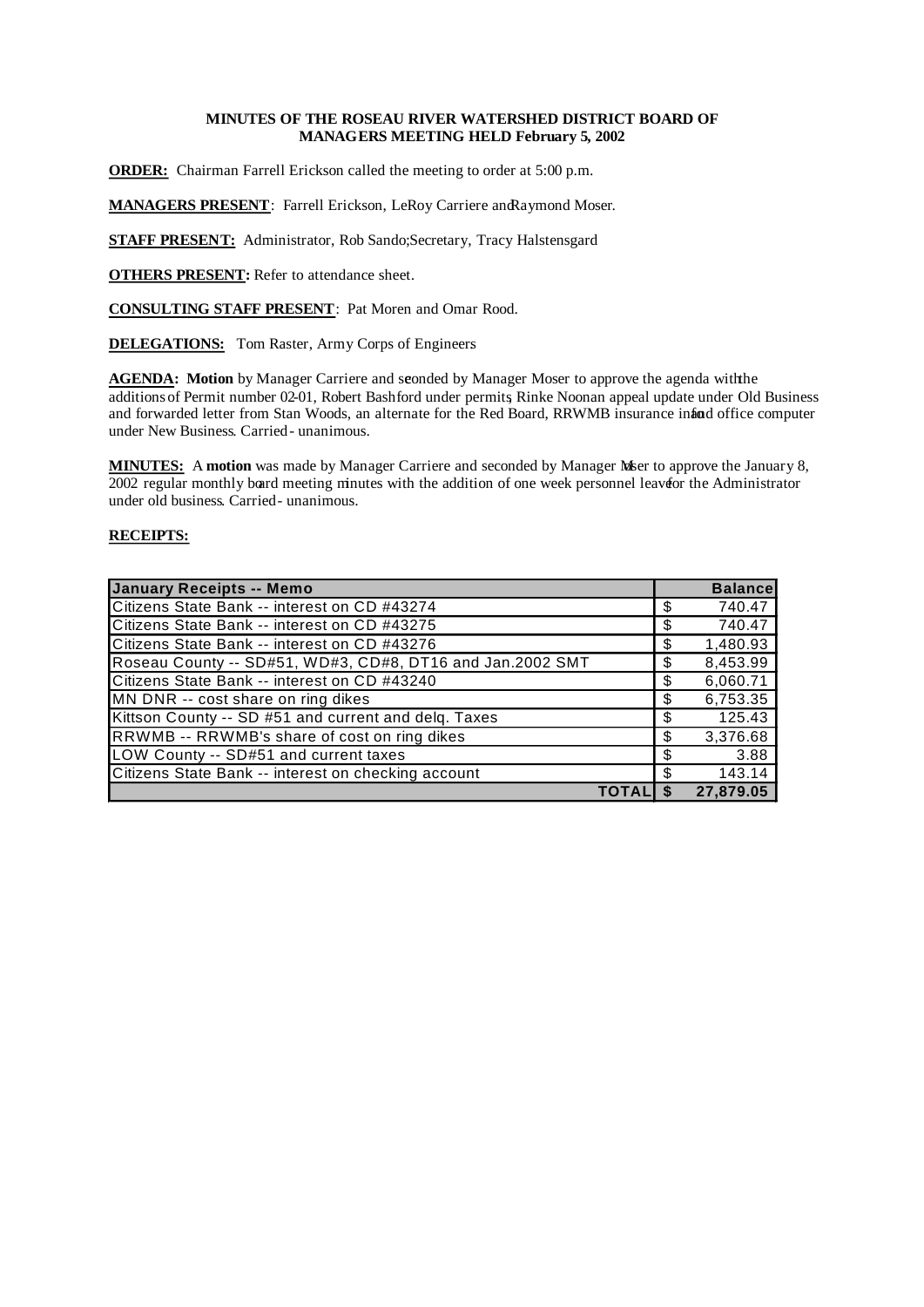**BILLS:** Motion by Manager Moser to pay the following bills, seconded by Manager Carriere. Carried-Unanimous.

| <b>January Bills -- Memo</b>                                                             | <b>Amount</b>                        |
|------------------------------------------------------------------------------------------|--------------------------------------|
| Wayne Nelson -- February rent                                                            | \$<br>450.00                         |
| Wikstrom Telephone -- internet charge                                                    | \$<br>13.95                          |
| Cell 2000 -- cell phone charge                                                           | \$<br>24.92                          |
| Century Tel -- phone bill                                                                | $\overline{\mathfrak{s}}$<br>126.58  |
| Davlin Computers -- service call charge on main computer                                 | \$<br>45.00                          |
| Davlin Computers -- power unit, expanded memory, battery back-up for main computer       | $\overline{\mathcal{S}}$<br>472.97   |
| Multi Office Products -- office supplies                                                 | $\overline{\mathbb{S}}$<br>57.40     |
| Roseau Times Region -- advertising                                                       | \$<br>4.25                           |
| RRWMB -- share of local taxes                                                            | \$<br>1,531.27                       |
| Patrick D. Moren -- legal fees                                                           | $\overline{\$}$<br>593.75            |
| Ross True Value -- office supplies                                                       | \$<br>50.71                          |
|                                                                                          |                                      |
| JOR Engineering -- 12/23/01 to 1/26/02 -- General - \$2074.80, Hay Creek - \$1,409.50,   |                                      |
| ditches - 224.00, Overall Plan - \$2165.50.                                              | \$<br>5,873.80                       |
| Farrell Erickson -- meetings, mileage and expenses                                       | $\overline{\mathcal{S}}$<br>374.93   |
| LaVerne Voll -- meetings and mileage                                                     | $\boldsymbol{\mathsf{S}}$<br>63.93   |
| LeRoy Carriere -- meetings, mileage and expenses                                         | \$<br>101.58                         |
| Raymond Moser -- meetings, mileage                                                       | \$<br>63.93                          |
| Rob Sando -- expenses, comp.time and mileage                                             | \$<br>3,519.73                       |
| Rob Sando -- salary, insurance                                                           | \$<br>2,263.86                       |
| Tracy Halstensgard -- wages                                                              | $\overline{\mathcal{S}}$<br>952.25   |
| Wesley Pesek -- CAC expense                                                              | $\overline{\mathfrak{s}}$<br>21.90   |
| Wayne Trangsrud -- CAC expense                                                           | \$<br>14.60                          |
| Steve Lee -- CAC expense                                                                 | \$<br>10.22                          |
| Curtis Amundson -- CAC expense                                                           | $\overline{\$}$<br>8.03              |
| PERA -- employee and employer share (January 1 - 31, 2002)                               | $\overline{\mathcal{S}}$<br>580.97   |
| Roseau County Highway Dept -- culvert, ditch #3 spraying, culvert bands, aprons and gate | $\overline{\mathcal{S}}$<br>2,919.68 |
| MAWD -- legislative brunch registration                                                  | $\overline{\mathcal{S}}$<br>50.00    |
| MAWD -- dues                                                                             | \$<br>1,154.14                       |
| Citizens State Bank -- 941 tax                                                           | \$<br>1,349.37                       |
| <b>TOTAL</b>                                                                             | $\overline{\$}$ 22,693.72            |

Wayne Goeken from River Watch arrived at 5:15.

## **DELEGATIONS:**

Tom Raster and Steve Goodfellow withthe Army Corps of Engineers gave presentations to the board on the status of the Hay Creek Project. Raster outlined two different options. He discussed the benefits and costs of each. There was discussion on the time factor for the project and how long it has taken to get to this point. The suggestion of a time extension was discussed. The deadline for land purchase or PCA signing would hopefully be extended from May 15, 2002 to August 2002. The option of an additional 800 ac/ft late fall drawdown was presented. Steve Goodfellow presented and discussedmaps showing the hydrologic effects on the area with both options one and two.

Dave Grafstrom left the meeting at 5:40.

## **PERMITS:**

A motion was made by Manager Moser and seconded by Manager Carriere topprove permit #02-01 (Robert Bashford). There was discussion on the area and the area landowners that would possibly be affected. Administrator Sando will check on the area Carried-unanimous.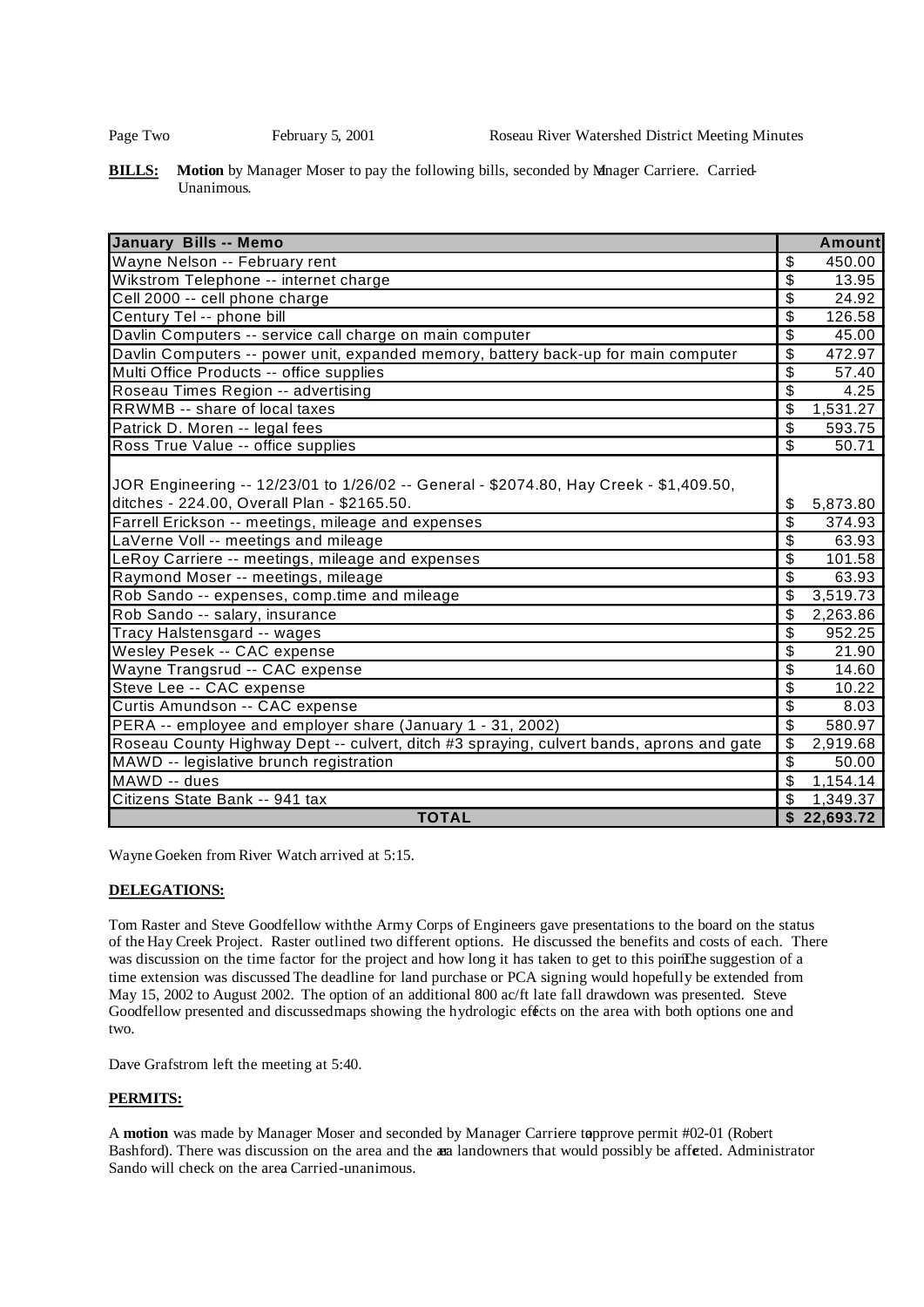#### **Engineer's Report:**

Engineer Rood stated that Engineer Anderson had met recentlyin St. Paul with the COE on Hay Creek. Healso stated that he is still working on the overall plan.

#### **RRWMB Report:**

Manager Erickson discussedthe possibility of board members and employees getting insurance under the RRWMB. There was a member added to the TSAC committee, Nate Dallager. At the last RRWMB board meeting they held the election of officers.

Kelmen Kvien left at 7:15. Tom Raster and Steve Goodfellow left at 7:20.

## **Administrator's Report:**

Administrator Sando informed the board of the overall planning expense. Administrator Sando discussed the need to update the personnel policy manual. He suggested using the RRWMB manual as a model and making the necessary changes. The tour of SD#51 and the cost of renting snowmobilewere stated. There was some discussion on the need for all the board members to go on a tour. Engineer Rood stated his desireto view the sandbars. There was mention of Engineer Rood and Administrator Sando going out on the river and taking pictures fibre board members to review. Administrator Sando showed totals of receipts and bills for 2001. The TIC conference in Fargo was attended by Administrator Sando and Manager Erickson where they attended eetings and discussed the Hay Creek/Norland project.

#### **RRIW:**

Manager Erickson wanted the board members to be aware of a proposed pig barn in the Sprague Area in the International Watershed. The engineer, John Arthur, was moved to north of Winnipeg. Manager Erickson discussed the lack of interest of some  $\phi$  the members. There was discussion of possibly reducing the number of members. The RRIW continues to work on an overall plan.

#### **OLD BUSINESS:**

There was discussion on the purchase of the land owned by Burt Bergeron. Mr. Bergerom ecently passed awayand the land will apparently be deeded to his daughter. It is unknown if she will be willing to sell. TIDNR has appraised the entire 320 acres at \$288.75 per acre or the 190 acres north of SD #51 at \$312 per acre.

A letter from RinkeNoonan on the FEMA appeal was presented to the board.

#### **NEW BUSINESS:**

There was discussion on the situation with the office computer. The power unit on the computer burned out, most likely due to recent power outages. The processor has been sent to Davlin Computers to baxed. As of this afternoon the parts may not arrive for another 7 to 12 days. A **motion** was made by Manager Carriere and seconded by Manager Moser to purchase a new computer and use the old one for a backup when it is fixed. Carried – unanimous.

A **motion** was made by Manager Moser and seconded by Manager Carriere to nominate Administrator Sando as an alternate for Manager Frislie to the RRWMB .Carried– unanimous.

The Buffalo Red board has a new member they may choose to withdraw from the RRWMB for one year.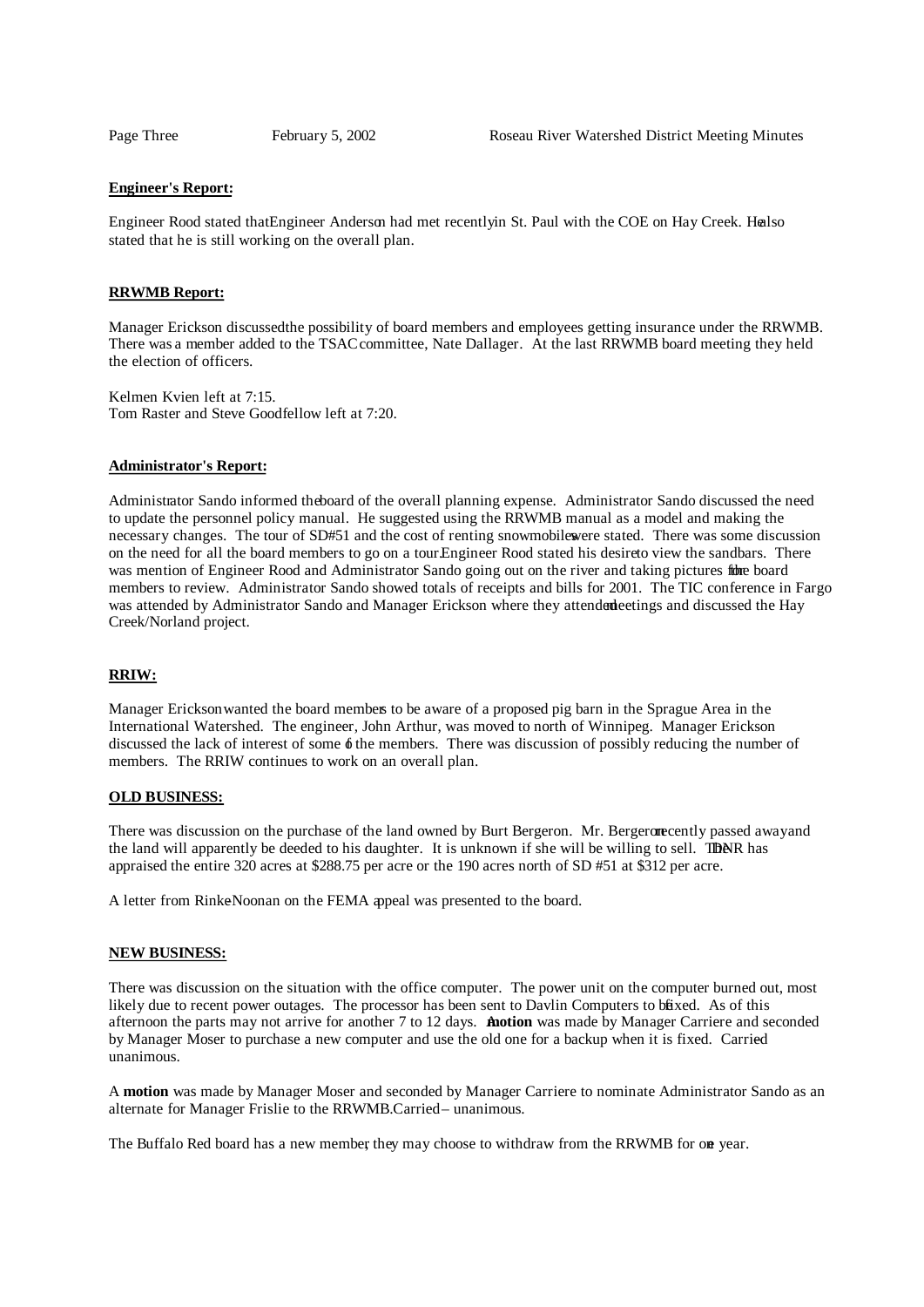There being no further business to come before the board a**motion** was made by ManagerCarriere and seconded by Manager Moser to adjourn the meeting. Carried unanimous.

The meeting was adjourned at 8:05 p.m.

Respectfully submitted,

LeRoy Carriere, Secretary/Treasurer Tracy Halstensgard, Secretary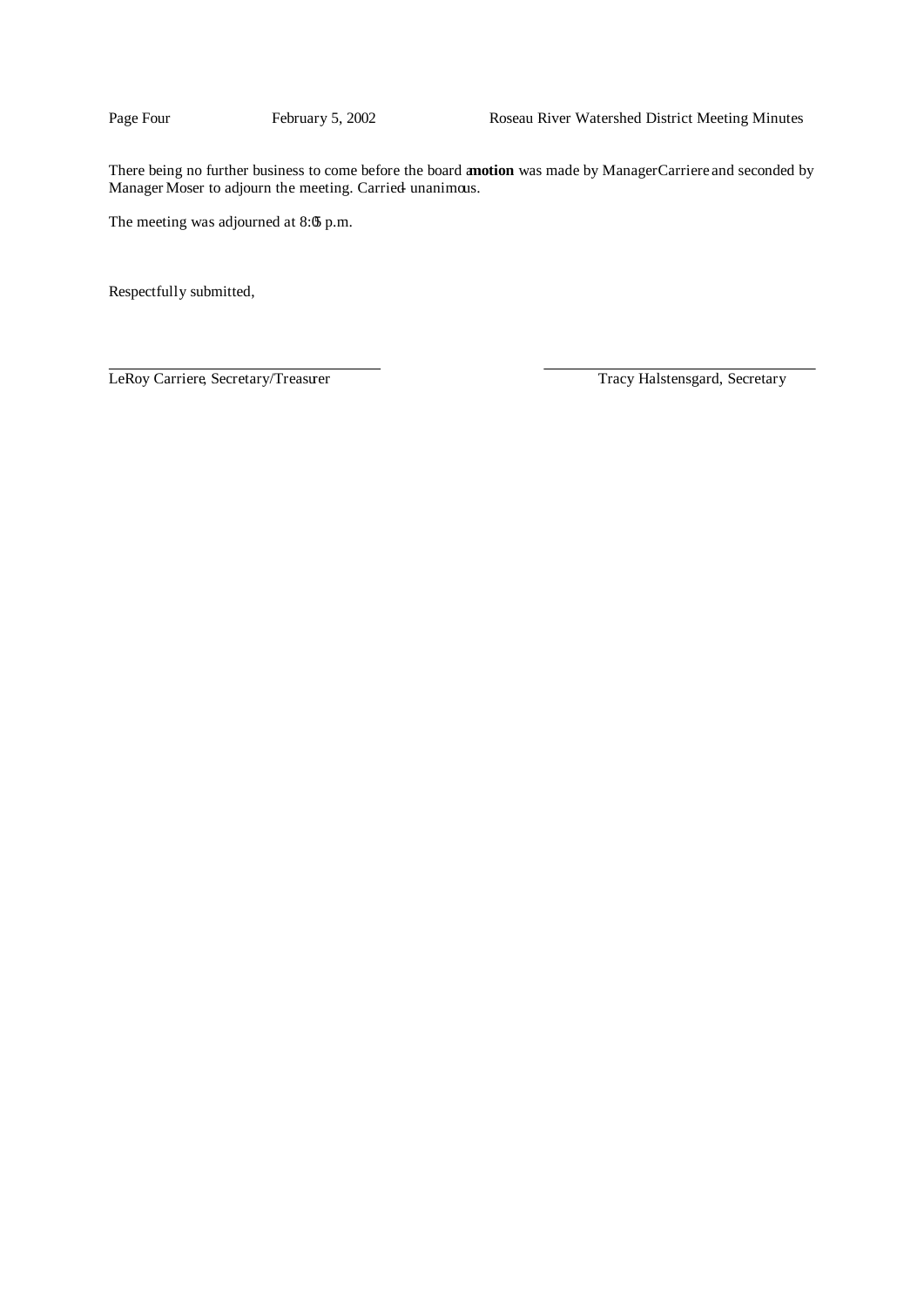# **MINUTES OF THE ROSEAU RIVER WATERSHED DISTRICT BOARD OF MANAGERS MEETING HELD March 5, 2002**

**ORDER:** Chairman Farrell Erickson called the meeting to order at 5:00 p.m.

**MANAGERS PRESENT**: Farrell Erickson, LeRoy Carriere, LaVerne Voll and Raymond Moser.

**STAFF PRESENT:** Administrator, Rob Sando; Secretary, Tracy Halstensgard

**OTHERS PRESENT:** Refer to attendance sheet.

**CONSULTING STAFF PRESENT**: Pat Moren and Omar Rood.

# **DELEGATIONS:**

AGENDA: Motion by Manager Carriere and seconded by ManageNoll to approve the agenda as presented. Carried - unanimous.

MINUTES: A motion was made by Manager Carriere and seconded by ManageVoll to approve the February 5, 2002 regular monthly board meeting minutes as mailed Carried-unanimous.

| <b>February Receipts -- Memo</b> |   | <b>Balance</b> |
|----------------------------------|---|----------------|
| Interest on checking             | ъ | 96.71          |
| Intuit rebate                    | ъ | 120.00         |
| TOTAL \$                         |   | 216.71         |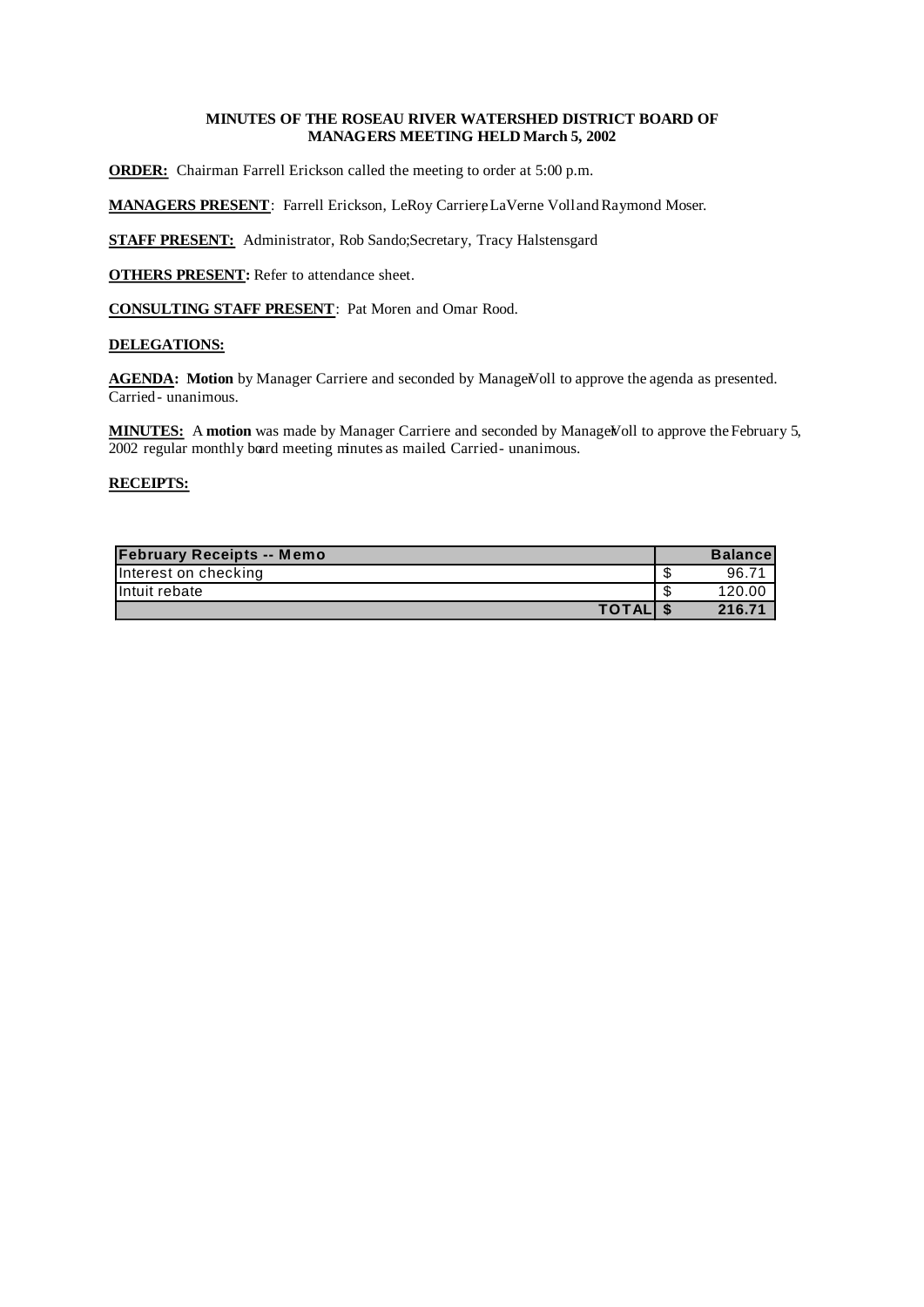**BILLS:** Motion by Manager Voll to pay the following bills, seconded by Manager Carriere. Carried Unanimous.

| <b>February Bills -- Memo</b>                                                               | <b>Amount</b>  |
|---------------------------------------------------------------------------------------------|----------------|
| Wayne Nelson -- March rent                                                                  | \$<br>450.00   |
| Wikstrom Telephone -- internet charge                                                       | \$<br>13.95    |
| Cell 2000 -- cell phone charge                                                              | \$<br>24.70    |
| Century Tel -- phone bill                                                                   | \$<br>143.50   |
| Davlin Computers -- service call charge on main computer                                    | \$<br>100.00   |
| Dan Fulton -- W-2's and 1099's                                                              | \$<br>80.00    |
| Multi Office Products -- office supplies                                                    | \$<br>57.45    |
| Roseau Times Region -- advertising                                                          | \$<br>4.25     |
| Gateway computers -- new computer                                                           | \$<br>1,853.21 |
| Patrick D. Moren -- legal fees                                                              | \$<br>656.25   |
| JOR Engineering -- 1/27/02 to 2/23/02 -- General - \$2384.77, Hay Creek - \$566.50, Overall |                |
| Plan - \$1184.23.                                                                           | \$<br>4,135.50 |
| Farrell Erickson -- meetings, mileage and expenses                                          | \$<br>559.17   |
| LaVerne Voll -- meetings and mileage                                                        | \$<br>108.07   |
| LeRoy Carriere -- meetings, mileage and expenses                                            | \$<br>101.59   |
| Raymond Moser -- meetings, mileage                                                          | \$<br>63.94    |
| Rob Sando -- expenses and mileage                                                           | \$<br>1,032.93 |
| Rob Sando -- salary, insurance                                                              | \$<br>2,267.05 |
| Tracy Halstensgard -- wages                                                                 | \$<br>801.61   |
| PERA -- employee and employer share (February 1st through 28th, 2002)                       | \$<br>437.69   |
| Roseau County Highway Dept -- blueprint copies                                              | \$<br>14.00    |
| Minnesota Association of Drainage Inspectors -- 2002 dues                                   | \$<br>100.00   |
| Tony Dorn Inc -- copier maintenance                                                         | \$<br>12.05    |
| Citizens State Bank -- 941 tax                                                              | \$<br>1,089.04 |
| <b>TOTAL</b>                                                                                | \$14,105.95    |

**DELEGATIONS:** There were no delegations for this meeting.

## **PERMITS:**

A motion was made by Manager Voll and seconded by Manager Carriere to approve permit #02-02 (Kean Beito). Manager Voll stated that he had inspected the site and that there should be no prlems for any other land owners as a result of this culvertand trap. Carried-unanimous.

Manager Moser arrived at 5:07.

A motion was made by Manager Carriere and seconded by Manager Voll to approve permit #003 (MN-DOT). There was some discussion on the request to lower the level of the culvert. Engineer Rood stated that lowering the culvert six inches would not have any significant affects on the overall drainage. Carried unanimous.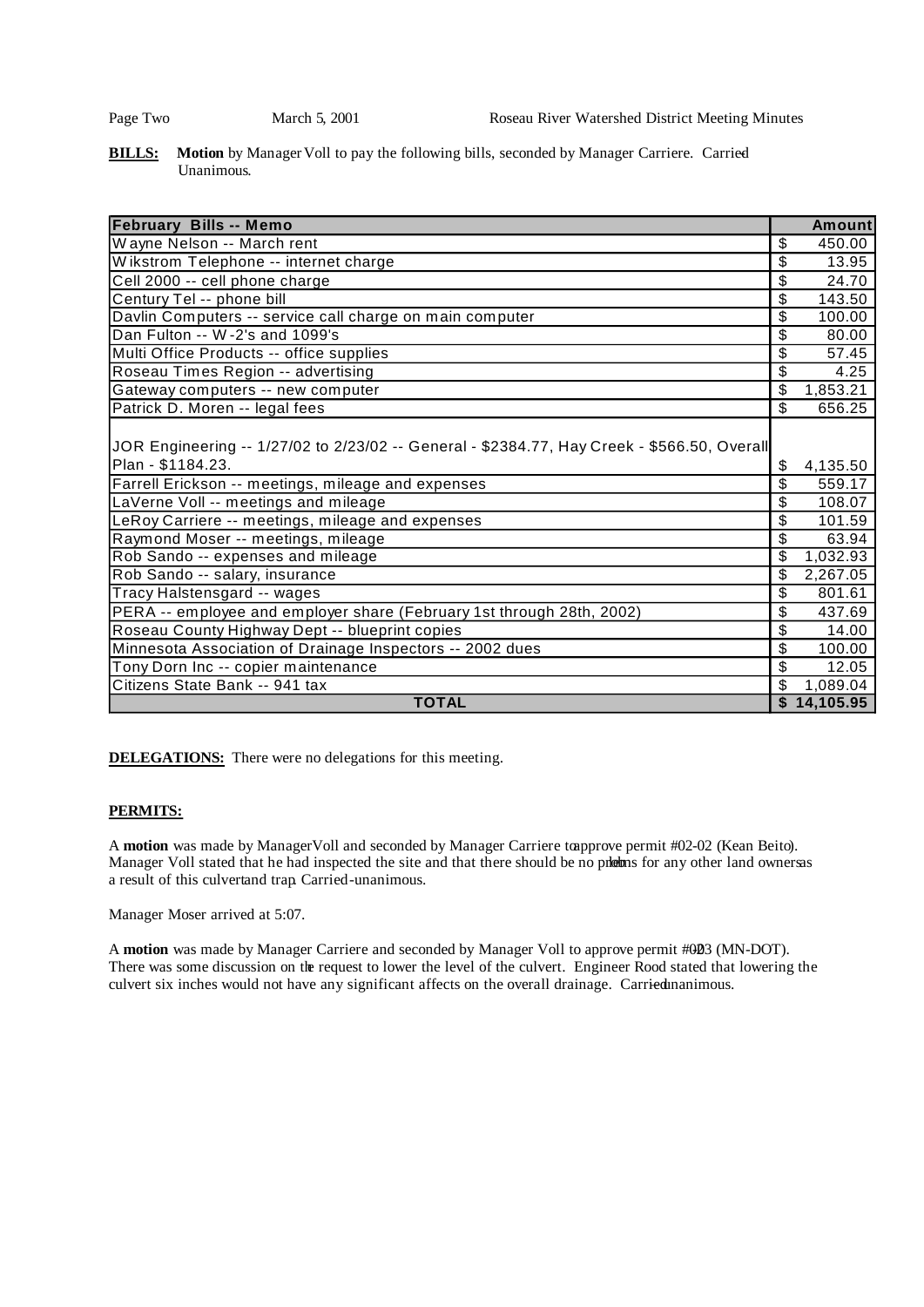#### **Engineer's Report:**

Engineer Rood statedthat he had planned on talking about the overall plan, but as there are time constraints on the meeting tonight, he will present that information at next months meeting.

## **RRWMB Report:**

Manager Erickson informed the board that watersheds are not allowed to have a second alternate to the RRWMB. Manager Moser made a**motion** to withdraw the motion to make Administrator Sando the second alternato the RRWMB, seconded by Manager Voll. Carried – unanimous.

#### **Administrator's Report:**

Administrator Sando quickly discussed the information that had been handed out to the managers. This included e mails from Tom Raster, information on the FEMA appeal from RinkNoonan, the agenda for the March conference in Crookston and updating the personnel manual. Administrator Sando also discussed some outstanding checks from May of last year. Pat Moran suggested stopping payment on those checks and issuing new checks for the amount due. A **motion** was made by Manager Moser and seconded by Manager Carriere to have "void after 60 days" printed on the future check ordered. Carried– unanimous.

The costs and benefits of cable internet were discussed. A **motion** to switch to cable internet service was made by Manager Voll and seconded by Manager Carriere. Carried– unanimous.

Administrator Sando informed the board of the sale of the Wayne Nelson building, in which the district is leasing office space. As of April 1, 2002 the building will be under new ownership.

Administrator Sando talked about the legislative brunch that he and Manager Erickson attended. They talked to Maxine Penas about a bonding bill for Hay Creek and discussed DNR appraisals of privately owned land.

#### **RRIW:**

Manager Erickson informed the board hat the next meeting for the RRIW would be April  $4$  in Vita and 2 p.m. Right now the RRIW is undergoing changes in council members and reorganization. There has also been major discussion on feed lots.

#### **OLD BUSINESS:**

There should be more information on the grant extension for Hay Creek after the March Conference.

A check in the amount of \$2500.00 was issued to RinkeNoonan, as requested, for the FEMA appeal.

A PWT meeting was scheduled for April 3, 2002at 4:30 p.m.

An Overall Planning/NRE meeting is scheduled for April 1, 2002 at 4:30 p.m. Administrator Sando will check into the availability of the Library/Museum meeting room.

#### **NEW BUSINESS:**

Administrator Sando presented information on the MAWD Ambassador Project. The watershed would quire about the possibility of sponsoring a teacher from the Roseau school district to attend a conference on the River Watch program. Administrator Sando will check with the teachers at the schotd see who is eligible for the conference.

Administrator Sandodiscussed the March conference and mentioned that they would like as many PWT members as possible to attend. They will be discussing Hay Creek.

A motion was made by Manager Voll and seconded by Manager Moser to have JOR engineering fabricated other 3-D contour map. Carried – unanimous.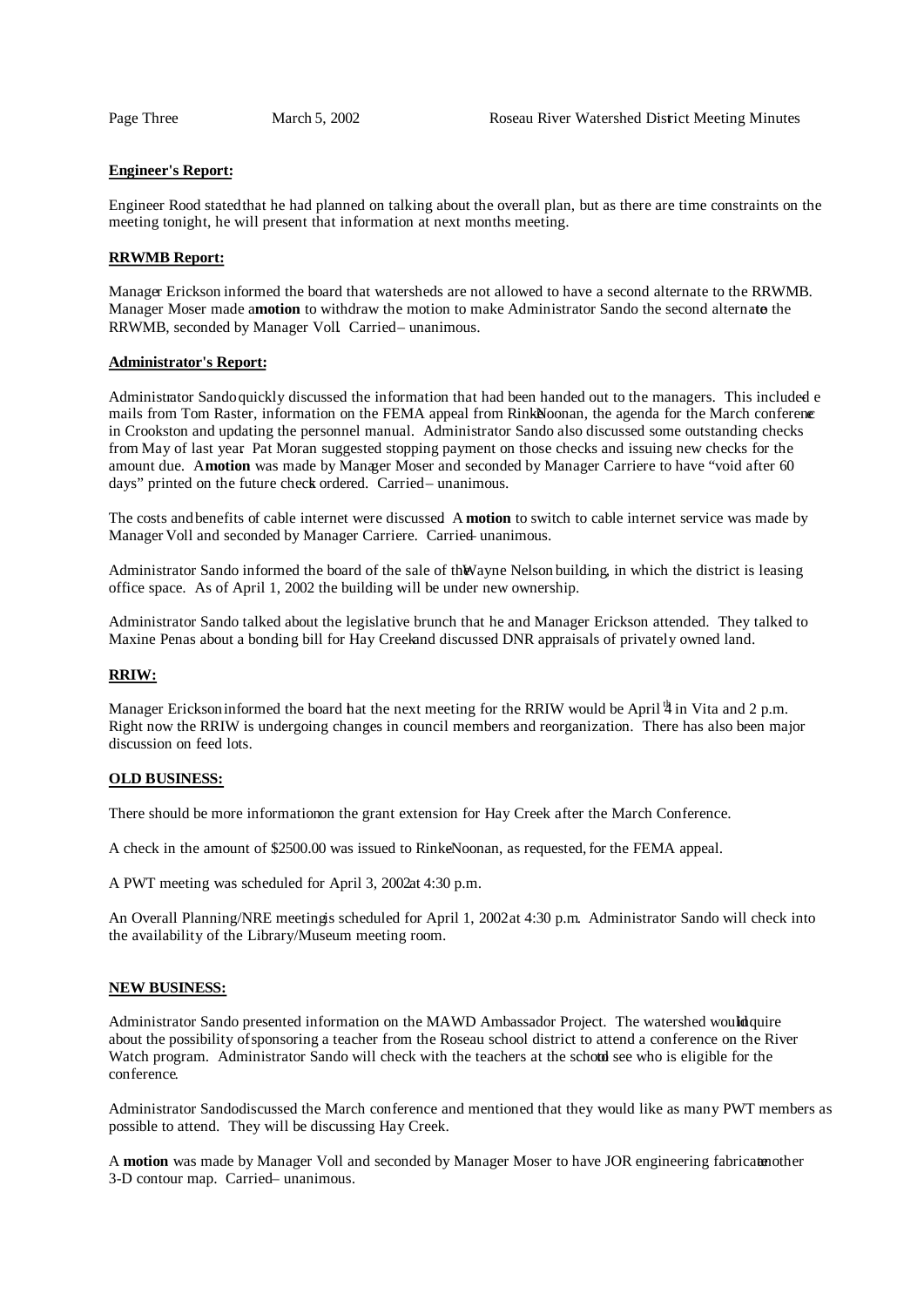# **MINUTES OF THE ROSEAU RIVER WATERSHED DISTRICT BOARD OF MANAGERS MEETING HELD April 2, 2002**

**ORDER:** Chairman Farrell Erickson called the meeting to order at 5:00 p.m.

**MANAGERS PRESENT**: Farrell Erickson, LeRoy Carriere, LaVerne Voll, Raymond Moser and Allison Frislie .

**STAFF PRESENT:** Administrator, Rob Sando; Secretary, Tracy Halstensgard

**OTHERS PRESENT:** Refer to attendance sheet.

**CONSULTING STAFF PRESENT**: Pat Moren and Omar Rood.

# **DELEGATIONS:**

**AGENDA: Motion** by Manager Voll and seconded by Manager Carriere to approve the agenda with the additions of new permits  $\text{\#}02$ -06 through  $\text{\#}02$ -10, review of permits  $\text{\#}01$ -29 and  $\text{\#}01$ -30 all submitted by Douglas Erickson under Permits and Advisory Committee Review under New Business. Carried - unanimous.

**MINUTES:** A **motion** was made by Manager Carriere and seconded by Manager Voll to approve the March 5, 2002 regular monthly board meeting minutes with a change to the first paragraph under New Business. Carried - unanimous.

| March Receipts -- Memo                      | <b>Balancel</b> |
|---------------------------------------------|-----------------|
| Citizens State Bank -- Interest on checking | 86.50           |
| Marshall County -- taxes                    | 294.76          |
| BRAC -- Refund                              | 131.00          |
| <b>TOTALIS</b>                              | 381.26          |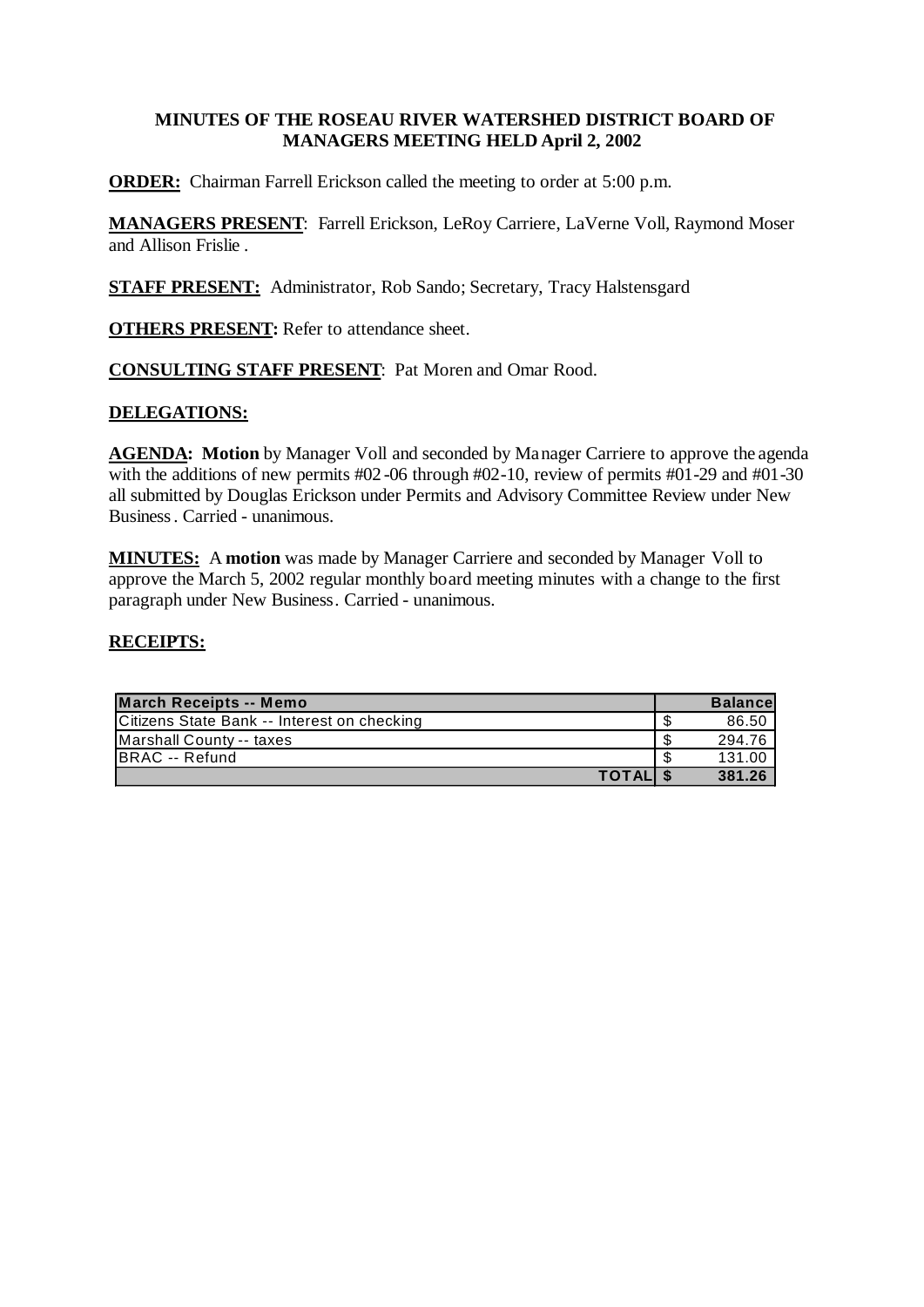**BILLS:** Motion by Manager Carriere to pay the following bills, seconded by Manager Moser. Carried - Unanimous.

| March Bills -- Memo                                                                                      |                         | <b>Amount</b> |
|----------------------------------------------------------------------------------------------------------|-------------------------|---------------|
| Wayne Nelson -- March rent                                                                               | \$                      | 450.00        |
| Wikstrom Telephone -- internet charge                                                                    | \$                      | 13.95         |
| Cell 2000 -- cell phone charge                                                                           | \$                      | 27.81         |
| Century Tel -- February phone bill                                                                       | \$                      | 143.50        |
| Century Tel -- March phone bill                                                                          | \$                      | 116.63        |
| Davlin Computers -- networking and battery backups                                                       | \$                      | 504.85        |
| <b>Quality Printing -- envelopes</b>                                                                     | \$                      | 51.00         |
| Roseau Times Region -- advertising                                                                       | \$                      | 4.25          |
| Border Agency -- excess liability and errors and omissions                                               | \$                      | 2,978.80      |
| Patrick D. Moren -- legal fees                                                                           | \$                      | 593.75        |
| JOR Engineering -- 2/24/02 to 3/23/02 -- General - \$1125.37, SD #51 - \$78.00, Overall Plar<br>#3512.11 | \$                      | 4,715.48      |
| Farrell Erickson -- meetings, mileage and expenses                                                       | \$                      | 329.88        |
| LaVerne Voll -- meetings and mileage                                                                     | \$                      | 127.86        |
| Allison Frislie -- meeting and mileage                                                                   | $\overline{\mathbb{S}}$ | 88.45         |
| LeRoy Carriere -- meetings, mileage and expenses                                                         | \$                      | 152.38        |
| Raymond Moser -- meetings, mileage                                                                       | \$                      | 127.86        |
| Rob Sando -- expenses and mileage                                                                        | \$                      | 898.48        |
| Rob Sando -- salary, insurance                                                                           | \$                      | 2,266.88      |
| Tracy Halstensgard -- wages                                                                              | \$                      | 915.36        |
| PERA -- employee and employer share (March 1st through 31st, 2002)                                       | \$                      | 440.65        |
| Roseau County Treasurer -- land taxes                                                                    | \$                      | 3,417.00      |
| Wes Pesek -- CAC expense                                                                                 | \$                      | 21.90         |
| Wayne Trangsrud -- CAC expense                                                                           | \$                      | 14.60         |
| Steve Lee -- CAC expense                                                                                 | \$                      | 10.22         |
| Curtis Amundson -- CAC expense                                                                           | \$                      | 8.03          |
| Tony Dorn Inc -- copier maintenance                                                                      | \$                      | 13.20         |
| Citizens State Bank -- 941 tax                                                                           | \$                      | 1,089.04      |
| <b>TOTAL</b>                                                                                             |                         | \$19,521.81   |

**DELEGATIONS:** There were no delegations for this meeting.

# **PERMITS:**

A **motion** was made by Manager Moser and seconded by Manager Frislie to approve permit #02-04 (MN DNR) forfive boat ramps. Carried – unanimous.

A **motion** was made by Manager Frislie and seconded by Manager Carriere to approve permit #02-05 (Roseau County Highway Department) to replace a bridge. Carried – unanimous.

A **motion** was made by Manager Moser and seconded by Manager Voll to approve the previously tabled permit #01 -29 (Douglas Erickson) as submitted. Carried – unanimous.

After discussion on the benefited area of SD #8 and the original culvert having been moved, permit #01-30 (Douglas Erickson) remains tabled.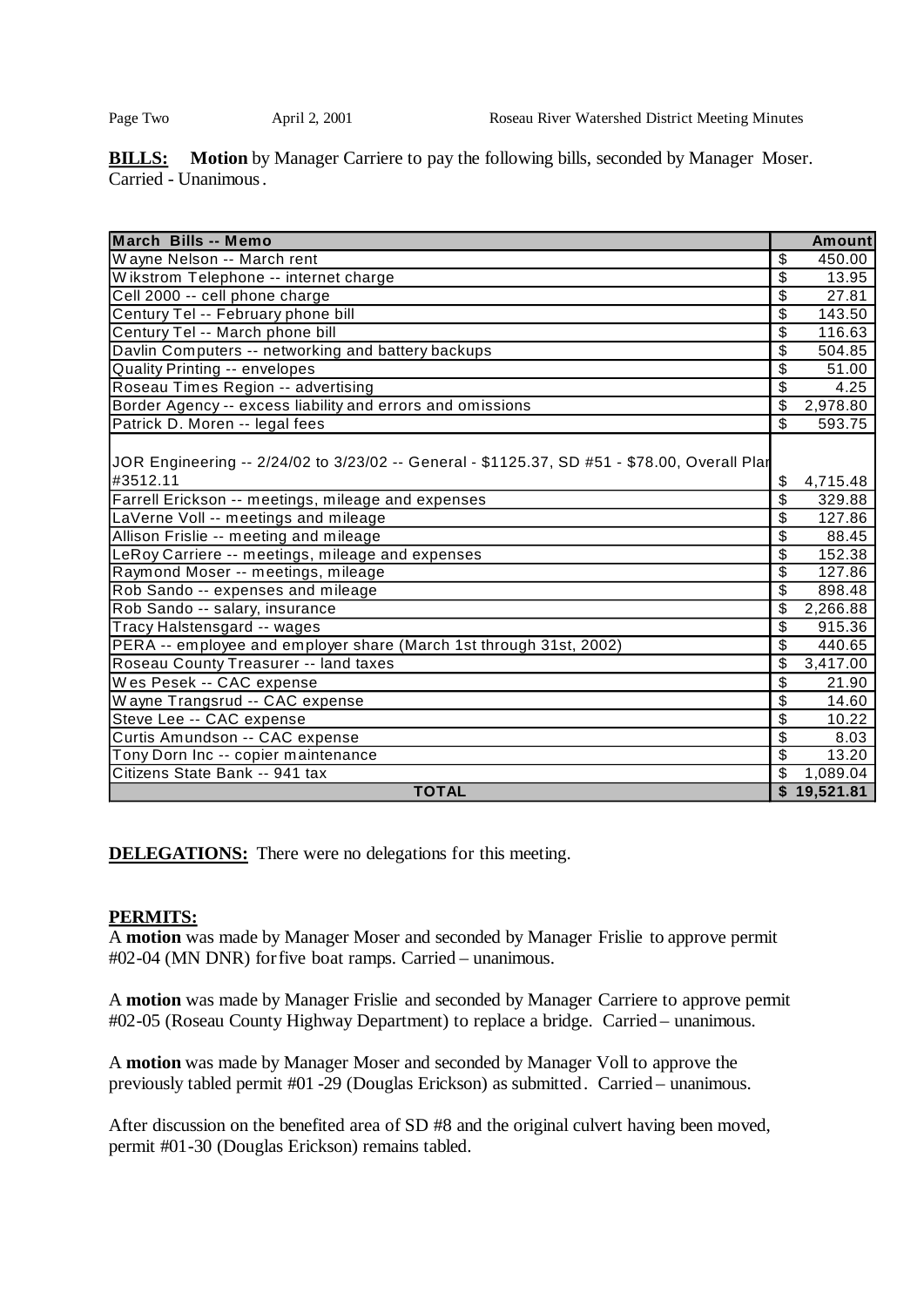After some discussion of silting in the ditch, a **motion** was made by Manager Moser and seconded by Manager Voll to approve permit #02-10 (Douglas Erickson). Carried – unanimous.

Mark Foldesi arrived at the meeting at 5:40 p.m.

A **motion** was made by Manager Carriere and seconded by Manager Frislie to approve permit #02-06 (Douglas Erickson). Carried – unanimous.

A **motion** was made by Manager Frislie and seconded by Manager Voll to approve permit #02 - 07 (Douglas Erickson) with the condition that dirt will not be taken from the bottom of the ditch, and Mr. Erickson will also get permission from the county. Carried – unanimous.

After some discussion, a **motion** was made by Manager Carriere and seconded by Manager Frislie to table permit #02 -08 (Douglas Erickson) to gather more information. Carried – unanimous.

A **motion** was made by Manager Frislie and seconded by Manager Carriere to table permit #02 - 09 (Douglas Erickson). Carried – unanimous.

Chairman Erickson asked County Commissioners Orris Rasmussen and Mark Foldesi if they had anything they wanted to present to the board. Commissioner Rasmussen discussed the recent decision to overturn the local courts decision on the payment of the ditch tax on MN DNR lands. There was discussion on ditch plugs and projects available on public and priva te lands. Commissioner Foldesi stated that the DNR is actually benefiting from ditch systems. Administrator Sando will check to see if the State of Minnesota is paying tax on SD #51.

# **Engineer's Report:**

Engineer Rood presented the latest contour map that was created for the District. He stated that he has been spending time on the overall plan. Engineer Rood informed the board that Charlie Anderson will be at the May board meeting, as Engineer Rood is unable to attend.

# **RRWMB Report:**

Chairman Erickson informed the board of the restructuring of the Red River Basin Board, the Red River Basin Institute and The International Collation. The three have combined and now will go under the assumed name Red River Basin Commission. It will be governed by a ten member executive board.

Chairman Erickson discussed the FDRWG deadline for the state dollar portion of the Hay Creek Project.

Chairman Erickson discussed the recent decision by Buffalo/Red Watershed District to withdraw from the RRWMB.

Chairman Erickson also informed the RRWMB of the need for completed plans from the C.O.R.P. The plans were to have been in our office by the middle of March.

# **Administrator's Report:**

Administrator Sando informed the board that the Red Lake Watershed District hired a new administrator, Harry Farris.

A handout from the CREP meeting Administrator Sando and Chairman Erickson attended was given to board members. Administrator Sando briefly discussed the benefits for the CREP program.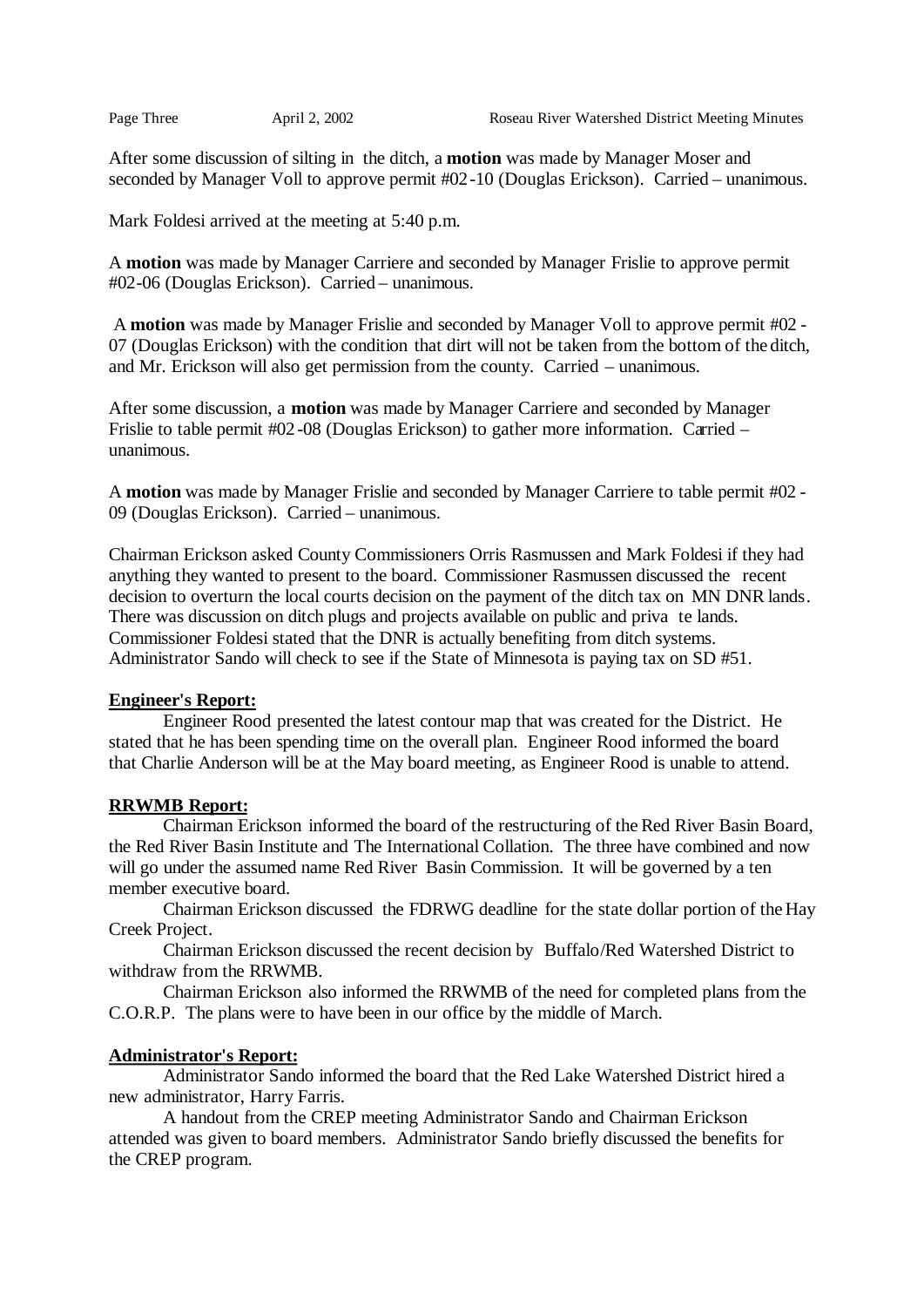There was a brief discussion on the MAWD training session for board managers. It was decided that the managers would prefer to attend a session that runs from 9 a.m. to 3 p.m. in Crookston.

Administrator Sando discussed the Drainage Inspectors Conference in Willmar. Dan Wilkins was elected Vice -President of the Minnesota Association of Drainage Inspectors (MADI). MADI gave MAWD \$1500.00 towards the FEMA appeal process.

The Buffalo Red Watershed District has elected to withdraw from the RRWMB. Administrator Sando showed the board the letter he received informing the RRWD of the decision.

Administrator Sando reviewed certificate of deposit renewals at Citizens State Bank and Border State Bank.

# **RRIW:**

Manager Erickson informed the board that the next meeting for the RRIW would be April 4<sup>th</sup> in Vita and 2 p.m. The RRIW is still undergoing changes in council members and reorganization. There have been new Reeves elected from the P iney Municipality and they still need a new treasurer.

Manager Erickson talked about the formation of the Red River Basin Commission.

# **OLD BUSINESS:**

There was discussion on the Hay Creek 206 deadline extension. The RRWD wants to have the preliminary plans before making any decisions. Preliminary plans were to have been to the RRWD by March 15, 2002.

The new deadline for the Overall Plan is June 30, 2003.

# **NEW BUSINESS:**

Administrator Sando informed the board of a Viewers conference to be held at Jackpot Junction. After some discussion of the Northwest Minnesota Viewers Group, the board determined that there would not be anyone from the RRWD to send.

A **motion** was made by Manager Voll and seconded by Manager Moser to reorganize the Advisory Committee and to have Administrator Sando contact the following individuals to be a part of the Roseau River Advisory Committee; Greg Halverson, Myron Erickson, Wayne Trangsrud, Ronnie Olson, Roger Falk and Ken Santl. Carried – unanimous.

There being no further business to come before the board a **motion** was made by Manager Frislie and seconded by Manager Carriere to adjourn the meeting. Carried unanimous.

The meeting was adjourned at 8:05 p.m.

Respectfully submitted,

LeRoy Carriere, Secretary/Treasurer Tracy Halstensgard, Secretary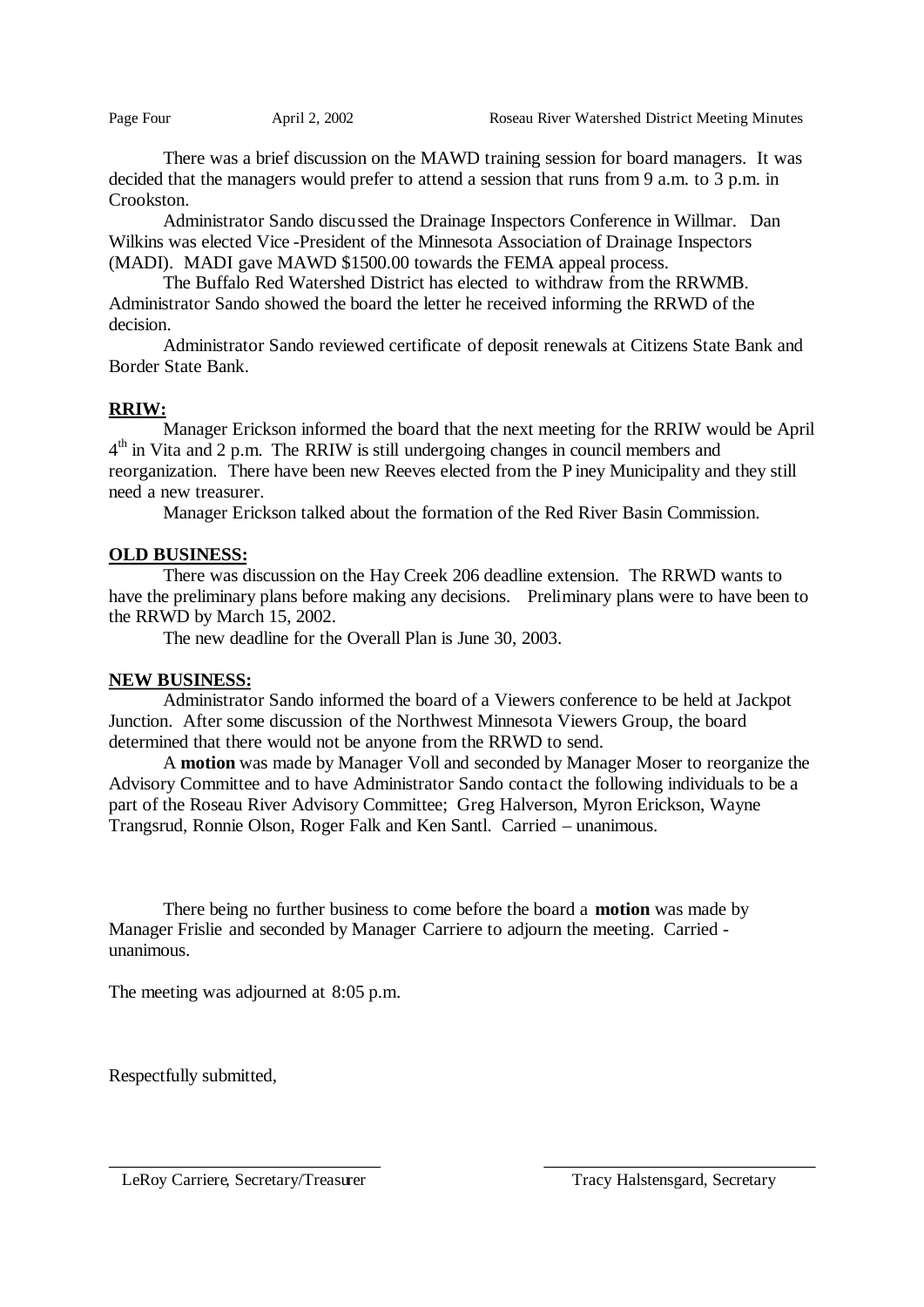# **MINUTES OF THE ROSEAU RIVER WATERSHED DISTRICT BOARD OF MANAGERS MEETING HELD June 4, 2002**

**ORDER:** Chairman Farrell Erickson called the meeting to order at 5:00 p.m.

**MANAGERS PRESENT**: Farrell Erickson, LeRoy Carriere, LaVerne Voll and Raymond Moser.

**STAFF PRESENT:** Administrator, Rob Sando; Secretary, Tracy Halstensgard

**OTHERS PRESENT:** Refer to attendance sheet.

**CONSULTING STAFF PRESENT**: Pat Moren and Omar Rood

**DELEGATIONS:** Don Ogaard and Richard Nelson-RRWMB

**AGENDA: Motion** by Manager Carriere and seconded by Manager Voll to approve the agenda with the additions of previously tabled permits #02-08 and 02-09 (Douglas Erickson); Secretary review and joint meeting with County Commissioners under old business; and Ditch 8 public hearing, MN DOT Culvert Change, Mission Statement for Overall Plan and Detroit Lakes Meeting under new businessCarried - unanimous.

**MINUTES:** A **motion** was made by Manager Voll and seconded by Manager Carriere to approve the May 7, 2002 regular monthly board meeting minutes with the addition of a page heading on page fiveCarried-unanimous.

| <b>May Receipts -- Memo</b> |      | <b>Balancel</b>     |
|-----------------------------|------|---------------------|
| Interest on checking        |      | 89.97               |
| Roseau County -- taxes      | \$.  | 174.695.30          |
| Kelman Kvien -- land rent   | - \$ | 665.00              |
| LOW County -- taxes         |      | 619.92              |
|                             |      | TOTAL \$ 176,070.19 |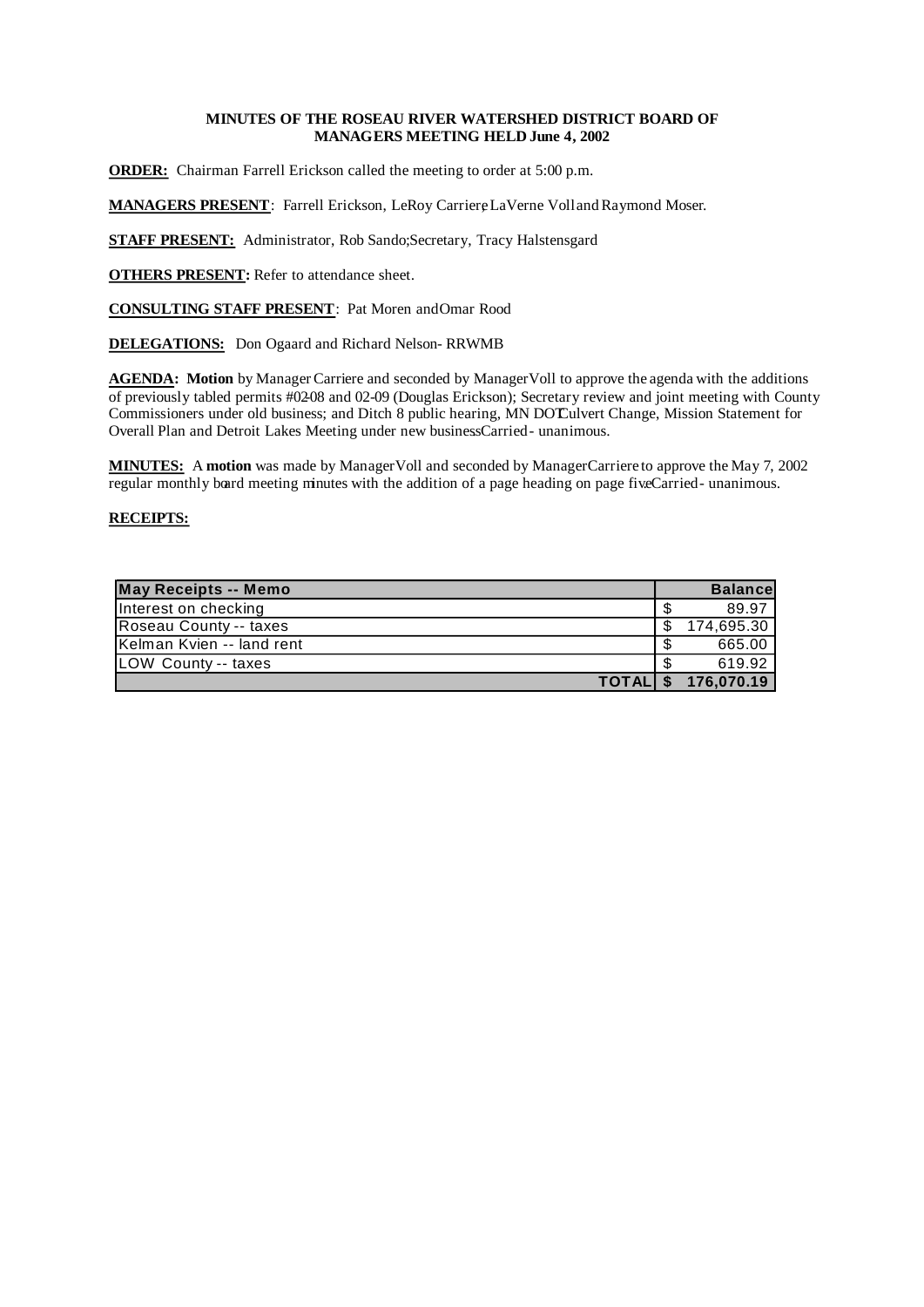**BILLS:** Motion by Manager Voll to pay the following bills, sconded by Manager Carriere. Carried-Unanimous.

| May Bills -- Memo                                                                          |                          | <b>Amount</b> |
|--------------------------------------------------------------------------------------------|--------------------------|---------------|
| Bryan Erickson -- June rent                                                                | \$                       | 450.00        |
| Wikstrom Telephone -- internet charge                                                      | \$                       | 13.95         |
| Cell 2000 -- cell phone charge                                                             | \$                       | 49.91         |
| Sjoberg's Cable TV -- installation of cable internet and purchase of modem                 | \$                       | 40.60         |
| Davlin Computer -- computer maintenance                                                    | \$                       | 255.00        |
| Postmaster -- stamps                                                                       | \$                       | 68.00         |
| Enstrom Township -- use of township hall                                                   | \$                       | 25.00         |
| Multi Office Products -- office supplies                                                   | \$                       | 44.68         |
| Roseau Times Region -- advertising                                                         | \$                       | 59.50         |
| Patrick D. Moren -- legal fees                                                             | \$                       | 1,343.75      |
| JOR Engineering -- 4/28/02 to 5/25/02 -- General - \$1391.23, SD#51 - 455.00, Overall Plan |                          |               |
| \$57.93, Project Work Team - 1422.54, Stream Gaging/Gages - 1213.00, Ring Dikes -          |                          |               |
| 161.50, Hay Creek - 1299.00.                                                               | \$                       | 6,000.20      |
| Farrell Erickson -- meetings, mileage and expenses                                         | $\overline{\mathcal{S}}$ | 414.43        |
| LaVerne Voll -- meetings and mileage                                                       | \$                       | 183.04        |
| LeRoy Carriere -- meetings, mileage and expenses                                           | \$                       | 201.26        |
| Raymond Moser -- meetings, mileage                                                         | \$                       | 238.73        |
| Rob Sando -- expenses and mileage                                                          | \$                       | 671.88        |
| Rob Sando -- salary, insurance                                                             | \$                       | 2,266.87      |
| Tracy Halstensgard -- wages                                                                | \$                       | 956.62        |
| Wayne Trangsrud -- CAC expense                                                             | \$                       | 14.60         |
| Steve Lee -- CAC expense                                                                   | \$                       | 10.22         |
| Red River Watershed Management District -- share of taxes                                  | \$                       | 32,394.53     |
| Border Agency -- insurance                                                                 | \$                       | 223.00        |
| Minnesota Viewers Association -- 2002 membership                                           | \$                       | 125.00        |
| PERA -- employee and employer share (May 1st through 31th, 2002)                           | \$                       | 458.53        |
| Citizens State Bank -- 941 tax                                                             | \$                       | 1,168.75      |
| <b>TOTAL</b>                                                                               |                          | \$47,678.05   |

**DELEGATIONS:** Dave Grafstrom was unable to attend, but will report next month.

Don Ogaard, Director, Red River Watershed Management Board (RRWMB) gave a presentation onthe history and function of the RRWMB. He discussed the Red River Basin Commission (RRBC)The RRBC is the result of the merging of three different organizations, The International Coalition (TIC), Red River Resource Council and Red River Basin Board. M. Ogaard discussed the mediation processand the Environmental Impact Statement. Project Work Teams are in place to assist the Managers of Watershed Districts. Mr. Ogaard encouraged the managers to be involved in the Project Work Teams. Mr. Ogaard rewived the RRWMB's annual report and the governing documents and concluded his presentation.

Dick Nelson, Financial Coordinator, RRWMB, presented information on State and Federal funding for watershed projects in the state. Mr. Nelson stated that the HayrCek Project is a fully funded project. Since it is a fully funded project, it would be advisable to proceed with plans as soon as possibleThe DNR is requesting quarterly cash flow analysis in order to foresee the need for funds so that they may makejustments accordingly. Mr. Nelson discussed opposition to projects and how that may affect funding.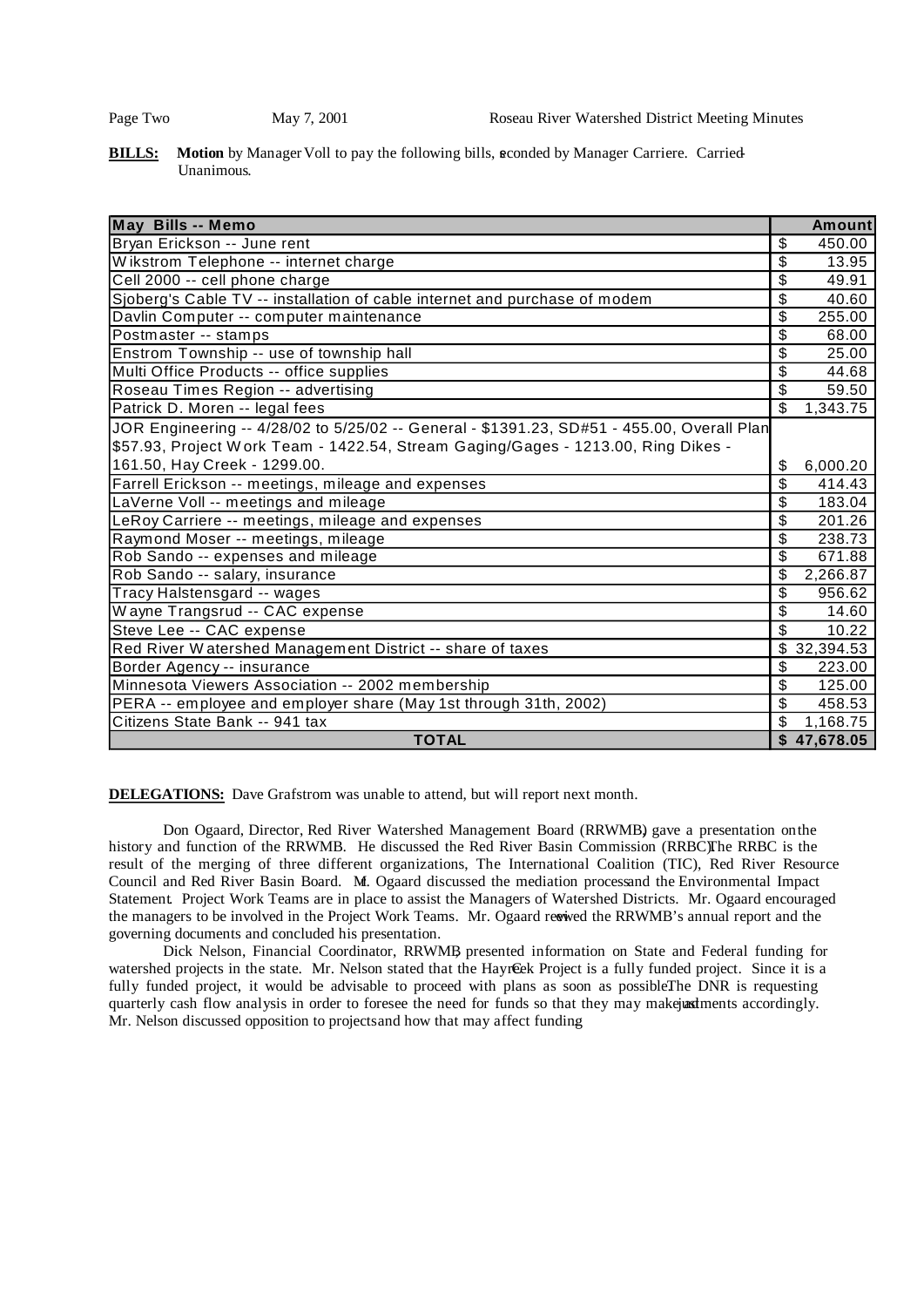# **PERMITS:**

A **motion** was made by Manager Moser and seconded by Manager Carriere to approve previously tabled permit #02-08 (Douglas Erickson). Carried-unanimous.

A **motion** was made by Manager Moser and seconded by Manager Carriere to approve previously tabled permit #02-09 (Douglas Erickson). Carried – unanimous.

A **motion** was made by Manager Moser and seconded by Manager Carriere to approve permit #023 (Roseau County) as written. Carried- unanimous.

A **motion** was made by Manager Voll and seconded by Manager Moser to approve permit #0214 (Roseau County) as written. Carried - unanimous.

A **motion** was made by Manager Voll and seconded by Manager Moser to approve permit #0215 (Roseau County) as written. Carried- unanimous.

A **motion** was made by Manager Carriere and seconded by Manager Voll to approve permit #0216 (Roseau County) as written. Carried- unanimous.

A motion was made by Manager Moser and seconded by Manager Voll to approve permit #027 (Clifford Dahl) as written. Carried- unanimous.

A **motion** was made by Manager Moserand seconded by Manager Voll to send copies of the permit form and a letter to the townships requesting that they supply landowners who purchase culverts from them with a copy of the permit form to be completed and submitted to the Watershed by said landowner. Carried unanimous.

## **Engineer's Report:**

Engineer Rood discussed the FDR goals. He presented the latest contour map made for the Watershed. A **motion** was made by Manager Moser and seconded by Manager Voll to have the Mulliganake map made next. Carried – unanimous.

#### **RRWMB Report:**

Manager Erickson discussed the Buffalo-Red Boards decision to withdraw from the RRWMB. The entire Buffalo-Red Board was invited to attend the RRWMB meeting, July 1 $\ddot{\theta}$  in Ada. Dan Thul, MN DNR presented information on score evaluation and project prioritizing to the RRWMB. FEMA ditch repair funds are only to be used for damage caused by flooding. Naomi Erickson discussed the Project Work Team process and the need to keep teams active. The goal of the Watershed districts is to reduce flooding, not eliminate Manager Erickson informed the board that the next meeting is scheduled for June 18th Fertile.

#### **Administrator's Report:**

Administrator Sando discussed the following items:

- The PWT met May  $23<sup>d</sup>$  at 4:30.
- Meeting with MPCA to discuss monitoring of the Hay Creek Project.

There was discussion of the Warroad Lagoon discharging.

- Auditors letter
- Administrator Sando will be taking July<sup>gth</sup> through July  $2<sup>th</sup>$  off for vacation.
- In Dieter Township, there is a blowout North of Robert Lee's.
- Update on computer networking
- County Commissioner meeting; discussion on Middle River/Snake River Watershed annexing with Tamarack River Watershed.
- Per Diem problem with the County.

### **RRIW:**

There was no meeting in May due to a snow storm.Manager Erickson informed the board that the next meeting for the RRIW would be June  $13^{th}$  2002, in Vita at 2 p.m.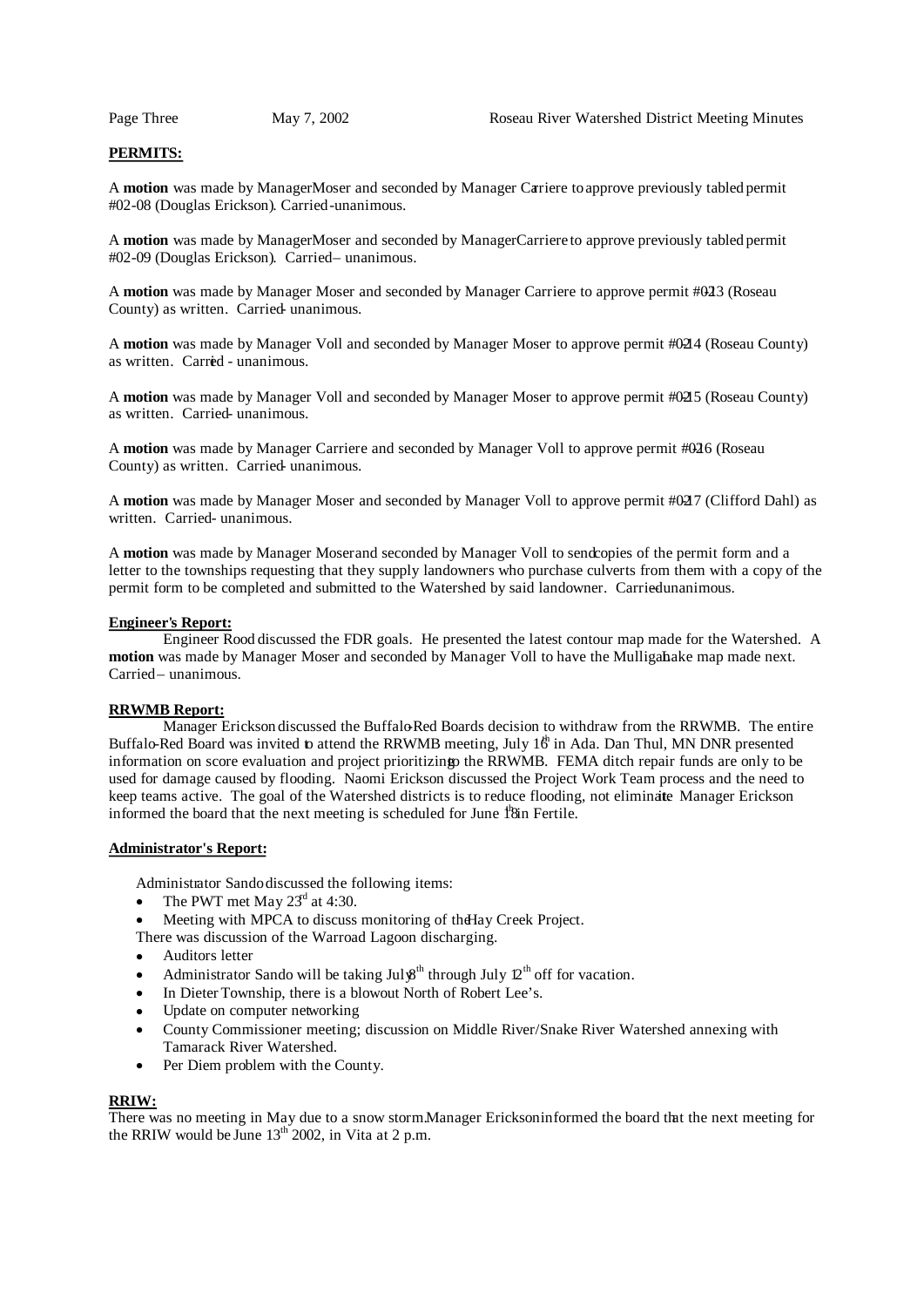# **OLD BUSINESS:**

Administrator Sando and Engineer Rood met with landowners about FEMA sandbar removal. twas determined that sites two through five are not worth time and effort to remove. Site six is a little larger. Site one the sandbar has washed away.

There was discussion on the Duxby Levee repair. Photos taken at the site were shownErosion, washouts and the effectiveness of riprap were discussed. Amotion was made by Manager Voll and seconded by Manager Moser to get two cost estimates on these FEMA projects. Carried unanimous.

A motion was made by Manager Carriere and seconded by Manager Mar to increase the secretary's wages by one dollar. Carried-unanimous.

## **NEW BUSINESS:**

There was discussion on the recent Minnesota Legislative Action regarding state funding of projects. A thank you letter will be sent to Rep. Maxine Penas from theWatershed.

Manager Erickson discussed the recent FDR work group meeting that took place in Detroit Lakes. An extension has been granted through September for the state monies available for the Hay Creek Project.

There was some discussion on the Overal Plan Mission Statement.

The Hay Creek Project was discussed. Administrator Sando will try to organize a meeting with the Roseau County Commissioners for July  $2<sup>d</sup>$  at 3.p.m. Theresponse to the letter from Kurt Deter was reviewed.The letter for the CORPS to access land for cultural resources was discussed. Questions about payment of land taxes, benefited area and maintenance were again discussed.

There was a**motion** was made by Manager Moser and seconded by Manager Carriere to approve revision to existing permit  $#02-03$  (MN DOT). Carried – unanimous.

There was a**motion** made by Manager Carriere and seconded by Manager Moser to purchase an office air conditioner. Carried – unanimous.

Administrator Sando reminded everyone of the Ditch 8 hearing.

There being no further business to come before the board a**motion** was made by ManagerVoll and seconded by Manager Moser to adjourn the meeting. Carried unanimous.

The meeting was adjourned at 8:47 p.m.

Respectfully submitted,

LeRoy Carriere, Secretary/Treasurer Tracy Halstensgard, Secretary Tracy Halstensgard, Secretary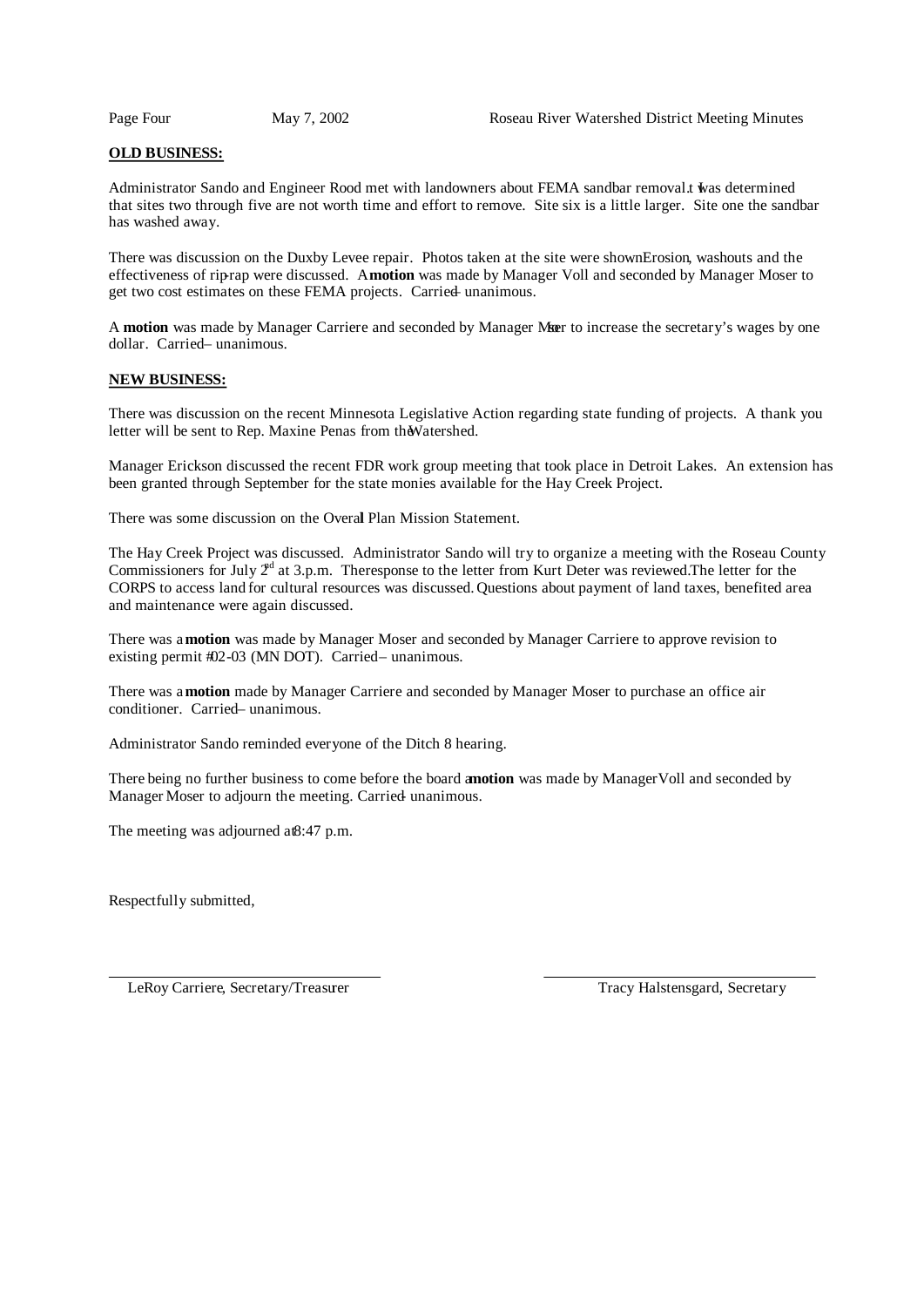# **MINUTES OF THE ROSEAU RIVER WATERSHED DISTRICT BOARD OF MANAGERS MEETING HELD July 2, 2002**

**ORDER:** Chairman Farrell Erickson called the meeting to order at 5:00 p.m.

**MANAGERS PRESENT**: Farrell Erickson, Allison Frislie, LeRoy Carriere, LaVerne Voll and Raymond Moser.

**STAFF PRESENT:** Administrator, Rob Sando; Secretary, Tracy Halstensgard

**OTHERS PRESENT:** Refer to attendance sheet.

**CONSULTING STAFF PRESENT**: Pat Moren and Omar Rood

**DELEGATIONS:** Dave Grafstrom– Overall Plan

AGENDA: Motion by Manager Voll and seconded by ManagerCarriere to approve the agenda with the additions of Permit # 02-20 (Dennis Komplien) and revisit #02-12 (Leroy Otto) under permits; and IJC meeting in Detroit Lakes, Flood meeting, flood work billing and overall plan undeNew Business. Carried- unanimous.

MINUTES: A motion was made by Manager Carriere and seconded by ManageVoll to approve the June 4, 2002 regular monthly board meeting minutes as mailed. Carried- unanimous.

| June Receipts -- Memo               |      | <b>Balancel</b> |
|-------------------------------------|------|-----------------|
| Interest on checking                | -S   | 114.99          |
| Lake of the Woods -- share of taxes | \$   | 143.81          |
| Marshall County -- share of taxes   | \$.  | 728.94          |
| Beltrami County -- share of taxes   | - \$ | 161.34          |
| <b>TOTALI</b>                       |      | 1,149.08        |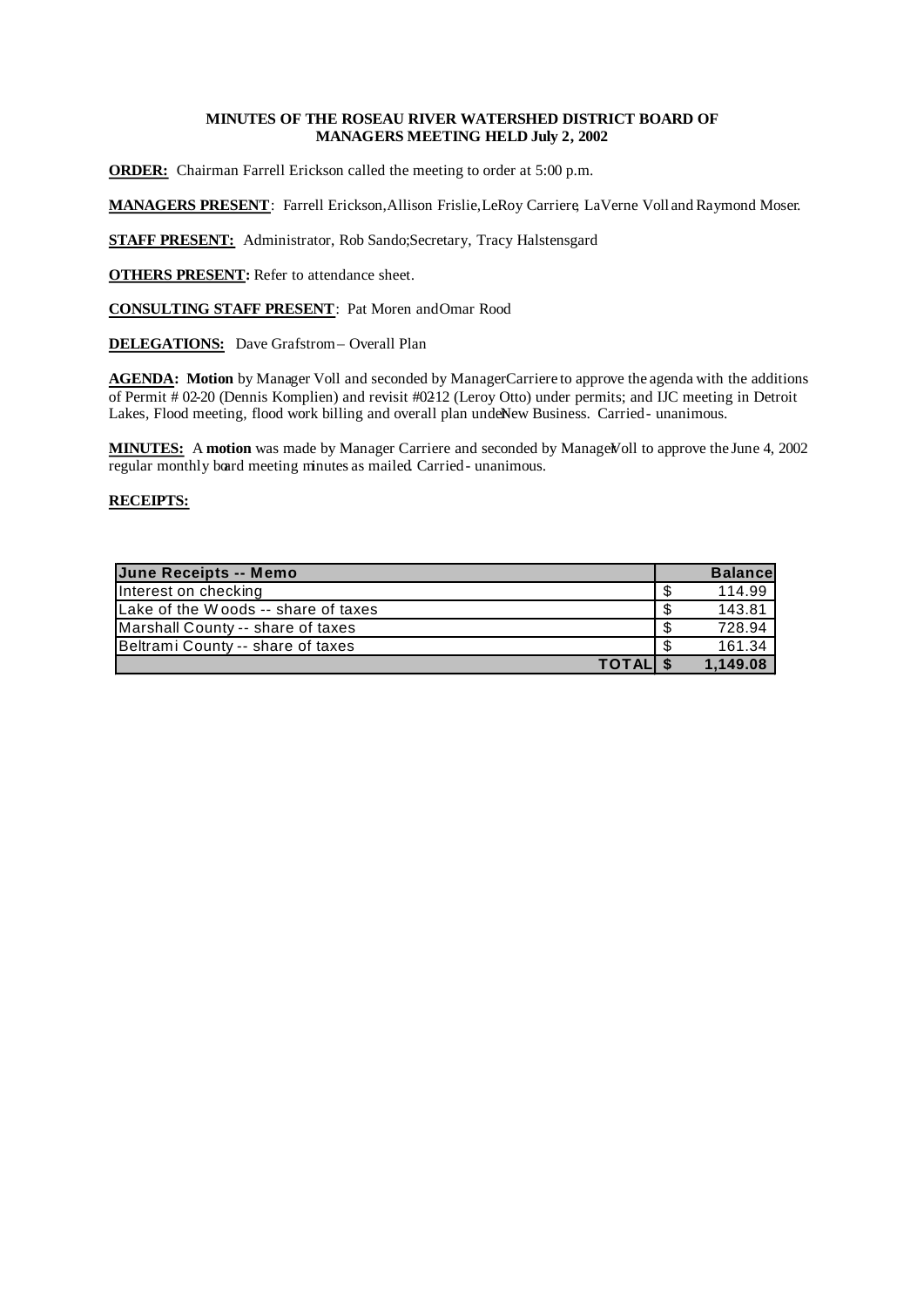**BILLS:** Motion by Manager Moser to pay the following bills, seconded by Manager Carriere. Carried Unanimous.

| June Bills -- Memo                                                                         | <b>Amount</b>                        |
|--------------------------------------------------------------------------------------------|--------------------------------------|
| Bryan Erickson -- July rent                                                                | \$<br>450.00                         |
| Cell 2000 -- cell phone charge                                                             | \$<br>42.66                          |
| Century Tel -- phone bill                                                                  | $\overline{\$}$<br>124.82            |
| Ross True Value -- office supplies                                                         | \$<br>306.04                         |
| Sjoberg's Cable TV -- installation of cable internet and purchase of modem                 | \$<br>38.65                          |
| Ace Hardware -- air conditioner                                                            | \$<br>419.99                         |
| Reliable office supplies -- computer disks                                                 | \$<br>14.95                          |
| Roseau Times Region -- advertising                                                         | \$<br>4.25                           |
| Tony Dorn Inc -- copier maintenance                                                        | \$<br>19.41                          |
| Patrick D. Moren -- legal fees                                                             | $\overline{\mathcal{S}}$<br>718.75   |
| JOR Engineering -- 5/26/02 to 6/22/02 -- General - \$620.51, SD#51 - 1489.00, Overall Plan |                                      |
| \$1841.65, Project Work Team - 1103.98, Stream Gaging/Gages - 143.00, Flood Fight -        |                                      |
| 45781.30.                                                                                  | \$50,979.44                          |
| Farrell Erickson -- meetings, mileage and expenses                                         | \$<br>1,337.67                       |
| LaVerne Voll -- meetings, mileage and expenses                                             | $\overline{\mathcal{S}}$<br>298.27   |
| LeRoy Carriere -- meetings, mileage and expenses                                           | \$<br>50.79                          |
| Allison Frislie -- meetings, mileage and expenses                                          | $\overline{\mathcal{S}}$<br>655.63   |
| Raymond Moser -- meetings, mileage and expenses                                            | $\overline{\mathcal{S}}$<br>342.93   |
| Rob Sando -- expenses and mileage                                                          | \$<br>1,070.16                       |
| Rob Sando -- salary, insurance                                                             | $\overline{\mathcal{S}}$<br>2,266.86 |
| Tracy Halstensgard -- wages                                                                | \$<br>669.34                         |
| Wesley Pesek -- CAC expense                                                                | \$<br>21.90                          |
| Steve Lee -- CAC expense                                                                   | $\boldsymbol{\mathsf{S}}$<br>10.22   |
| Curtis Amundson -- CAC expense                                                             | $\boldsymbol{\mathsf{S}}$<br>8.03    |
| Wayne Trangsrud -- CAC expense                                                             | \$<br>14.60                          |
| Postmaster -- stamps                                                                       | \$<br>78.50                          |
| PERA -- employee and employer share (April1st through 30th, 2002)                          | \$<br>415.47                         |
| Citizens State Bank -- 941 tax                                                             | \$<br>1,242.20                       |
| <b>TOTAL</b>                                                                               | \$61,601.53                          |

# **DELEGATIONS:**

Dave Grafstrom informed the board of a discussion he had with Brian Dwight, BWSR. They are going to meet with DNR officials to discuss the NaturalResource Enhancement portion of the Overall Plan. The date, time and place for the meeting have yet to be set. Mr. Grafsom hopes to have a summary of the information to present to the board after the meeting.

There were no County Commissioners present for the meeting. The next meeting to discuss Hay Creek will be set for August  $6<sup>th</sup>$  at 3 p.m.

# **PERMITS:**

A **motion** to table permit #02-18 (Richard Sunsdahl) was made by Manager Voll, seconded by Manager Carriere. Carried- unanimous.

A motion was made by ManagerFrislie and seconded by ManagerMoser to approve permit #02-19 (Roseau County). Carried-unanimous.

A **motion** was made by Manager Moser and seconded by Manager Carriere to approve permit #02-20 (Dennis Komplien). Carried-unanimous.

A motion was made by Manager Frislie and seconded by Manager Voll to approve permit #022 (Leroy Otto). Carried – unanimous.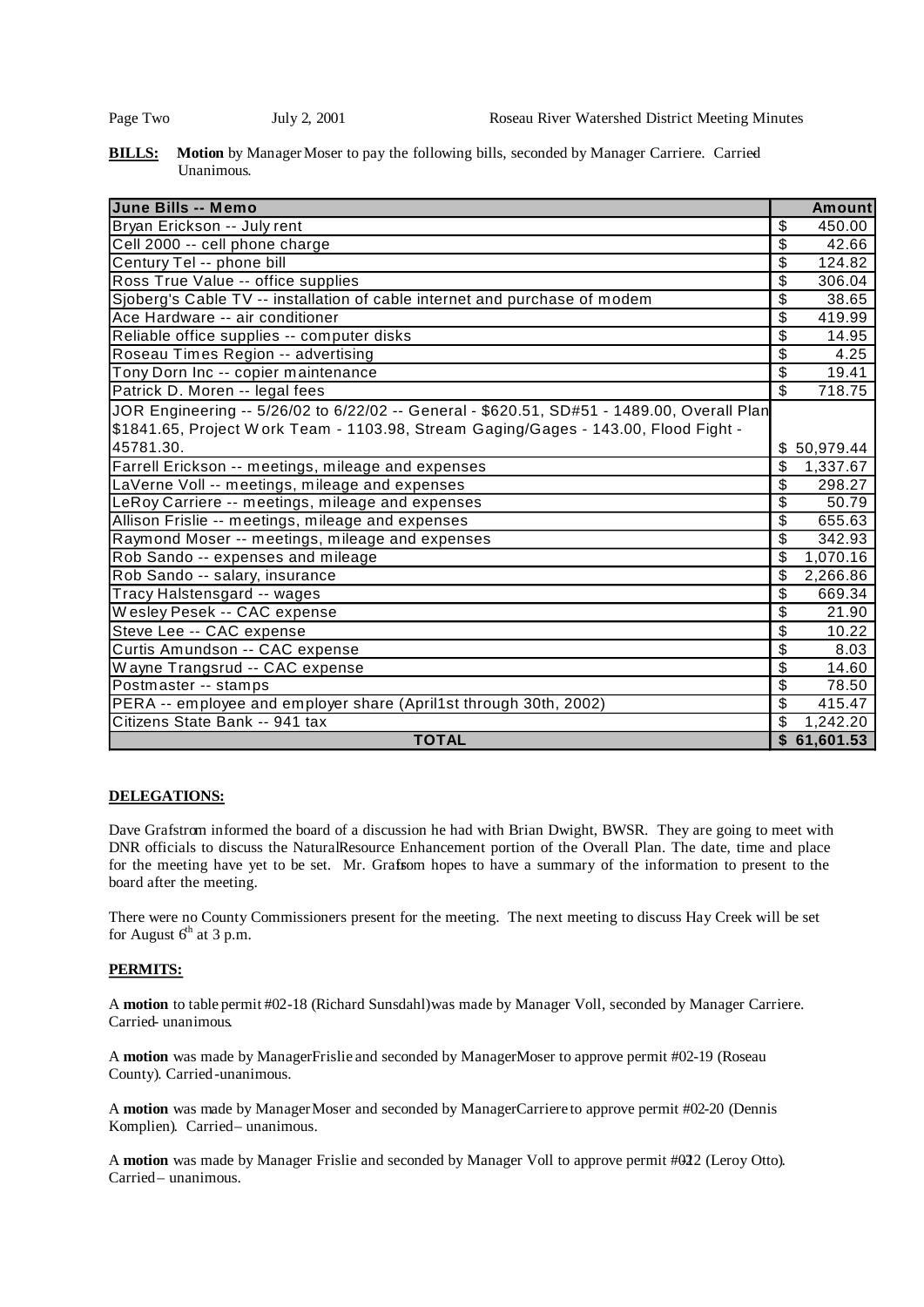#### **Engineer's Report:**

Engineer Rood presented a map from the DNR showing area rainfall amounts. Engineer Rood discussed projects to reduce flooding, including a diversion around the city Roseau. A short-term plan could be to upgrade dikes. Some long-term solutions may include permanent dikes, impoundments or a diversion. There was some discussion on the funding for any projects or combination of projects.

Manager Erickson discussedthe decision to have Engineer Rood working for the newly formedflood planning committee. The committee includes people from the County, City, Polaris and the Watershed. The committee is chaired by Bob Bergland. There was discussion on paying for the engineering services for this committee. A **motion** was made by Manager Voll and seconded by Manager Carriere to have JOR Engineering continue work for one month forthe flood planning committee. Carried– unanimous.

Manager Erickson informed the board of the IJC meeting in Detroit Lakes on July 10.

## **RRWMB Report:**

Manager Erickson did not attend the June meeting because of the area flooding.The next RRWMB meeting is July 16<sup>th</sup> in Ada.

#### **Administrator's Report:**

Administrator Sando reported on the followingissues:

- Gaging on June 10 and 11, and meetings with city officials.
- RRWD has received 3 ring dike requests
- The office copier no longer works. The insurance will not cover the cost of replacing it. **motion** was made by Manager Carriere and seconded by Mnager Voll to lease a copier with the option to buy. Carried – unanimous.
- The Mickelson Bridge is gone. The bridge bed is downstream.
- Meeting with County Commissioners
- Attended the MAWD Summer Tour where they were shown an area of new development.
- Ditch inspection
- DNR letter
- Audit report interest on certificates of deposit.
- Alan Halvorson dike– a **motion** was made by Manager Moser and seconded by Manager Voll to have Administrator Sando research and report on the situation. Carried Manager Frislie absained.

#### **RRIW:**

Manager Erickson informed the board that the next meeting for the RRIW would bully  $11^{th}$  2002, in Vita at 2 p.m.

#### **OLD BUSINESS:**

Due to flooding, the public hearing on Ditch #8 will be rescheduled to August<sup>t</sup> § 2002 at 6 p.m. in the RRWD office.

The issue of post-flood well water quality was discussed. The suggestion was made to help notify the public to test wells.

## **NEW BUSINESS:**

A notice will be sent to the County Commissioners of the 3 p.m. meeting on August<sup>h</sup>6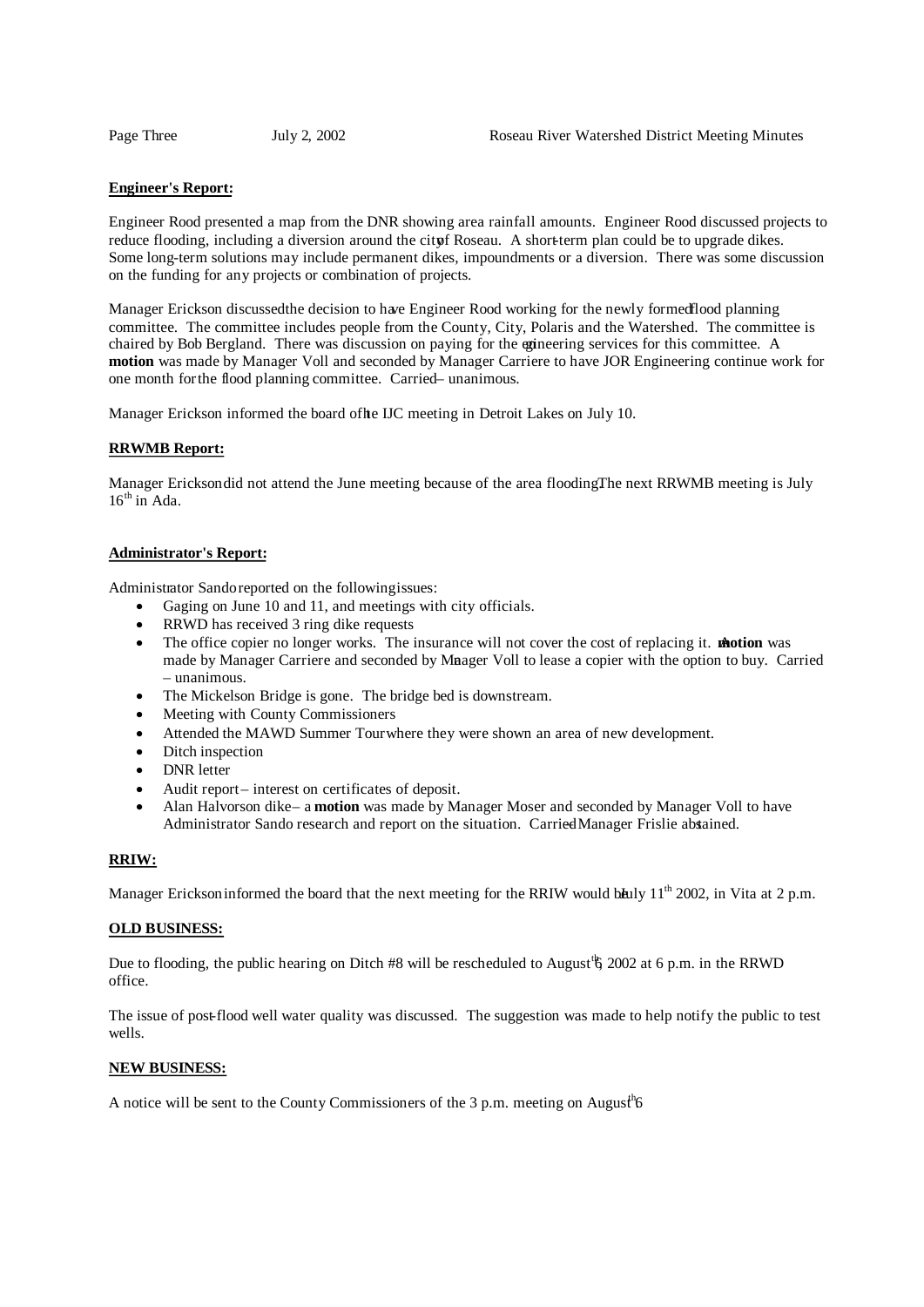Floyd Haugen voiced concerns about culverts and traps in his area. There was discussion on who is responsible for those culverts. Amotion was made by Manager Voll and seconded by Manager Cariere to replace culverts and traps. Carried– unanimous.

There being no further business to come before the board a**motion** was made by ManagerFrislie and seconded by Manager Voll to adjourn the meeting. Carried unanimous.

The meeting was adjourned at 8:20 p.m.

Respectfully submitted,

LeRoy Carriere, Secretary/Treasurer Tracy Halstensgard, Secretary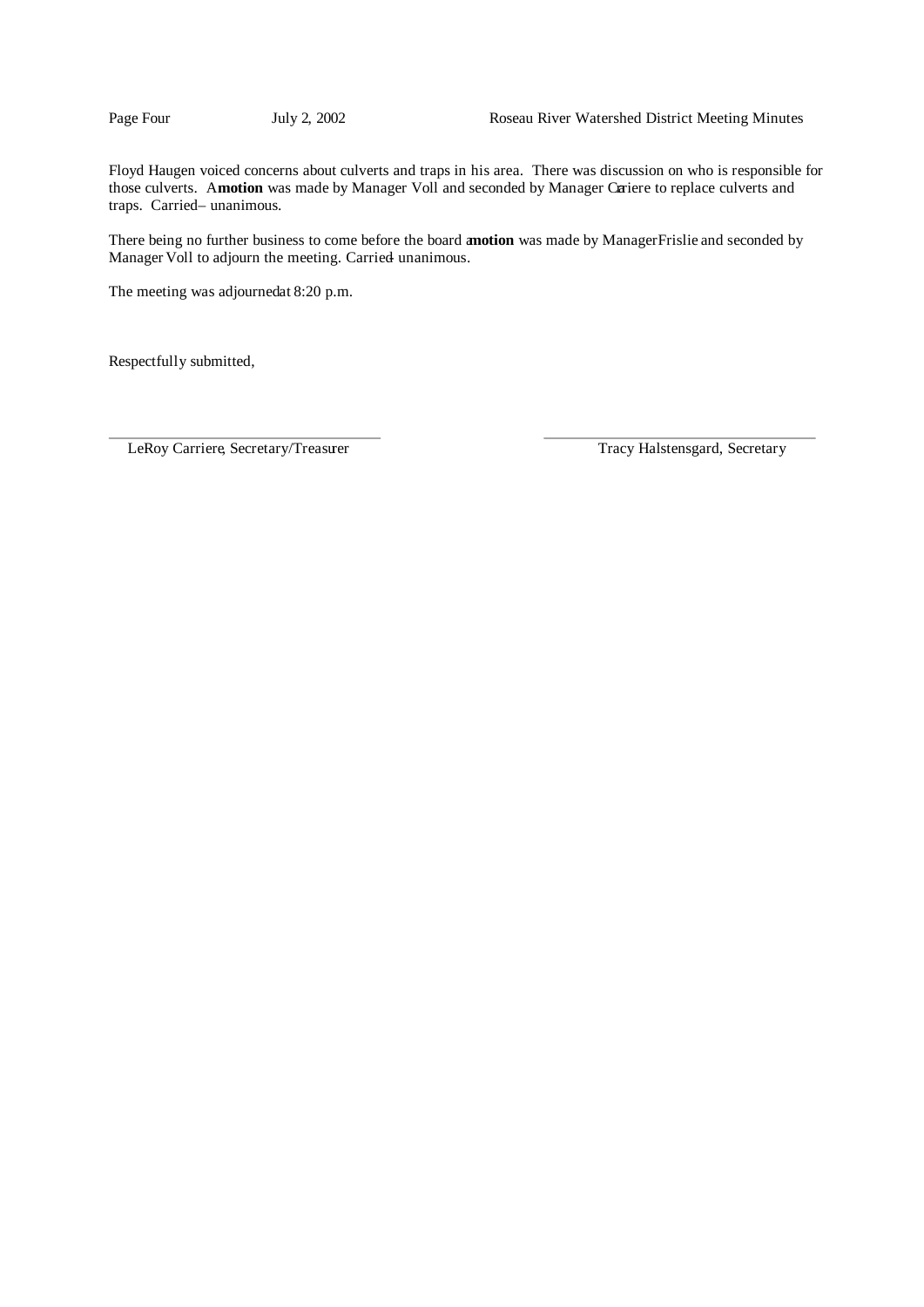# **MINUTES OF THE ROSEAU RIVER WATERSHED DISTRICT BOARD OF MANAGERS MEETING HELD August 6th, 2002**

**ORDER:** Chairman Farrell Erickson called the meeting to order at 5:07 p.m.

**MANAGERS PRESENT**: Farrell Erickson, LeRoy Carriere and LaVerne Voll. Allison Frisel arrived at 5:15.

**STAFF PRESENT:** Administrator, Rob Sando; Secretary, Tracy Halstensgard

**OTHERS PRESENT:** Refer to attendance sheet.

**CONSULTING STAFF PRESENT**: Pat Moren and Omar Rood

**DELEGATIONS:** Dave Grafstrom– Overall Plan

**AGENDA: Motion** by Manager Voll and seconded by Manager Carriere to approve the agenda with the additions of Permit # 02-25 (RRWMA) and #02-26 (Warren Hagen) under permits; and Resolution from RRWD for Sec. 205 and PWT attending flood planning committee meeting under New Biness. Carried- unanimous.

**MINUTES:** A **motion** was made by Manager Carriere and seconded by Manager Voll to approve the July 2, 2002 regular monthly board meeting minutes as mailed. Carriedunanimous.

| July Receipts -- Memo                                     |          | <b>Balancel</b> |
|-----------------------------------------------------------|----------|-----------------|
| Interest on checking                                      |          | 131.53          |
| Citizens State Bank -- interest on certificate of deposit |          | 2.493.16        |
| Kittson County -- share of taxes                          |          | 847.44          |
|                                                           | TOTAL \$ | 3.472.13        |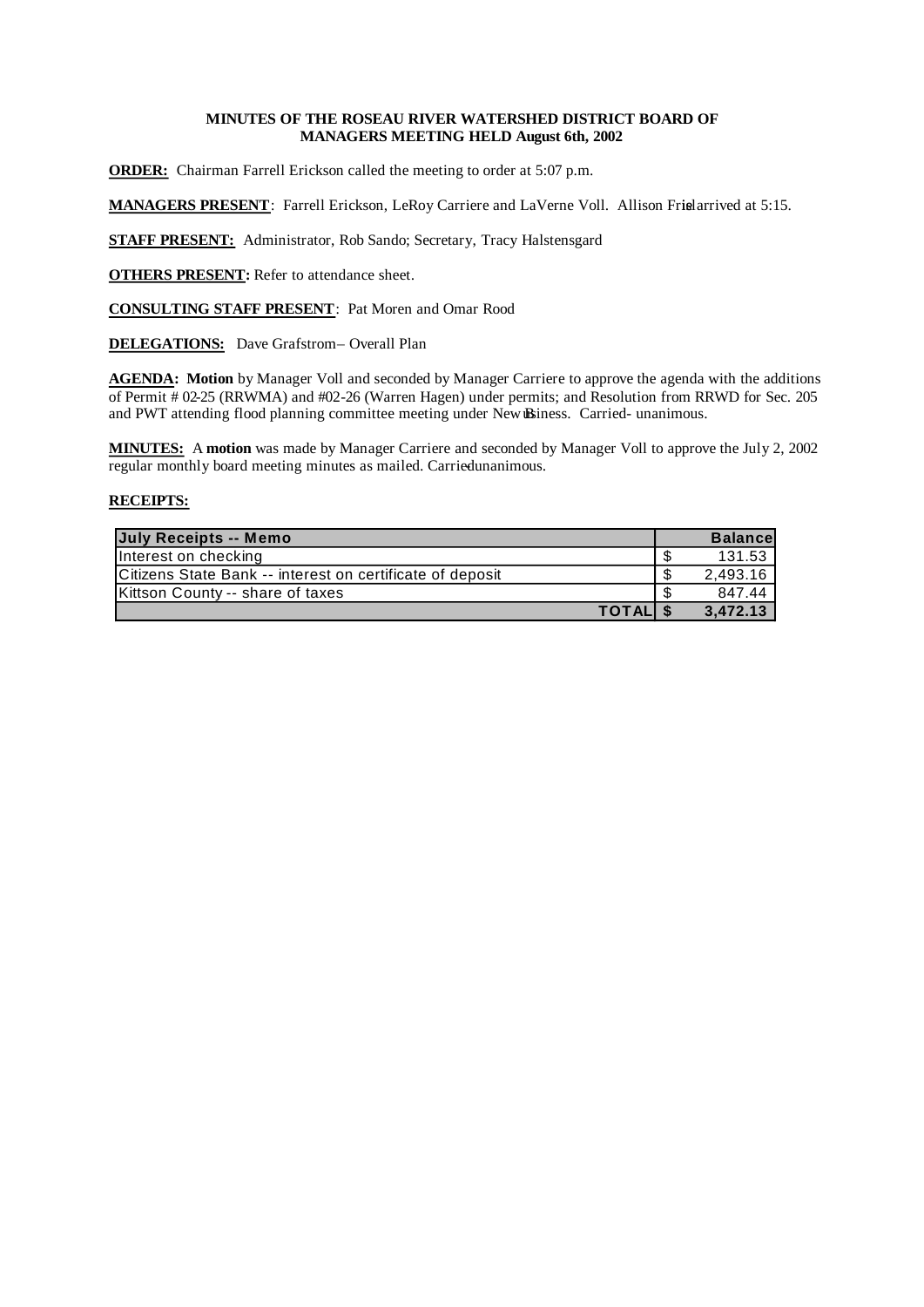## **BILLS:** Motion by Manager Carriere to pay the following bills, seconded by Manager Frislie. Carried-Unanimous.

| <b>July Bills -- Memo</b>                                                                   | <b>Amount</b>                       |
|---------------------------------------------------------------------------------------------|-------------------------------------|
| Bryan Erickson -- August rent                                                               | \$<br>450.00                        |
| Cell 2000 -- cell phone charge                                                              | \$<br>236.64                        |
| Century Tel -- 5/24/02 through 6/10/02 phone bill                                           | \$<br>125.59                        |
| Century Tel -- 6/11/02 through 7/25/02 phone bill                                           | \$<br>125.30                        |
| Ross True Value -- batteries                                                                | \$<br>6.29                          |
| Sjoberg's Cable TV -- installation of cable internet and purchase of modem                  | \$<br>40.60                         |
| Quality Printing -- yellow paper                                                            | \$<br>27.69                         |
| Minnesota Revenue -- 2nd quarter withholdings                                               | \$<br>516.00                        |
| Internal Revenue Service -- 2nd quarter withholdings                                        | \$<br>9.18                          |
| Roseau Times Region -- advertising                                                          | \$<br>153.00                        |
| Tony Dorn Inc -- copier maintenance                                                         | \$<br>33.91                         |
| Patrick D. Moren -- legal fees                                                              | \$<br>531.25                        |
| JOR Engineering -- 6/23/02 to 7/27/02 -- General - \$835.90, SD#51 - \$897.00, Overall Plan |                                     |
| \$2,144.71, Flood Fight - \$11,206.17, Flood Committee - \$20,131.70.                       | \$35,215.48                         |
| Farrell Erickson -- meetings, mileage and expenses                                          | \$<br>591.66                        |
| LaVerne Voll -- meetings, mileage and expenses                                              | \$<br>130.33                        |
| LeRoy Carriere -- meetings, mileage and expenses                                            | \$<br>213.17                        |
| Allison Frislie -- meetings, mileage and expenses                                           | \$<br>88.21                         |
| Rob Sando -- expenses and mileage                                                           | \$<br>492.37                        |
| Rob Sando -- salary, insurance                                                              | \$<br>2,266.86                      |
| Tracy Halstensgard -- wages                                                                 | \$<br>960.54                        |
| Wesley Pesek -- CAC expense                                                                 | \$<br>21.90                         |
| Wayne Trangsrud -- CAC expense                                                              | \$<br>14.60                         |
| Postmaster -- stamps                                                                        | $\boldsymbol{\mathsf{S}}$<br>148.00 |
| PERA -- employee and employer share (July 1st through 31st, 2002)                           | \$<br>457.47                        |
| Citizens State Bank -- 941 tax                                                              | \$<br>1,132.94                      |
| <b>TOTAL</b>                                                                                | 43,988.98                           |

# **DELEGATIONS:**

Dave Grafstrominformed the board of a discussion he had with Brian Dwight, BWSR. The meeting to discuss NRE issues of the overall plan is set for August 21. No specific time has been set, however Mr. Grafstrom felt the meeting would take the better part of a day.

# **PERMITS:**

After some discussion on permit #0221, the board decided to talk to MNDOT about it. No action was taken.

A motion was made by Manager Carriere and seconded by Manager Voll to approve permit #022 (Roseau County). Carried- unanimous.

A motion was made by Manager Carriere and seconded by Manager Frislie to approve permit #023 (Roseau County). Carried– unanimous.

A motion was made by Manager Carriere and seconded by Manager Voll to approve permit #024 (Roseau County). Carried-unanimous.

A motion was made by Manager Voll and seconded by Manager Carriere to approve permit #028 (Richard Sunsdahl. Carried- unanimous.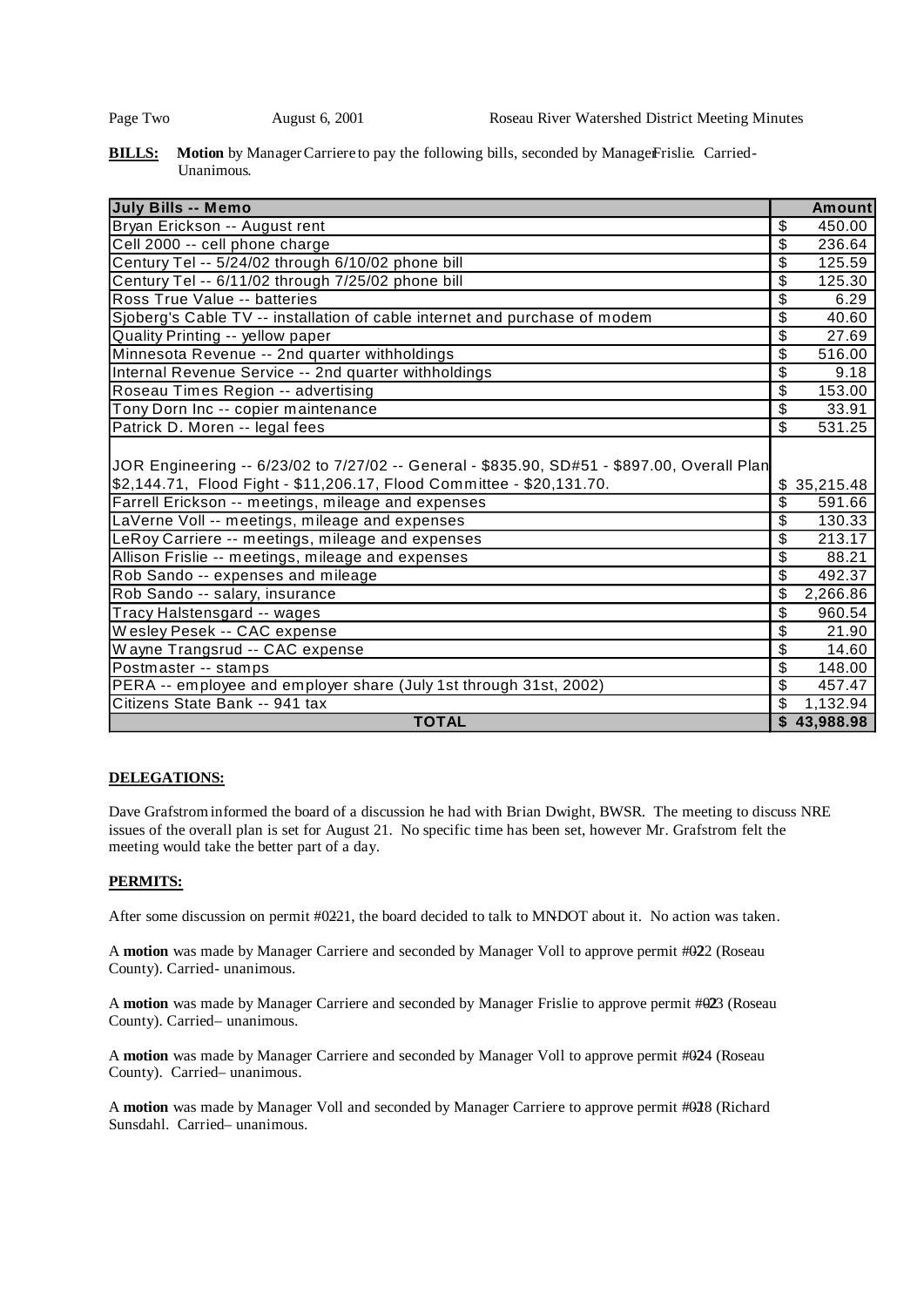Permit #02-25 will be forwarded to Two Rivers Watershed District.

A **motion** was made by Manager Voll and seconded by Manager Carriere to approve permit #026 (Warren Hagen) with the omission of culvert  $#1$ . Carried unanimous.

#### **Engineer's Report:**

Engineer Rood presented the Board with a map fthe proposed diversion project and a book of potential impoundment sites. Engineer Rood discussed the plans being presented to the flood committee. There was a discussion on the cost of having JOR Engineering continue working for the flood committee Manager Erickson asked if the Board wished to continue involvement in the committee. A **motion** was made by Manager Frislie and seconded by Manager Voll for JOR Engineering to continue work for one month for the flood committee. Carried unanimous.

A **motion** was made by Manager Carriere and seconded by Manager Frislie to open the public hearing on Ditch #8 improvements. Carried- unanimous. The MN DOT has requested lowering and lengthening a culvert across TH 89 on the Ditch 8 system. Manager Ericksom sked if anyone had any questions. Michelle Mekash voiced concerns about increased bank erosion on her property. After discussion on the affect of the proposed modification, **motion** a was made by Manager Frislie and seconded by Manager Carriere to closthe public hearing. Carried-unanimous. A **motion** was made by Manager Voll and seconded by Manager Carriere to approve minor modifications to Ditch 8 by lowering and lengthening the culvert under TH 89. Carried unanimous. Amotion was made by Manager Voll and seconded by Manager Carriere to check into Michelle Mekash's problem and attempt to turn it in to FEMA.

# **RRWMB Report:**

Manager Erickson reported that one of the main issues discussed at the last RRWMB meeting was the withdrawing of the Buffalo-Red Watershed District by a vote of 32. The tax levy stayed the same for this year. The Tech Committee reviewed the Star Value and lowered it from 18 to 16. This change will increase the possibility of getting funding. Manager Erickson attended the JIConference with Maynard Pick.

#### **Administrator's Report:**

Administrator Sando reported on the following issues:

- Thank you letter from National Weather Service
- MPCA testing equipment
- Purchasing GIS software a **motion** was made by Manager Carriere and secondedby Manager Frislie to pay for GIS time and training. Carried unanimous.
- Flood money spent so far
- Attended the District Administrators meeting. The main topics of discussion were BuffaRed and pending projects.
- The new copier is now in our office. There was discussion on payment options for the copier. Anotion was made by Manager Carriere and seconded by Manager Frislie to purchase the copier. Carried – unanimous.
- Problem with laptop printer compatibility.
- Alan Halvorson dike– a letter will be sent to Alan Halverson to remove the dike with a copy sent to the county attorney.

# **RRIW:**

Manager Erickson informed the board that at the last meeting there was discussion on the possibility of holding water in the RM of Piney. Different areas that mabe suitable for impoundment were discussed.. The RRIW board discussed the Vita meeting location and the possibility of reimbursing the owners of the building for the use of the facilities. Manager Erickson informed the board that the next meeting for the RIW would be August  $8<sup>th</sup> 2002$ , in Vita at 2 p.m.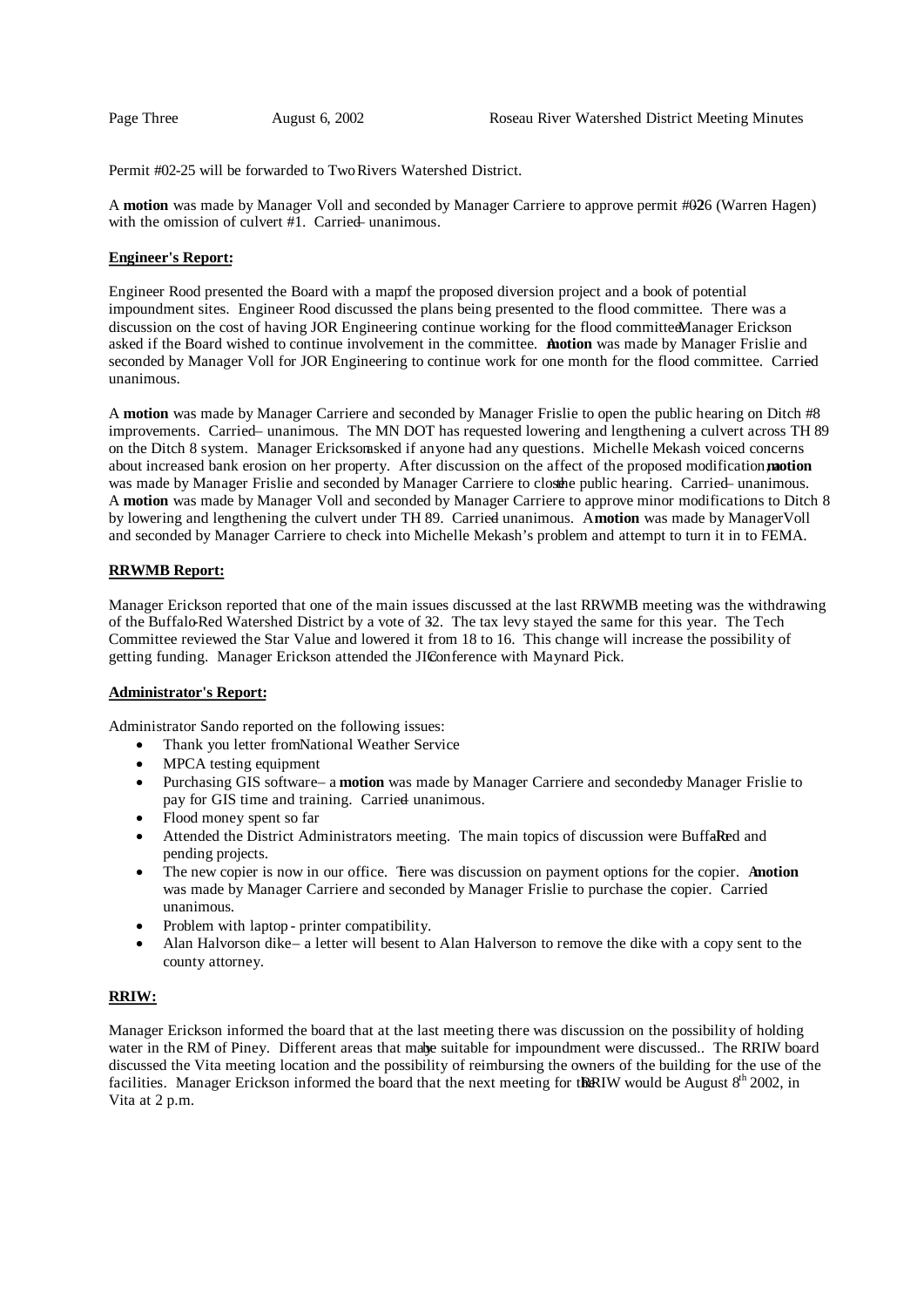#### **OLD BUSINESS:**

The interest earned on the Hay Creek money needs to be returned to the MN DNR. The request will be made got the money back for the flood recovery effort.

Manager Voll made a **motion** to rescind a previous motion to replace the culverts and traps in Moose Township due to further investigation seconded by Manager Carriere. Carried – unanimous.

## **NEW BUSINESS:**

There have been four requests for Ring Dikes so far. The Ring dike funding for 2002 is gone. Gracia Nelson stated money may become available for 2003.

The budget hearing was set for September  $\frac{4}{3}$ , 2002 at 6 p.m. in the RRWD office. Amotion was made by Manager Voll and seconded by Manager Carriere to keep the budget the same as last year. Carried unanimous.

A **motion** was made by Manager Carriere and seconded by Manager Frislie to sign and send in the Section 205 Resolution. Carried-unanimous.

The PWT members will be attending the next flood committee meeting scheduled for August  $\frac{th}{4}$  2002. Administrator Sando will be contacting Dennis Smedsmo and Mitch Johnson about transportation.

There being no further business to come before the board a**motion** was made by Manager Voll and seconded by Manager Carriere to adjourn the meeting. Carried unanimous.

The meeting was adjourned at 7:52 p.m.

Respectfully submitted,

LeRoy Carriere, Secretary/Treasurer Tracy Halstensgard, Secretary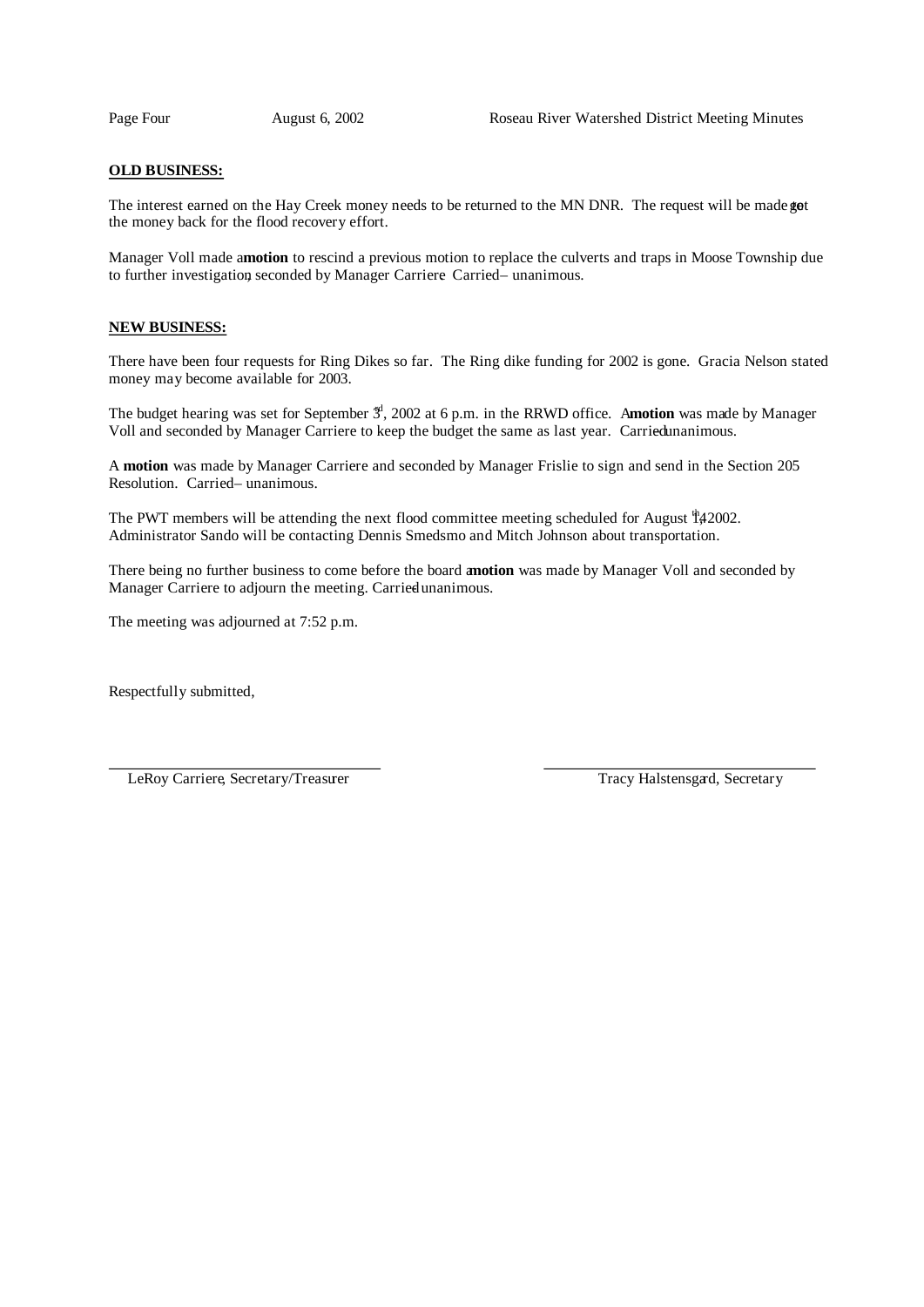# **MINUTES OF THE ROSEAU RIVER WATERSHED DISTRICT BOARD OF MANAGERS MEETING HELD September 3rd, 2002**

**ORDER:** Chairman Farrell Erickson called the meeting to order at  $\mathfrak{D}\varphi$ .m.

**MANAGERS PRESENT**: Farrell Erickson, LeRoy Carriere and LaVerne Voll. Allison Filie arrived at 5:15.

**STAFF PRESENT:** Administrator, Rob Sando; Secretary, Tracy Halstensgard

**OTHERS PRESENT:** Refer to attendance sheet.

**CONSULTING STAFF PRESENT**: Pat Moren and Omar Rood

**DELEGATIONS:** Bob Bergland and Mitch Johnson, flood mitigationcommittee.

**AGENDA: Motion** by Manager Carriere and seconded by Manager Voll to approve the agendaas handed out. Carried - unanimous.

**MINUTES:** A **motion** was made by Manager Voll and seconded by Manager Carriere to approve the August 6th, 2002 regular monthly board meeting minutes as mailed. Carried unanimous.

A motion was made by Manager Voll and seconded by Manager Carriere to approve the minutes from the ugust 6<sup>th</sup> 2002 Joint Meeting with the County Commissioners with changes to the last sentenof the second paragraph and the addition of a sentence to the last paragraph. Carried unanimous.

| <b>August Receipts -- Memo</b>              |    | <b>Balance</b> |
|---------------------------------------------|----|----------------|
| Citizens State Bank -- Interest on checking |    | 124.94         |
| IUSDA -- FSAKCMOCDSP                        | \$ | 6.856.00       |
| Wikstrom Telecom -- refund on overpayment   |    | 15.30          |
| TOTAL \$                                    |    | 6.996.24       |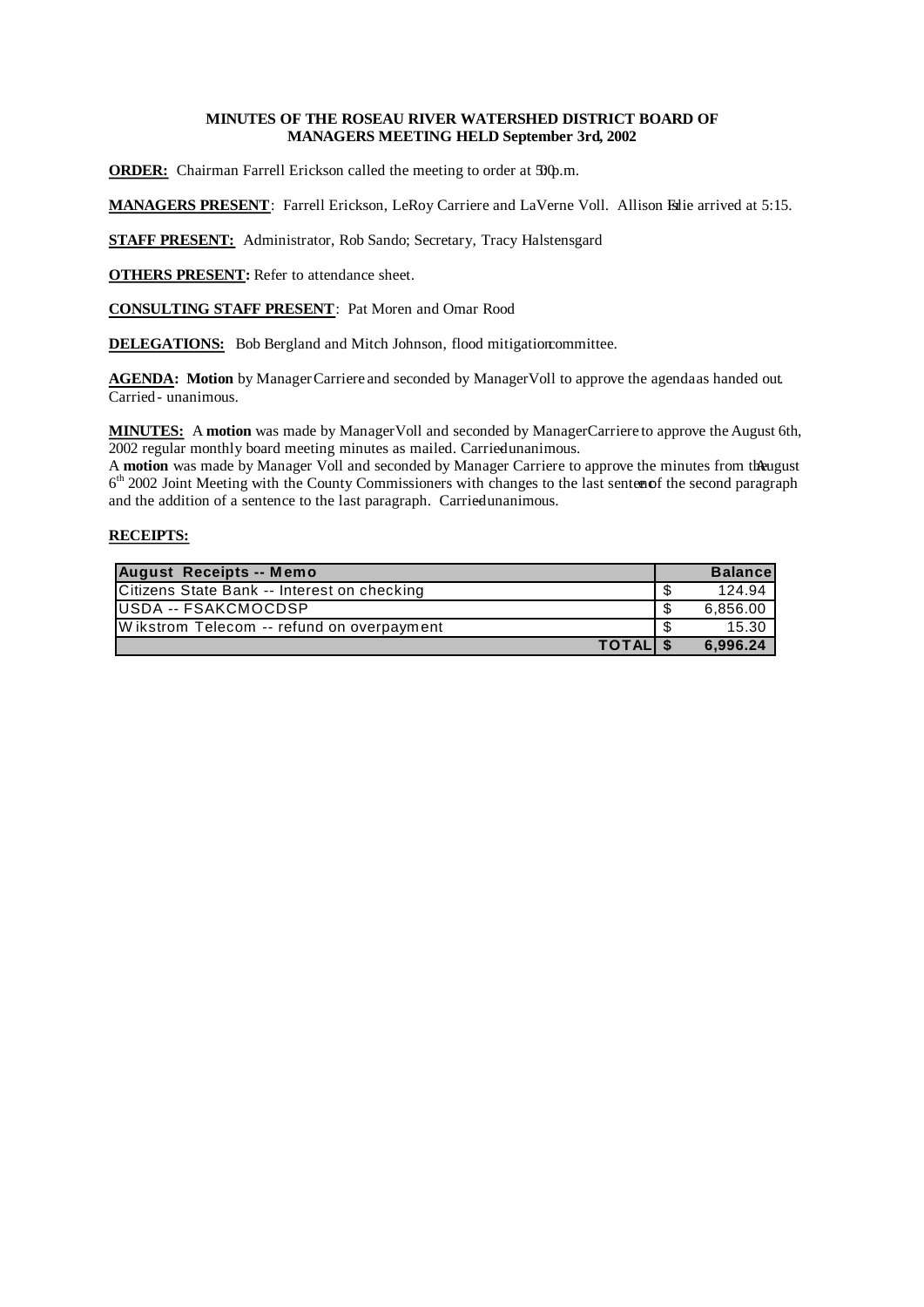## **BILLS:** Motion by Manager Carriere to pay the following bills, seconded by ManagerVoll. Carried-Unanimous.

| <b>August Bills -- Memo</b>                                                                 | <b>Amount</b>   |
|---------------------------------------------------------------------------------------------|-----------------|
| Bryan Erickson -- September rent                                                            | \$<br>450.00    |
| Cell 2000 -- cell phone charge                                                              | \$<br>57.17     |
| Century Tel -- phone bill                                                                   | \$<br>127.09    |
| MN DNR Waters -- return of interest                                                         | \$<br>28,711.86 |
| Ross True Value -- vacuum cleaner                                                           | \$<br>101.68    |
| Sjoberg's Cable TV -- installation of cable internet and purchase of modem                  | 40.60<br>\$     |
| Ace Hardware -- misc. office supplies                                                       | \$<br>92.43     |
| Multi Office Products -- bookshelves, chairmats and misc.                                   | \$<br>752.36    |
| Tony Dorn Inc -- new copier                                                                 | 5,790.00<br>\$  |
| Roseau Times Region -- advertising                                                          | \$<br>55.25     |
| Patrick D. Moren -- legal fees                                                              | \$<br>781.25    |
| JOR Engineering -- 7/28/02 to 8/24/02 -- General - \$1066.35, SD#51 - \$721.50, Overall Pla |                 |
| - \$1001.76, Flood Fight - \$342.50, Flood Committee - \$20,685.57, PWT - \$424.00.         | 24,241.68       |
| Farrell Erickson -- meetings, mileage and expenses                                          | 204.94<br>\$    |
| LaVerne Voll -- meetings, mileage and expenses                                              | \$<br>127.86    |
| LeRoy Carriere -- meetings, mileage and expenses                                            | \$<br>50.79     |
| Allison Frislie -- meetings, mileage and expenses                                           | \$<br>83.64     |
| Rob Sando -- expenses and mileage                                                           | \$<br>197.75    |
| Rob Sando -- salary, insurance                                                              | \$<br>2,266.86  |
| Tracy Halstensgard -- wages                                                                 | \$<br>943.49    |
| Steve Lee -- CAC expense                                                                    | \$<br>10.22     |
| PERA -- employee and employer share (August 1st through 31st, 2002)                         | \$<br>453.74    |
| Citizens State Bank -- 941 tax                                                              | \$<br>1,080.02  |
| <b>TOTAL</b>                                                                                | \$<br>66,620.68 |

# **DELEGATIONS:**

Bob Bergland talked about the history and future of flood reduction in and around Roseau. The motivation of the Flood Mitigation Committee is to help assure this extent of damage is never again. There main purpose is to coordinate efforts of different agencies and to promote political support and local support. Mitch Johnson, Polaris Industries, talked about the Polaris Bard of Directors and their responsibility to the stockholders. Their concern is where Polaris will invest in the future. Polaris will be hiring professional people and they wantshow things are moving forward and to show confidence. Mr. Bergland staetd that the Watershed Comprehensive Plan is about a 20 year plan and the City of Roseau's plan is more shorterm.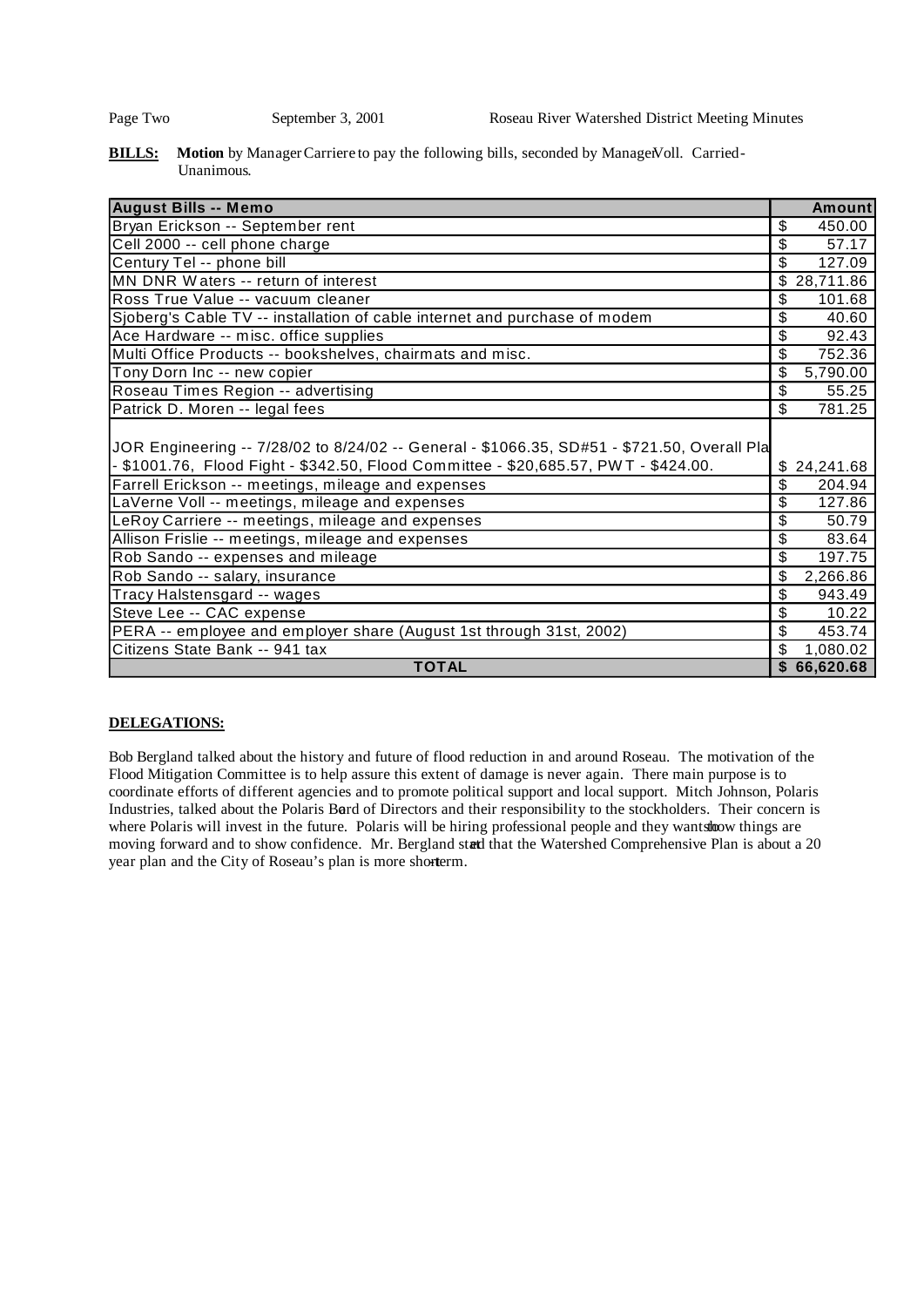A motion was made by Manager Carriere and seconded by Manager Frislie to open the public hearing at 6 p.m.on the RRWD's proposed budget for 2003. Carried Unanimous.

As noted in the Roseau Times Region, the Board of Managers held their annual public hearing on the District's proposed 2002 budget at 6:00 p.m. Following discussion a**motion** was made by Manager Carriere and seconded by Manager Frislie to approve the following budget for year 2003. Carried unanimous.

| <b>ADMINISTRATION FUND</b>                | \$125,000.00    |
|-------------------------------------------|-----------------|
| <b>ENGINEERING FUND</b>                   | 24,000.00<br>S  |
| RED RIVER WATERSHED MANAGEMENT BOARD FUND | 75,000.00<br>S  |
| PALMVILLE PROJECT FUND                    | \$<br>5,000.00  |
| DUXBY LEVEE FUND                          | \$<br>1,000.00  |
| SNAGGING AND SANDBAR REMOVAL FUND         | \$<br>10,000.00 |
| NORLAND RESTORATION PROJECT FUND          | 25,000.00<br>\$ |
| IMPOUNDMENT INVESTIGATION FUND            | 15,000.00<br>\$ |
| <b>BENCHMARK FUND</b>                     | \$<br>5,000.00  |
| STREAM GAGING FUND                        | \$<br>15,000.00 |
| ROSEAU RIVER FLOOD PLAN FUND              | 20,000.00<br>\$ |
| <b>HAY CREEK PROJECT FUND</b>             | \$100,000.00    |
| <b>OVERALL PLAN</b>                       | \$100,000.00    |
| <b>TOTAL</b>                              | \$520,000.00    |

A **motion** was made by Manager Carriere and seconded by ManagerFislie to close the budget hearing at 6:10 p.m. Carried - unanimous.

## **PERMITS:**

A **motion** was made by Manager Voll and seconded by Manager Carriere to approve permit #02-21 (Leland Melby). Carried - unanimous.

A **motion** was made by Manager Voll and seconded by Manager Carriere to approve permit #02-27 (Tracy Halstensgard). Carried– unanimous.

#### **Engineer's Report:**

Engineer Rood Discussed the various components of the Comprehensive Water Managemat Plan that he developed for the RRWD.

#### **RRWMB Report:**

Manager Erickson reported thatfunding of the BuffaloRed Watershed District was discussed. Also discussed was the possibility of funding for ring dikes from BWSR.

#### **Administrator's Report:**

Administrator Sando reported on the following issues:

- The remodeling of the office.
- EWP meeting with John Anderson on bank restoration
- John Wahlberg reported some bank slumping and the possibility of FEMA money
- Well capping on Watershed land.
- County Commissioners have not yet appointed a new Watershed Manager. They are creening the applicants.
- Discussed hanging the maps on the wall.
- Work Force Center funding for flood displaced employees and the possibility of hiring someone to do culvert inventories.
- Work on viewing ditches.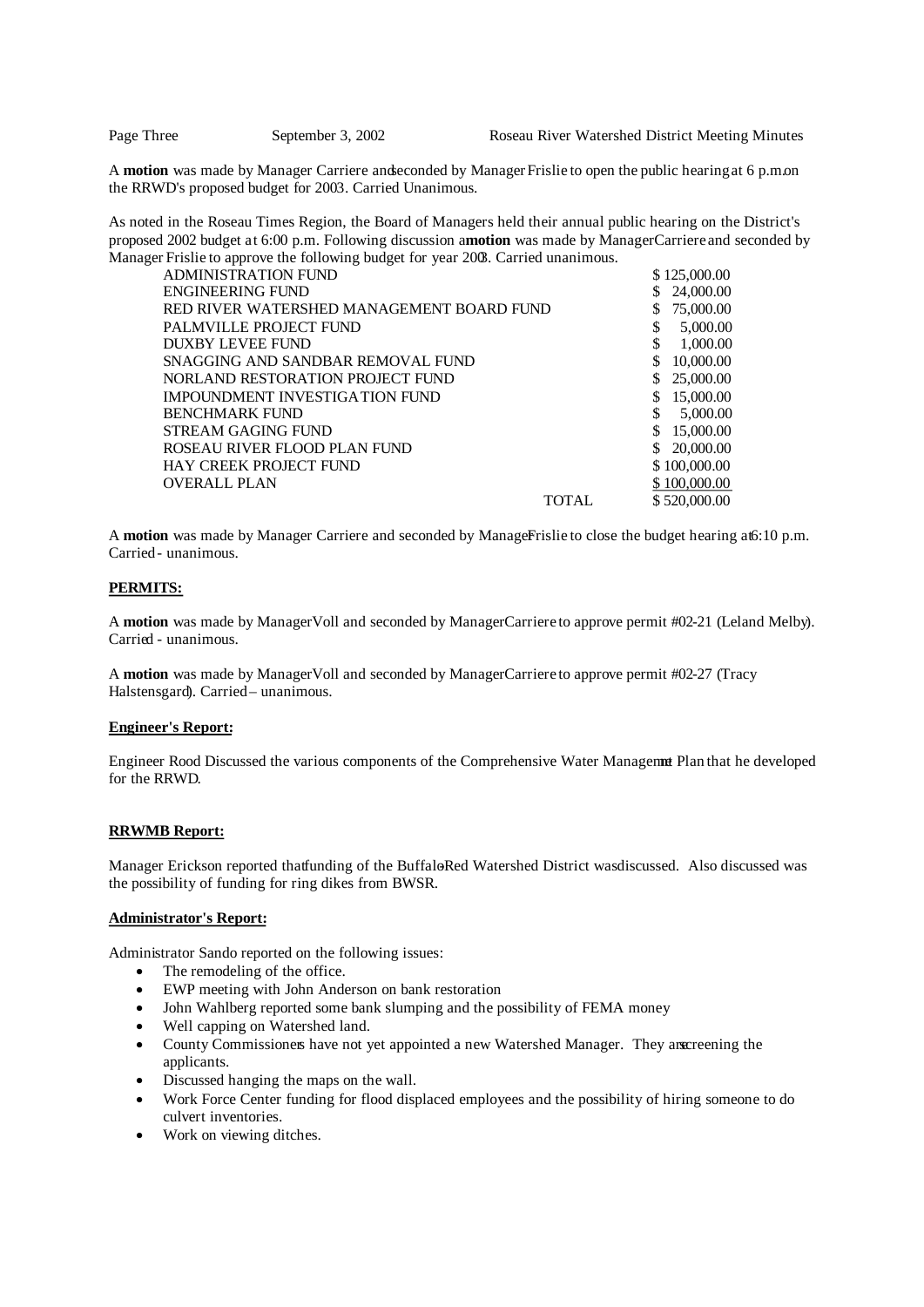### **RRIW:**

Manager Voll informed the board that the Canadian government is considering building an impoundment off of the Roseau River just across the border. Also discussed was the money to be forwarded from the RRWDfor the administration of the RRIW.

## **OLD BUSINESS:**

There was discussion on the requests for ring dikes and the funding for them. Administrator Sando informed the board of a concern raised about he Marjorie Prezekwas dike.

A motion was made by Manager Carriere and seconded by ManageFrislie to levy the below stated amounts to each ditch system for the year 2003:

\$ 4,000.00 levy on WD#3 Ditch System \$ 6,000.00 levy on Ditch #8 \$ 1,000.00 levy on Ditch #16

A .75 percent assessment on redetermined benefits on State Ditch #51: approximate figures are as follows;

| Roseau County            |     | \$61,133.27 |
|--------------------------|-----|-------------|
| <b>Kittson County</b>    | S.  | 866.27      |
| Marshall County          | S.  | 481.92      |
| Beltrami County          | \$. | 674.74      |
| Lake of The Woods County | S   | 486.45      |

Carried - unanimous.

A **motion** was made by Manager Voll and seconded by Manager Carriere to levy an ad valor em tax in the amount of .0004836 of the estimated market value in the RRWD in accordance with the provisions of Chapter 162, 1976 Session Laws and the provisions of the Joint Powers Agreement with the RRWMBand to levy an ad valor em tax of .00048 (not to exceed \$ 250,000.00) pursuant to M.S.A. Section 112.61 Subdivision 3, of real estate and personal property in the RRWD for the general/ administration (which now will be called the eneral fund) expenses and for the construction and maintenance of projects of common benefit to the RRWD. Carried unanimous.

Please refer to the attached (3) shets for the above stated motons.

#### **NEW BUSINESS:**

The board advised Administrator Sando to pursue expansion of office space for the purpose of displaying the contour maps.

A Project Work Team meeting was scheduled for October 8, 2002 at 9 a.mand an Overall Planning meeting for 1 p.m.

The meeting was adjourned at 8:10 p.m.

Respectfully submitted,

LeRoy Carriere, Secretary/Treasurer Tracy Halstensgard, Secretary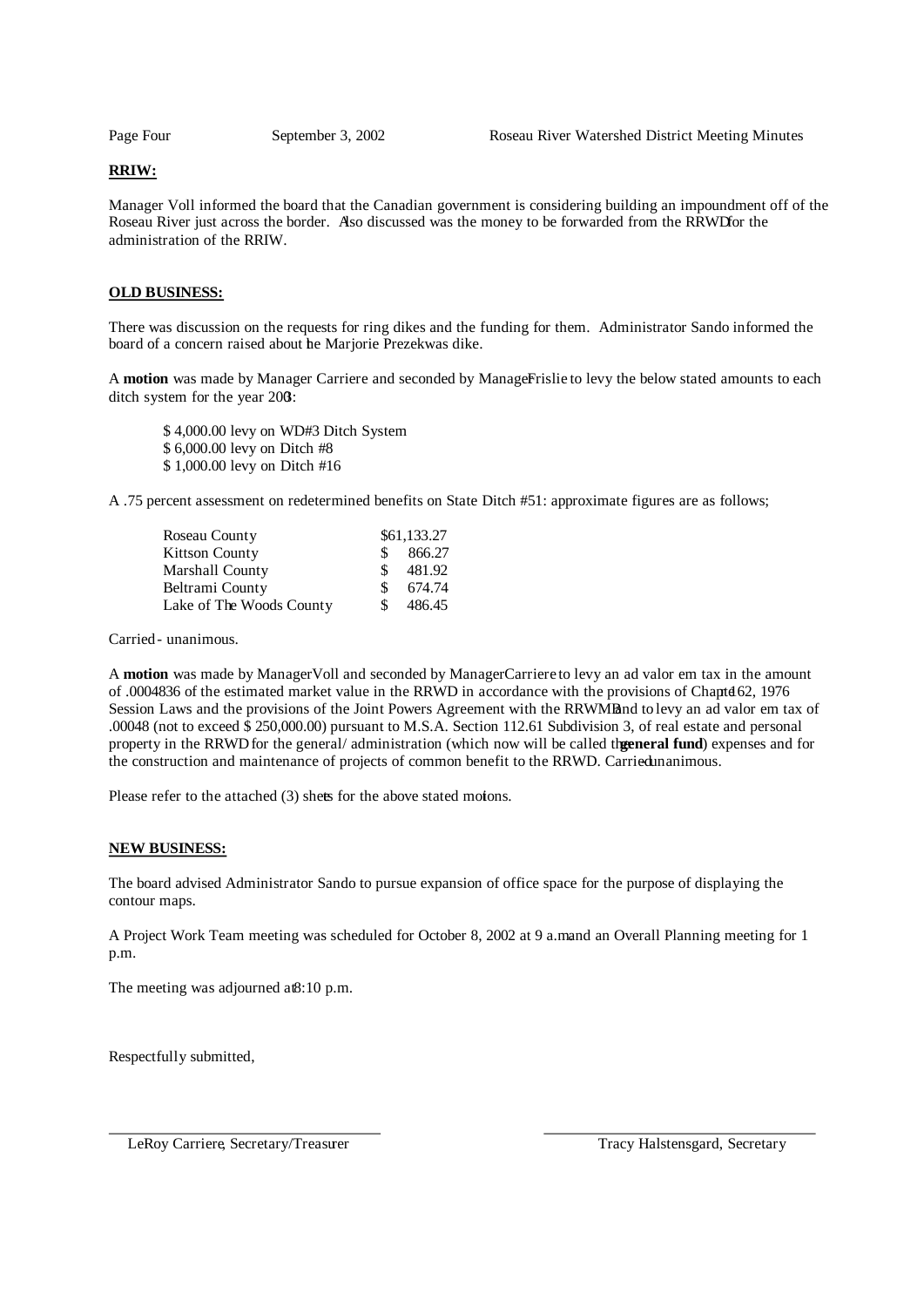# **MINUTES OF THE ROSEAU RIVER WATERSHED DISTRICT BOARD OF MANAGERS MEETING HELD October 8th, 2002**

**ORDER:** Chairman Farrell Erickson called the meeting to order at  $\mathfrak{D}\varphi$ .m.

**MANAGERS PRESENT**: Farrell Erickson, LeRoy Carriere and Allison FrislieLaVerne Voll arrived at 5:15.

**STAFF PRESENT:** Administrator, Rob Sando; Secretary, Tracy Halstensgard

**OTHERS PRESENT:** Refer to attendance sheet.

**CONSULTING STAFF PRESENT**: Pat Moren and Omar Rood

**DELEGATIONS:** Dave Grafstrom, Overall Plan writer

**AGENDA: Motion** by Manager Carriere and seconded by ManagerFrislie to approve the agendaas handed out. Carried - unanimous.

**MINUTES:** A motion was made by Manager Carriere and seconded by Manager Frislie to approve the September 6th, 2002 regular monthly board meeting minutes as mailed. Carried unanimous.

A **motion** was made by Manager Carriere and seconded by Manager Frislie to approve the minutes of the emergency meeting as handed out. Carried unanimous.

| September Receipts -- Memo                                      | <b>Balancel</b> |
|-----------------------------------------------------------------|-----------------|
| Citizens State Bank -- Interest on checking                     | 59.75           |
| Minnesota Workers' Comp -- Assigned Risk Plan litigation        | 111.78 L        |
| Border State Bank -- Interest on Certificate of Deposit #200240 | 1.494.08        |
| TOTAL \$                                                        | 1.665.61        |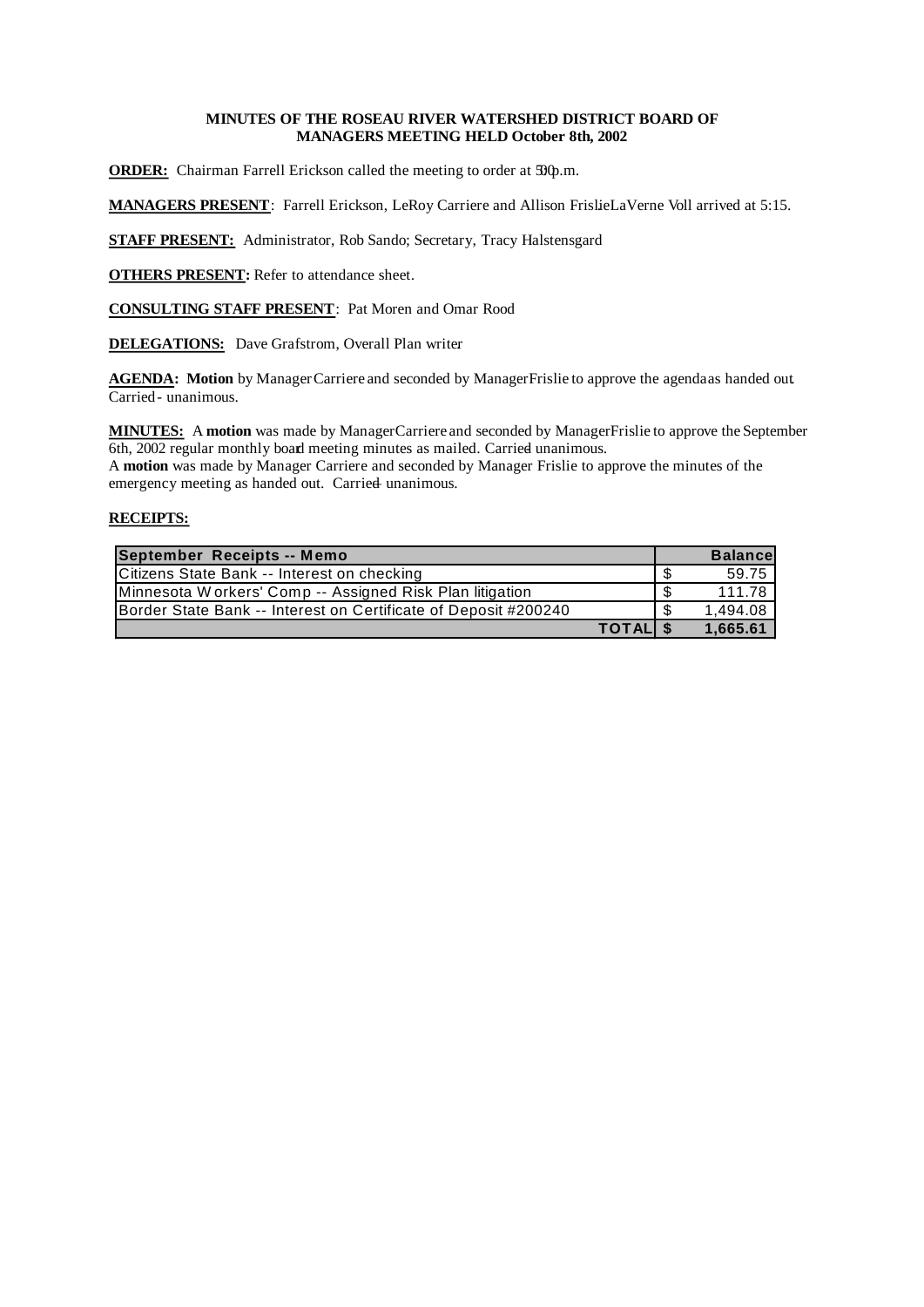Page Two Corober 8, 2001 Roseau River Watershed District Meeting Minutes

**BILLS:** Motion by Manager Frislie to pay the following bills, seconded by Manage Carriere. Carried-Unanimous.

| <b>September Bills -- Memo</b>                                                              | <b>Amount</b>                       |
|---------------------------------------------------------------------------------------------|-------------------------------------|
| Bryan Erickson -- October rent                                                              | 450.00<br>\$                        |
| Border Agnecy -- insurancy                                                                  | \$<br>164.00                        |
| Cell 2000 -- cell phone charge                                                              | \$<br>42.70                         |
| Century Tel -- phone bill                                                                   | \$<br>134.10                        |
| Ross True Value -- vacuum cleaner                                                           | \$<br>18.64                         |
| Sjoberg's Cable TV -- cable internet                                                        | \$<br>40.65                         |
| Multi Office Products -- bookshelves, chairmats and misc.                                   | \$<br>285.90                        |
| Reliable Office Supplies -- misc. office supplies                                           | \$<br>55.58                         |
| Tony Dorn Inc -- copier maintenance                                                         | \$<br>29.98                         |
| Roseau Times Region -- advertising                                                          | \$<br>4.25                          |
| Patrick D. Moren -- legal fees                                                              | $\overline{\mathbb{S}}$<br>1,031.25 |
|                                                                                             |                                     |
| JOR Engineering -- 8/28/02 to 9/21/02 -- General - \$668.30, SD#51 - \$832.00, Overall Plan |                                     |
| \$1408.55, Flood Committee - \$7091.08, Hay Creek - \$103.00.                               | \$<br>10,102.93                     |
| Farrell Erickson -- meetings, mileage and expenses                                          | \$<br>701.40                        |
| LaVerne Voll -- meetings, mileage and expenses                                              | \$<br>115.44                        |
| LeRoy Carriere -- meetings, mileage and expenses                                            | \$<br>117.27                        |
| Allison Frislie -- meetings, mileage and expenses                                           | \$<br>83.64                         |
| Rob Sando -- expenses and mileage                                                           | $\overline{\mathbf{S}}$<br>782.25   |
| Rob Sando -- salary, insurance                                                              | \$<br>2,266.86                      |
| Tracy Halstensgard -- wages                                                                 | \$<br>919.71                        |
| Steve Lee -- CAC expense                                                                    | \$<br>10.22                         |
| Wesley Pesek -- CAC expense                                                                 | \$<br>21.90                         |
| Wayne Trangsrud -- CAC expense                                                              | \$<br>14.60                         |
| Independent School District 682 -- use of school bus                                        | \$<br>40.26                         |
| Deluxe Well Drilling -- well capping                                                        | $\overline{\mathbf{S}}$<br>430.00   |
| Rowekamp Associates Inc. -- ArcView software                                                | 1,034.12<br>\$                      |
| RRIW --                                                                                     | $\overline{\mathbf{S}}$<br>5,000.00 |
| Coutts, Keaveny and Rinde PC -- 2001 audit                                                  | \$<br>2,840.00                      |
| RRWMB -- share of taxes                                                                     | \$<br>452.00                        |
| F & R Floral -- Flowers for Marlys Ogaard funeral                                           | \$<br>53.25                         |
| PERA -- employee and employer share (September 1st through 31st, 2002)                      | \$<br>453.74                        |
| Citizens State Bank -- 941 tax                                                              | \$<br>1,154.94                      |
| <b>TOTAL</b>                                                                                | \$28,851.58                         |

# **DELEGATIONS:**

Dave Grafstrom discussed the NRE goals portion of the Overall Plan. Mr. Grafstrom distributed a draft of the NRE section that is being reviewed by the Overall Planning Committee.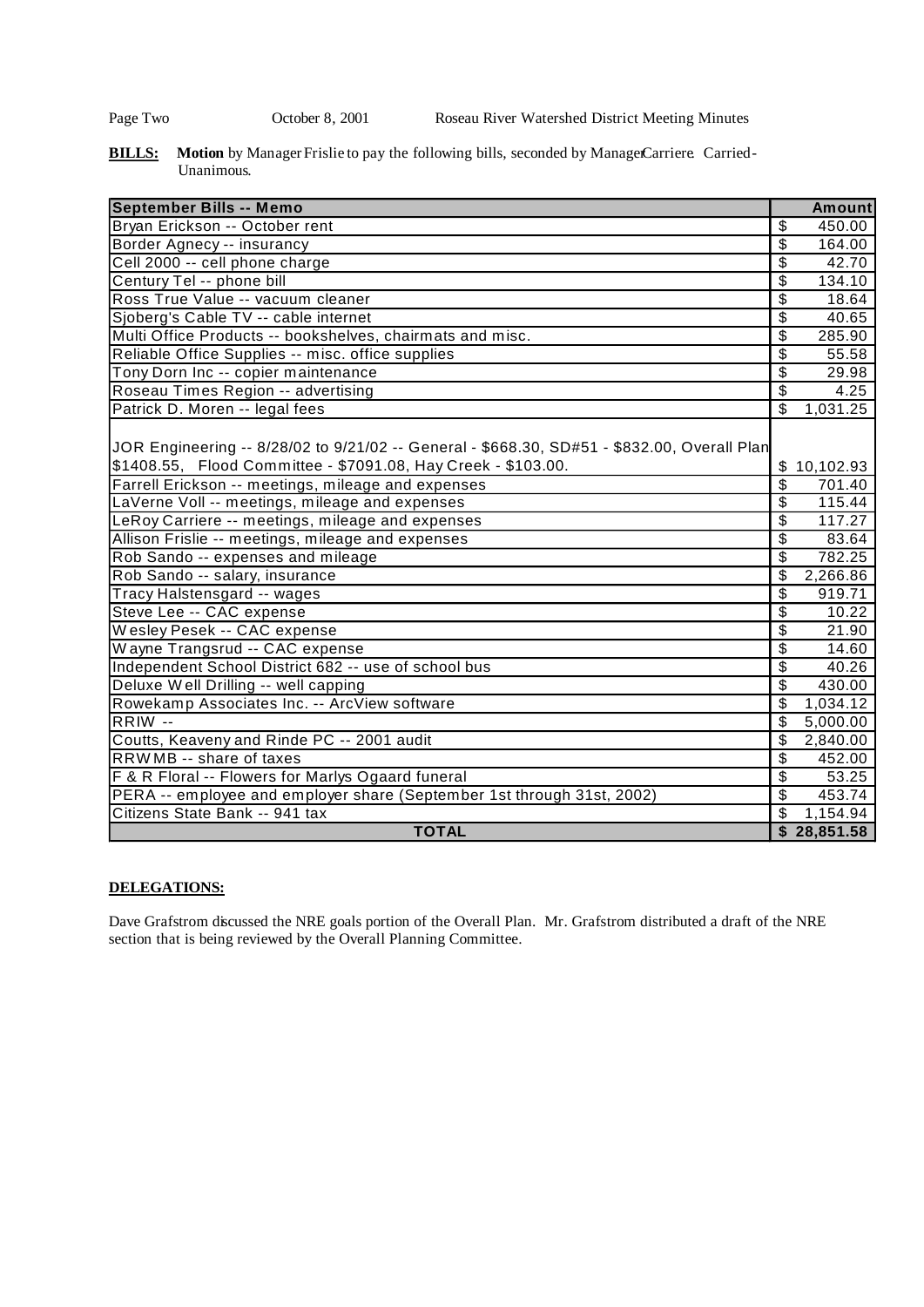# **PERMITS:**

A **motion** was made by Manager Carriere and seconded by Manager Voll to approve permit #02-28 (Dale Przekwas) for a squashed  $18"$  x  $30'$  or a  $24"$  x  $30'$  culvert Carried- unanimous.

A **motion** was made by Manager Carriere and seconded by Manager Voll to approve permit #02-29 (Darwin Sandin). Carried-unanimous.

A **motion** was made by Manager Voll and seconded by Manager Carriere to approve permit #020 (Don Corneliusen). Carried – unanimous.

There was discussion on a request from MN DOT to put in a **e**w approach without a culvert on the North side of Highway 11, West of Roseau. A motion was made by Manager Frislie and seconded Manager Voll to notify MN DOT a culvert is not needed for the new crossing. Carried unanimous..

# **Engineer's Report:**

Engineer Rood discussed the meeting in St. Paul with Barr Engineering. Engineer Rood showed the board the Mulligan Lake contour map that was just finished. **Anotion** was made by Manager Voll and seconded by Manager Carriere to proceed with construction of thenext maps; Thief Lake SE, Wannaska SW, Skime and Mulligan Lake SW.

#### **RRWMB Report:**

Manager Erickson reported thatthe Buffalo-Red Watershed District has officially withdrawn and are now out of the RRWMB.

There will be a RRBC conference in Winnipeg on anuary 15, 16 and  $17<sup>h</sup>$ .

The funding for the gauging station at Malung may be eliminated. Questions as to the State of Minnesota's ost sharing portion were discussed. Manager Erickson will follow up.

Donald Ogaard will be retiring after the first of three ar. Dick Nelson will be taking some of the responsibility. The next meeting is October 22<sup>nd</sup> in Warren.

#### **Administrator's Report:**

Administrator Sando reported on the following issues:

- The Roseau Flood Mitigation Coordinating Boardmeeting on Monday morning. Discussed the communication between the City, County and Watershed.
- Engineer Anderson, Engineer Rood and a FEMA representative will be flying over the river to do a damage assessment. Administrator Sando is hoping to get an extension on the FEMA seistin SD #51.
- The PWT met and ranked the impoundment sites. A**motion** was made by Manager Carriere and seconded by Manager Voll to accept the four impoundment sites and West Storm Ditch prioritized by the PWT and proceed with the investigation of the mostritical. Carried – unanimous.

#### **RRIW:**

Manager Erickson reported that the engineering firm doing the Canadian watershed planning is UMO Engineering out of Winnipeg.

Representatives from the RRIW met in Winnipeg to discuss funding with government offidis. The next meeting is Thursday, October  $10^{\circ}$ , 2002 in Vita at 2:00 p.m.

The Board revisited permits in order to review a permit submitted by Kelman Kvien. **Motion** was made by Manager Frislie and seconded by Manager Voll to approve permit #0231 (Kelman Kvien). Carried – unanimous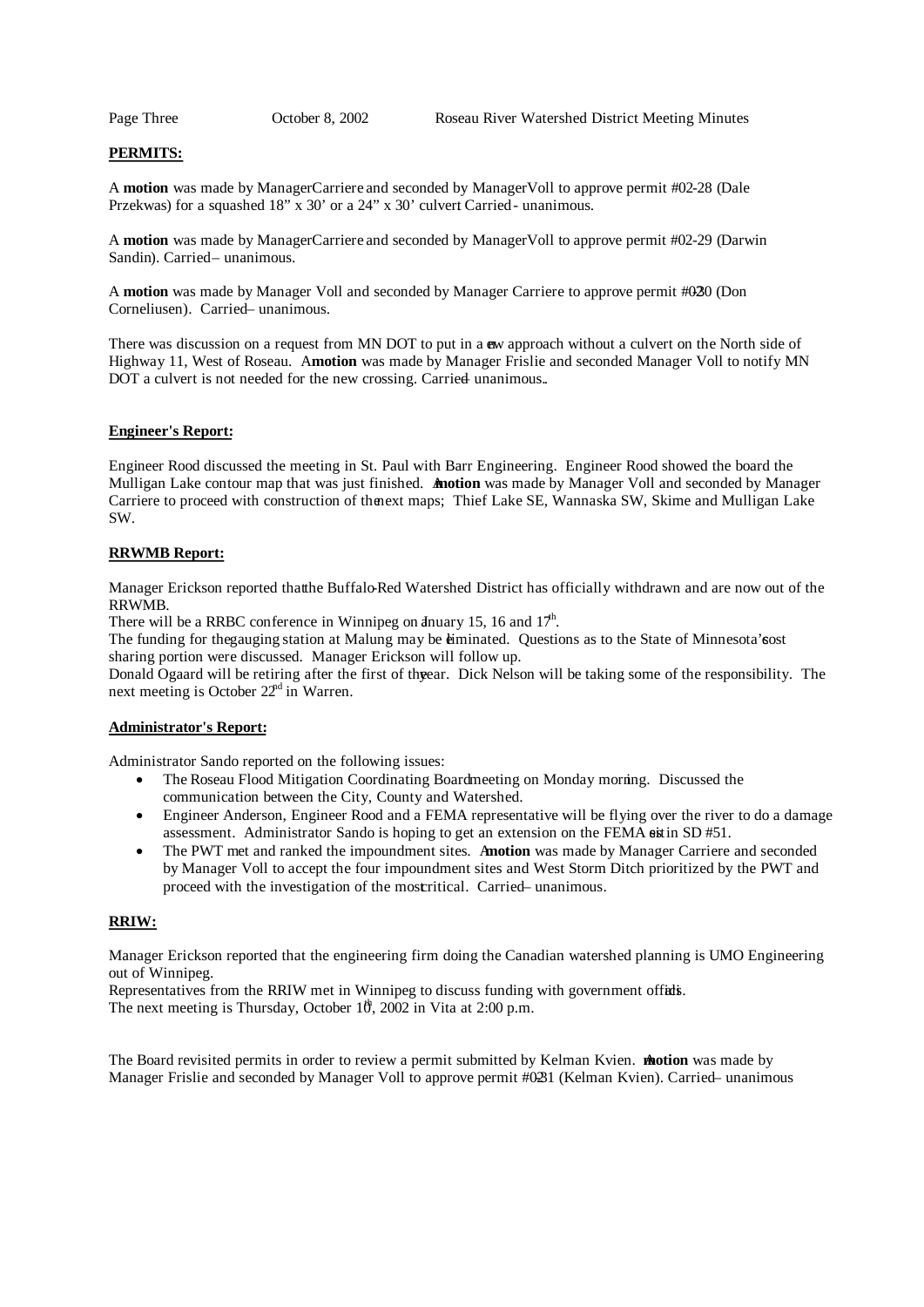## **OLD BUSINESS:**

There was discussion on the Hay Creek Project and the need for the County to turn over the ditches. Anneail letter from Tom Raster was discussed.

Administrator Sando discussed a letter sent to Brian Dwight, BWSR, to request funds from the Overall Plan Budget.

There was some discussion on the fly over of SD #51, the Wahlberg Dike and getting ESP money for sloughing.

The lease agreement drawn up by Bryan Erickson for the office and additional space was presented to the Board. The terms of the lease were discussed and it was decided that Pat Moren would draw up a new lease agreement.

There was discussion on the culverts andtraps in WD #3 under County Road 139. The county will put in culverts but does not want to install traps. A **motion** was made by Manager Voll, seconded by Manager Frislie to have the County install traps on the East side of culverts at the expense of the Mershed. Carried-unanimous.

There was no permit submitted to the Watershed office for a culvert for Dennis Komplien. Administrator Sando was instructed to call Greg Halverson for more information.

## **NEW BUSINESS:**

A **motion** was made by Manager Voll and seconded by Manager Carriere to move the November meeting date to October  $29<sup>th</sup>$ , 2002 at 5 p.m. Carried- unanimous.

Dick Nelson has been hired by the Regional Development Commission as a financial coordinator. Mr. Nelson will be working with the Roseau Flood Mitigation Coordinating Board to coordinate funding efforts.

The MAWD conference has been scheduled for December  $\ddot{S}$ ,  $6<sup>th</sup>$ , and  $7<sup>th</sup>$ . Managers Carriere and Erickson and Administrator Sando will be attending.

Manager Carriere took the oath of office.

Administrator Sando will research the workforce program that pays for people who have been laid off from their jobs because of the flood to be temporarily employed in flood recovery efforts.

The 2001 Audit report was presented to the board. After some discussion, the board will be looking into the accounting firm in Hallock for next years audit

There was discussion on permits in the Two Rivers Watershed District and on the boundary between the two watersheds.

The meeting was adjourned at 7:47 p.m.

Respectfully submitted,

LeRoy Carriere, Secretary/Treasurer Tracy Halstensgard, Secretary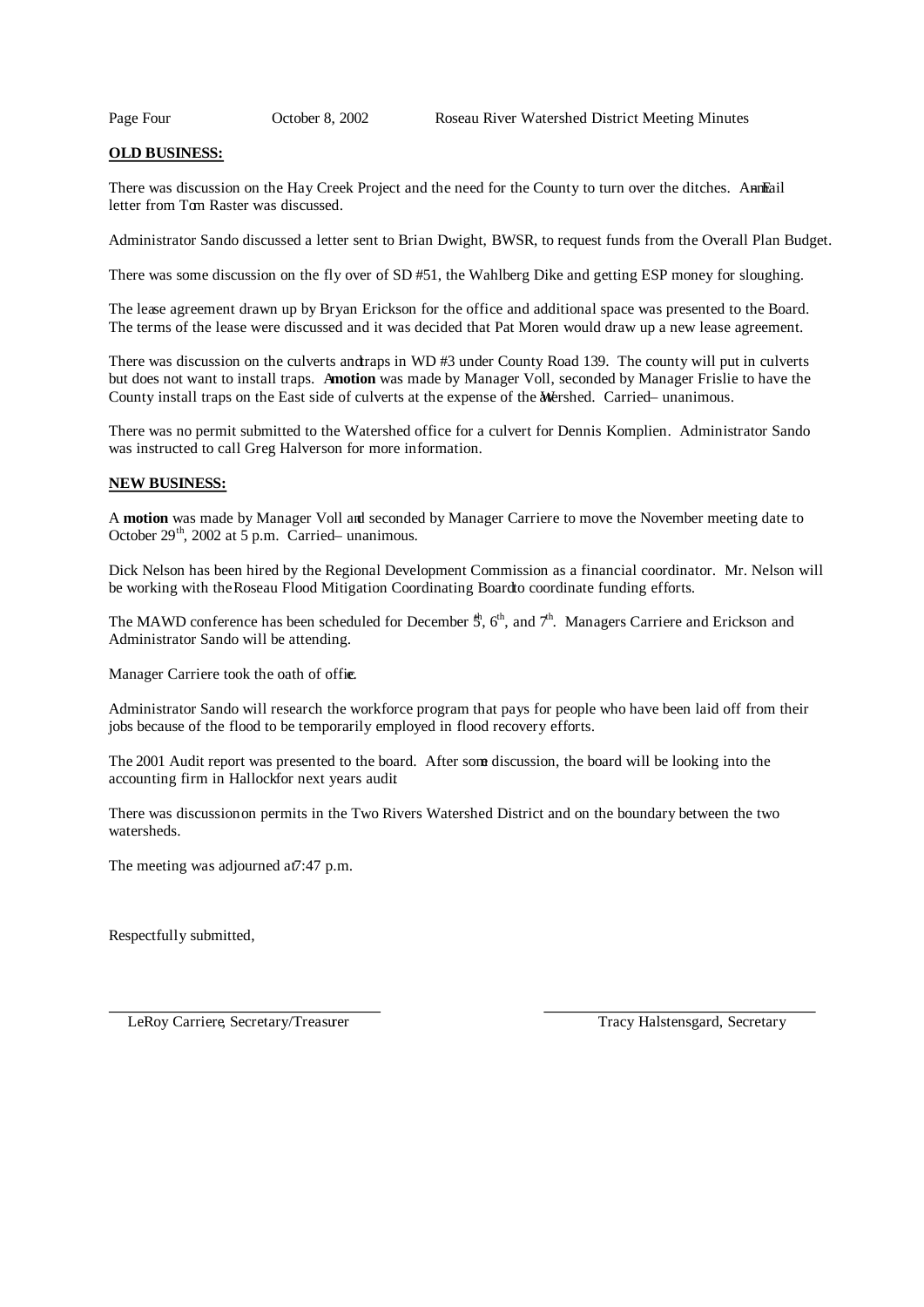# **MINUTES OF THE ROSEAU RIVER WATERSHED DISTRICT BOARD OF MANAGERS MEETING HELD October 29th, 2002**

**ORDER:** Chairman Farrell Erickson called the meeting to order at  $\mathfrak{D}\varphi$ .m.

**MANAGERS PRESENT**: Farrell Erickson, LeRoy Carriere and Allison Frislie

**STAFF PRESENT:** Administrator, Rob Sando; Secretary, Tracy Halstensgard

**OTHERS PRESENT:** Refer to attendance sheet.

**CONSULTING STAFF PRESENT**: Pat Moren and Omar Rood

**DELEGATIONS:** Floyd Haugen, Moose Township; Warren Stoe, Lins Bridge; Greg Halverson, JadiTownship.

AGENDA: Motion by Manager Frislie and seconded by Manager Carriere to approve the agendaas handed out. Carried - unanimous.

**MINUTES:** A motion was made by Manager Carriere and seconded by Manager Frislie to approve the October 8th, 2002 regular monthly board meeting minutes as mailed. Carried unanimous.

| October Receipts -- Memo                                     | <b>Balancel</b> |
|--------------------------------------------------------------|-----------------|
| Citizens State Bank -- Interest on checking                  | 39.28           |
| Roseau Soil and W ater Conservation District -- Well sealing | 215.00          |
| TOTAL \$                                                     | 254.28          |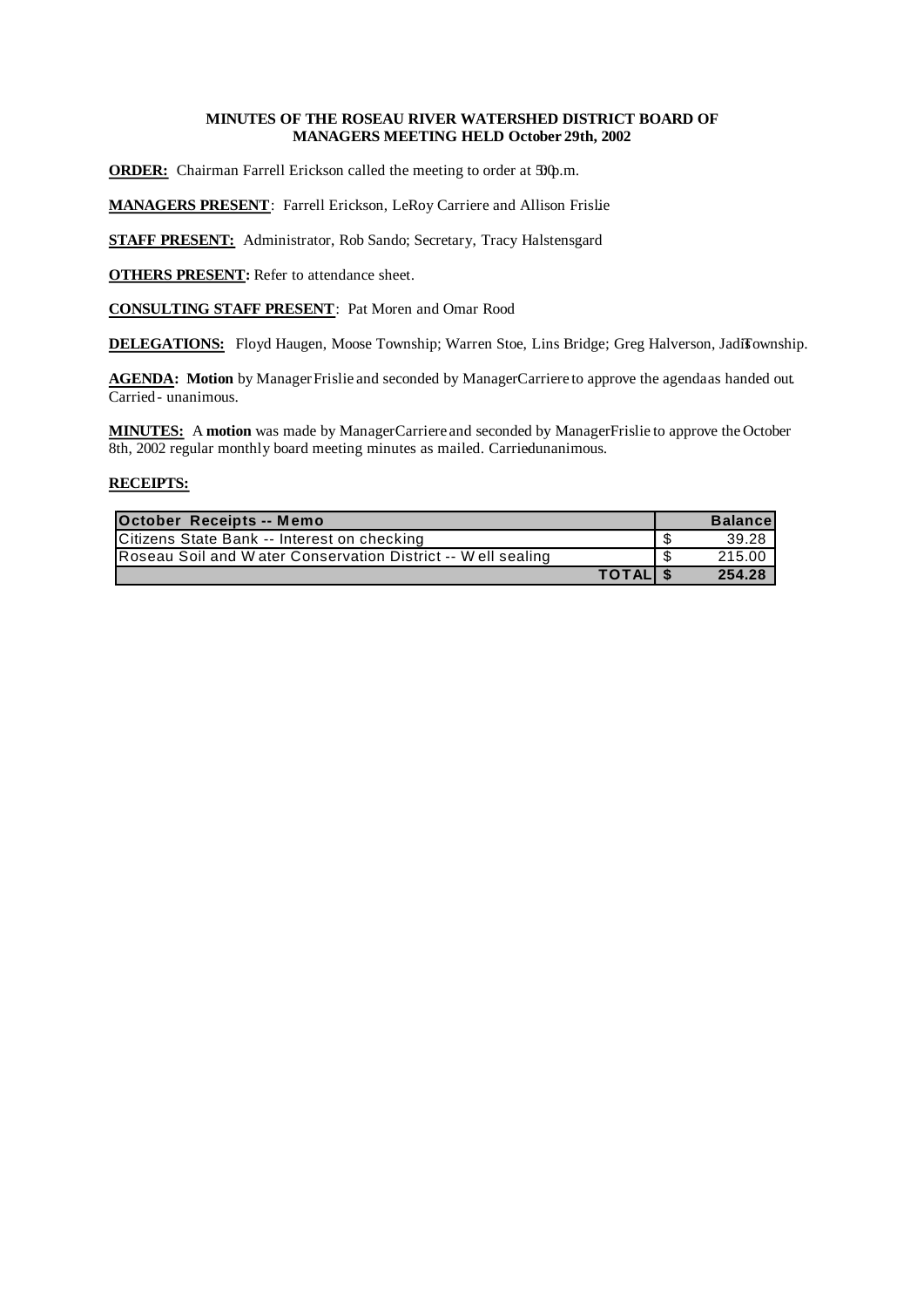**BILLS:** Motion by Manager Carriere to pay the normal monthly bills, seconded by Manager Frislie. Carried-Unanimous.

| <b>October Bills -- Memo</b>                                                             | Amount                             |
|------------------------------------------------------------------------------------------|------------------------------------|
| Bryan Erickson -- November rent                                                          | \$<br>450.00                       |
| Cell 2000 -- cell phone charge                                                           | \$<br>50.27                        |
| Century Tel -- phone bill                                                                | $\overline{\mathcal{S}}$<br>134.48 |
| Ross True Value -- paper towels                                                          | \$<br>9.99                         |
| Sjoberg's Cable TV -- cable internet                                                     | \$<br>40.65                        |
| Multi Office Products -- .                                                               |                                    |
| Reliable Office Supplies -- misc. office supplies                                        |                                    |
| Tony Dorn Inc -- Copier maintenance                                                      | \$<br>11.98                        |
| Roseau Times Region -- advertising                                                       | $\overline{\mathcal{S}}$<br>4.25   |
| Patrick D. Moren -- legal fees                                                           | \$<br>906.25                       |
|                                                                                          |                                    |
| JOR Engineering -- 9/22/02 to 10/19/02 -- General - \$487.00, SD#51 - \$3700.50, Overall |                                    |
| Plan - \$542.00, Flood Committee - \$5060.63, Project Work Team - \$851.00.              | 10,641.13<br>S                     |
| Farrell Erickson -- meetings, mileage and expenses                                       | \$<br>311.91                       |
| LaVerne Voll -- meetings, mileage and expenses                                           |                                    |
| LeRoy Carriere -- meetings, mileage and expenses                                         | \$<br>101.58                       |
| Allison Frislie -- meetings, mileage and expenses                                        |                                    |
| Rob Sando -- expenses and mileage                                                        | \$<br>359.52                       |
| Rob Sando -- salary, insurance                                                           | \$<br>2,266.86                     |
| Tracy Halstensgard -- wages                                                              | \$<br>1,063.17                     |
| Roseau County Highway Dept -- inspection and spraying                                    | \$<br>745.34                       |
| Wesley Pesek -- CAC expense                                                              | \$<br>21.90                        |
| Wayne Trangsrud -- CAC expense                                                           | \$<br>14.60                        |
| Roseau County -- second half property taxes                                              | \$<br>3,417.00                     |
| Postmaster -- stamps                                                                     | \$<br>208.00                       |
| MAW D -- annual meeting registration                                                     | \$<br>180.00                       |
| PERA -- employee and employer share (October 1st through 31st, 2002)                     | \$<br>472.87                       |
| Citizens State Bank -- 941 tax                                                           | \$<br>1,118.42                     |
| <b>TOTAL</b>                                                                             | \$22,530.17                        |

# **DELEGATIONS:**

Floyd Haugen voiced concerns about the traps on culverts in County Road 139. Administrator Sando will follow up.

Warren Stoe discussed concerns about rock that was dumped on the bank on the Northeast side of Lins Bridge. Landowners are concerned that the amount of rock will restrict the flow of the river.

Administrator Sando gave a quick overview of the Overall Plan progress. Dave Grafstrom as unable to attend the meeting.

Greg Halverson talked about a road cut on a minimum maintenance road in Jadis Township. Manager Erickson commented thatas long as the level of the road was brought to the ground level (as field on each side) and not lower, the Watershed did not have a problem with the cutting of the road. The option of installing a culvert was discussed and it was stated that if the Township elected to proceed with a culverthey need to apply for a permit from the RRWD.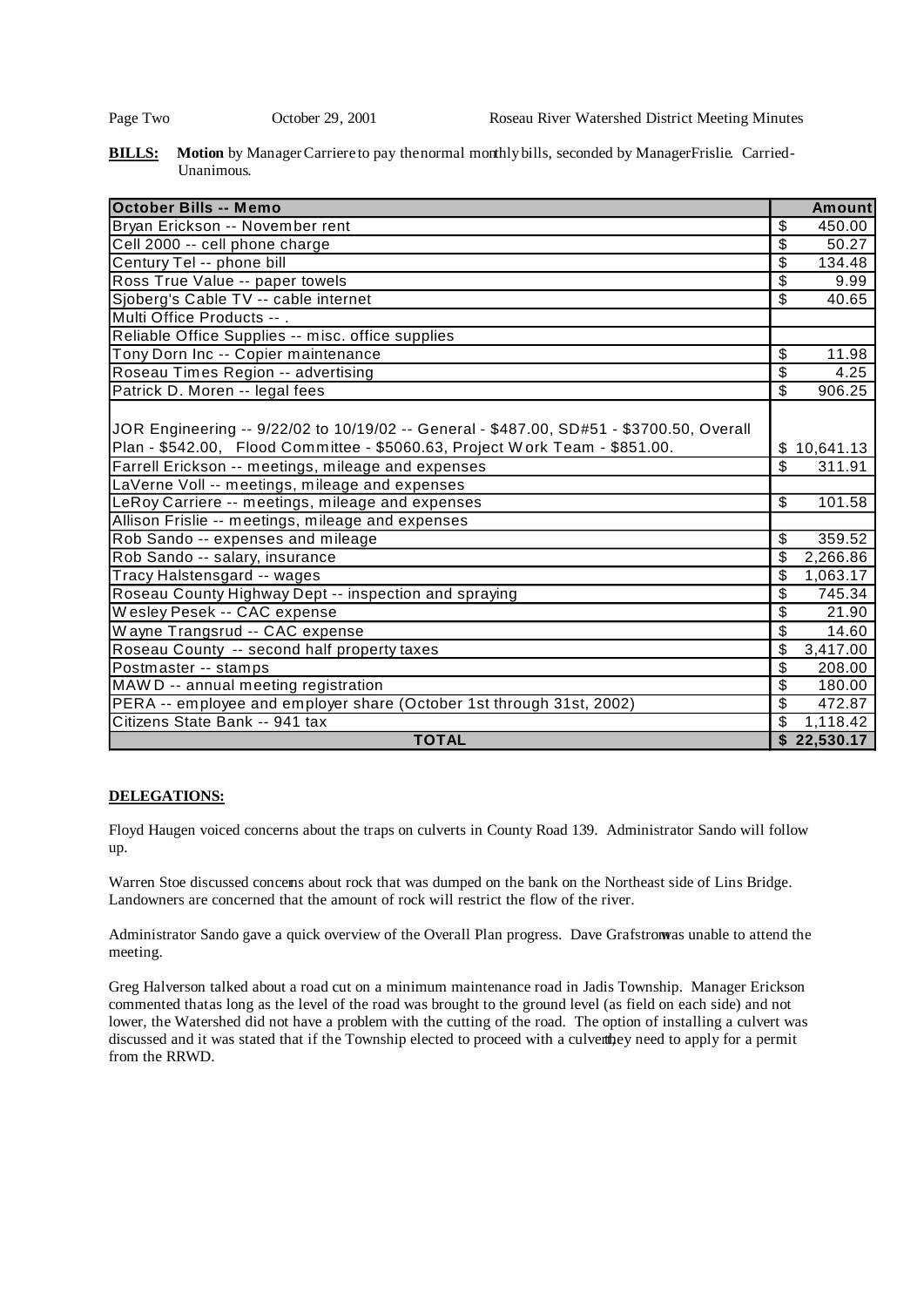# **PERMITS:**

A motion was made by ManagerCarriere and seconded by ManagerFrislie to approve permit #02-32 (Warren Stoe). Carried - unanimous.

A **motion** was made by Manager Frislie and seconded by Manager Carriere to deny permit #02-33 (Bryon VandeWege) on lack of information (i.e. Dimensions of earthwork and impact to city of Roseau $\Omega$ arried– unanimous.

The board revisited permit #0231 (Kelman Kvien) to include the provision that the ulvert be blocked during high water, **motion** made by Manager Carriere seconded by Manager Frislie. Carriedunanimous

#### **Engineer's Report:**

Engineer Rood discussed the estimating of the 100 year flood plin for the city of Roseau. Different factors wll be considered when modeling for the new flood plain, including channel size, dikes, a diversion and impoundments. The changes will take some time to complete.

Engineer Rood also discussed the meeting of the Project Work Team and the discussion on thiempoundment sites. The DNR stated they had concerns with two of the four that were chosen as high priority.

# **RRWMB Report:**

Manager Erickson discussed the possibility of expanded usage of the CREP program in the Red River Vallewild Rice Watershed District signed a resolution supporting the use of the CREP program.

The HR committee received letters of concern about the posting of the executive director position. The committee is working on a job description.

The next meeting is set for November  $20^h$  in Wheaton.

#### **Administrator's Report:**

Administrator Sando reported on the following issues:

- The construction of a ring dike without a permit.
- November 26<sup>th</sup> joint meeting with County Commissioners to discuss the ditches in the Hay Creek project area.
- The County Commissioners have yet to appoint a new board member.
- Discussion with FEMA on concerns about preflood condition verses original design.
- Impoundment sites.

#### **RRIW:**

Manager Erickson reported on a meeting with the Canadian Ministry on budget issuesThe Canadian government is looking into routing Spraque Creek into the Reed River. The Canadian Rural Municipalities recently held elections. This may cause some disruption in the board if new members are appointed. There will be no meeting in November.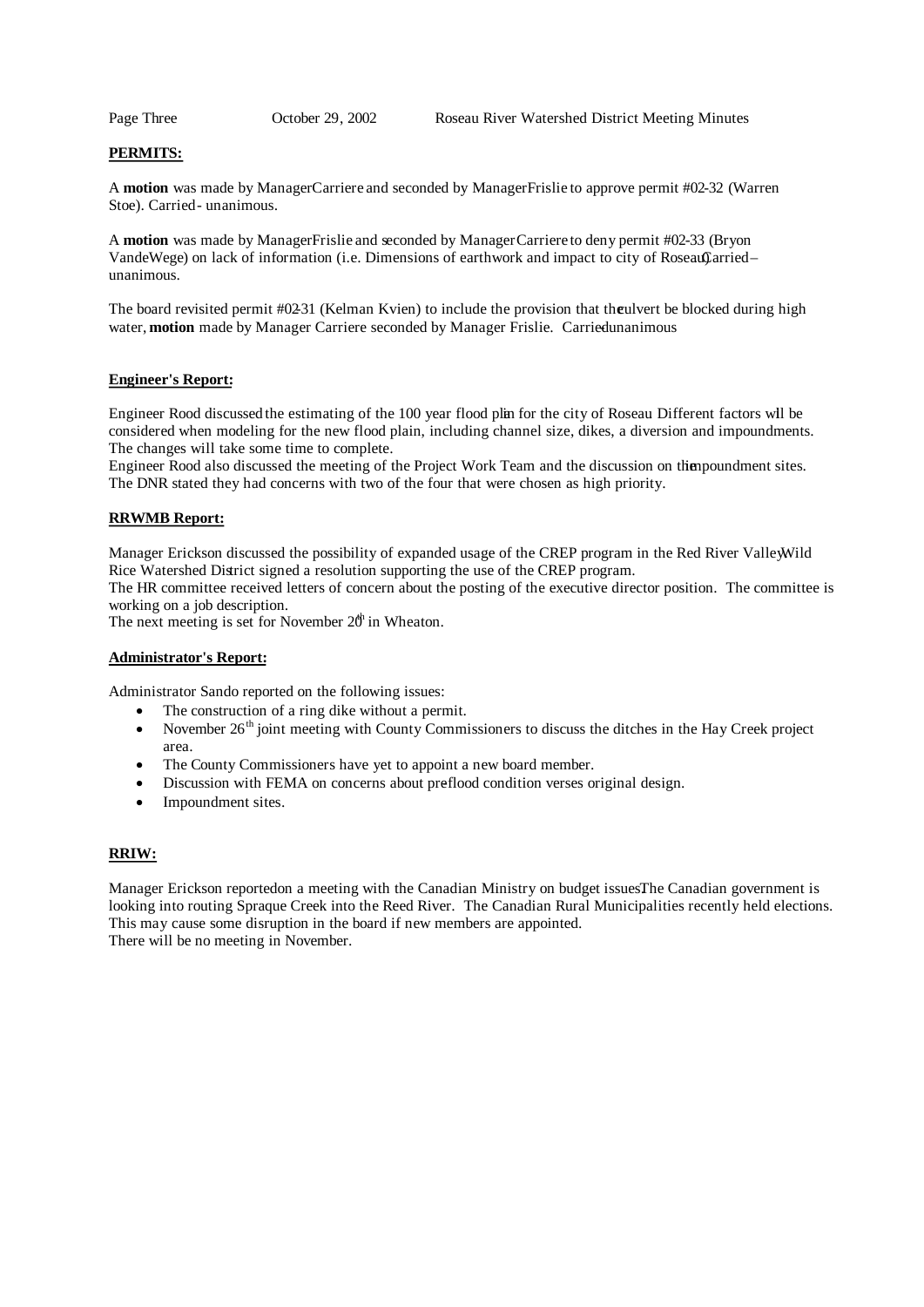# **OLD BUSINESS:**

There was discussion on the upcoming MAWD annual meeting. **Anotion** was made by Manager Frislie and Seconded by Manager Carriere to approve Manager Eickson and Manager Carriere as delegates with Manager Voll as an alternate. Carried – unanimous. A**motion** was made by Manager Carriere and seconded by Manager Frislie to approve the delegates as proxy for the MAWD annual meeting. Carried unanimous.

After some discussion, a **motion** was made by Manager Carriere and seconded by Manager Frislie to approve the lease with changes to description of office space and the buyout amount. Carried unanimous.

A **motion** was made by Manager Frislie and seconded byManager Carriere to advertise for separate bids for the hay and crop parcels of the Olafson land on a one year basis. Carried unanimous.

Manager Frislie discussed cuts in the spoil on Cutoff 10. There was discussion on putting culverts with trapscimits. Manager Frislie will follow up.

## **NEW BUSINESS:**

Administrator Sando and Manager Erickson will meet with the Flood Damage Reduction Work Group to discuss engineering money available for the West intercept ditch.

There was discussion on a letter about grant money and a request for funding from the RRWD in the amount of \$5000.00.

The funding from FEMA was discussed and their reasons for excluding parts of SD #51.

A personnel review was planned for December with Manager Frislie and Manager Carrieron the personnel committee. They will decide on a time for a meeting with Administrator Sando.

A letter from Stan Wood RRWMA was presented to the board. The letter was a request to deviate from the plan on the draw down of the pool levels. A**motion** was made by Manager Frislie and seconded by Manager Carriere to agree with the change in the operating plan for this year. Carried unanimous.

After some discussion on a letter from Edward Fick, FDR Hydrologist, **motion** was made by Manager Carriere and seconded by Manager Frislie to accept the agreement from the State concerning grant money for ring dikes. There was discussion on failure of existing dikes and a list of people who want to build ring dikes. The Board directed Administrator Sando to start with the new requests and have Don Knolting review the sites and do some preliminary work.

Manager Carriere voiced concern on washout on Branch A. Questions were raised on improving spoil to dikes and repairing the damage. Administrator Sando will followp.

The meeting was adjourned at 7:15 p.m.

Respectfully submitted,

LeRoy Carriere, Secretary/Treasurer Tracy Halstensgard, Secretary